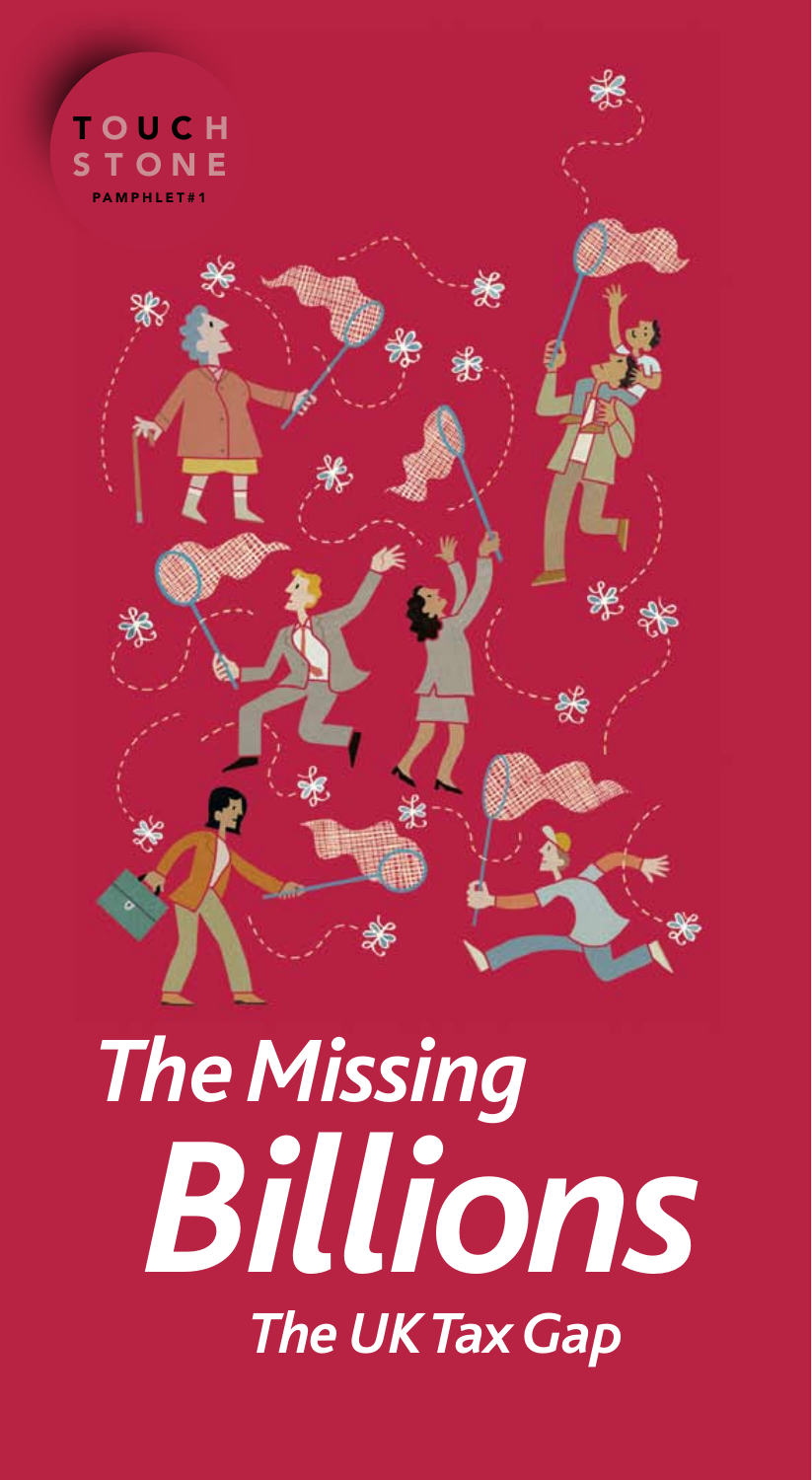**Through original and painstaking research,**  *The Missing Billions* **reveals the truth behind the practices that are costing the public purse billions of pounds every year.**  *The Missing Billions* **explains how, given the political will, much of this lost tax could be reclaimed to serve the public good through improving public services or reducing the tax bill of middle and low earners. With the UK's finances under their greatest strain for years, this is a timely study that will provoke widespread debate.** 

This pamphlet was researched and drafted for the TUC by Richard Murphy, Director of Tax Research LLP www.taxresearch.org.uk

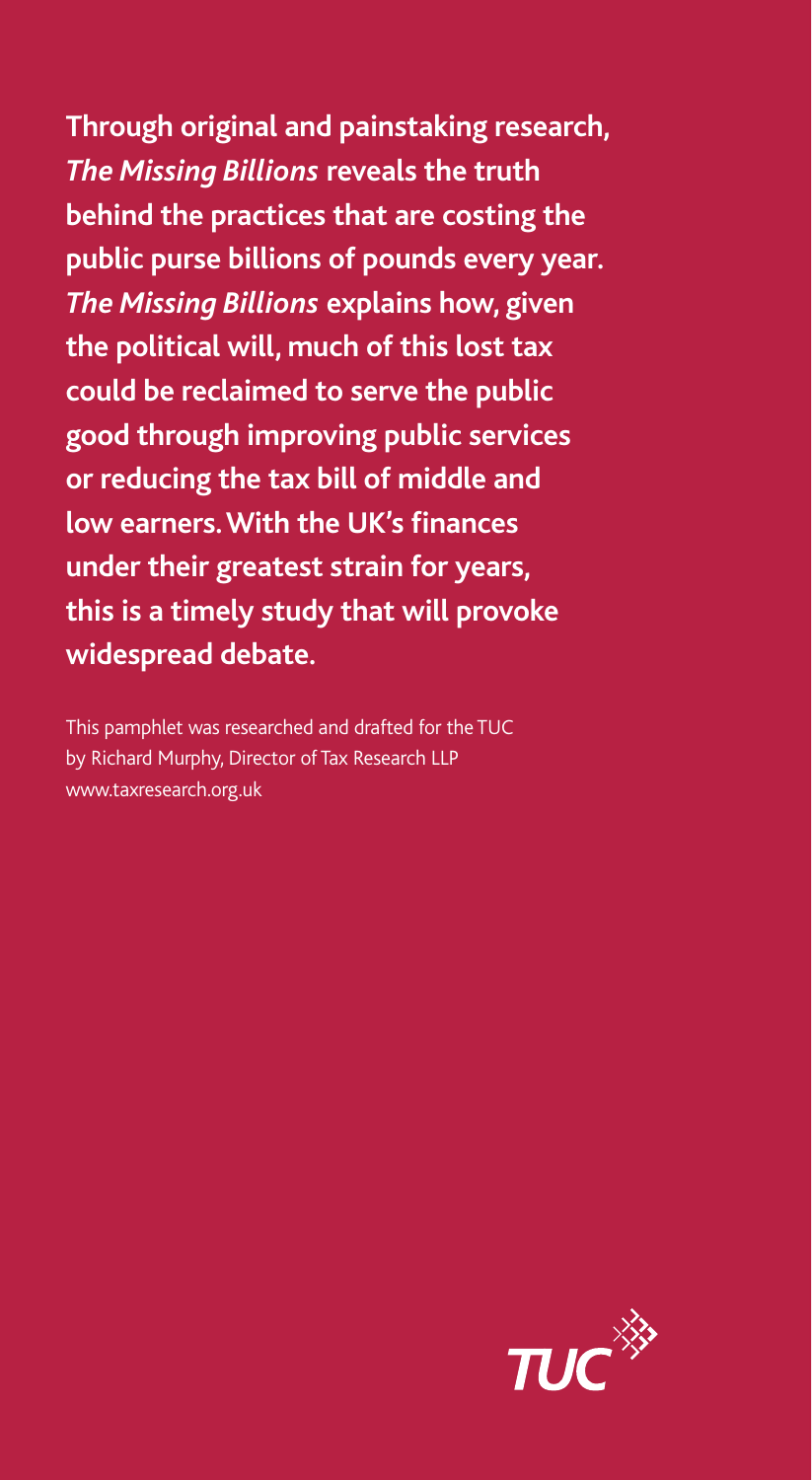**Touchstone Pamphlets are published by the Trades Union Congress. They are not statements of TUC policy but instead are designed to inform and stimulate debate on the most pressing issues facing British policymakers. More details and full downloads of all the pamphlets can be found at:**

**www.tuc.org.uk/touchstonepamphlets.**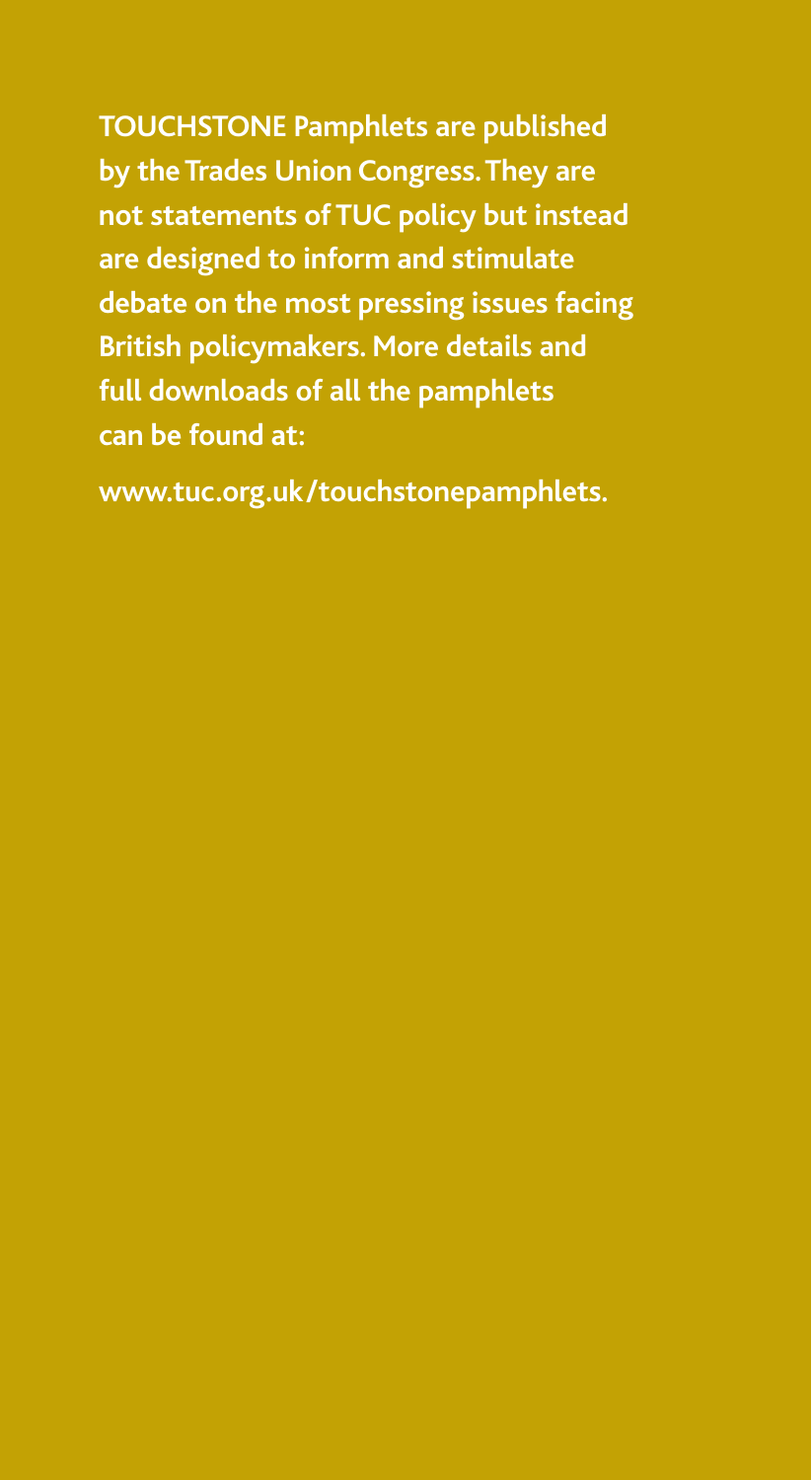

# *The Missing Billions The UK Tax Gap*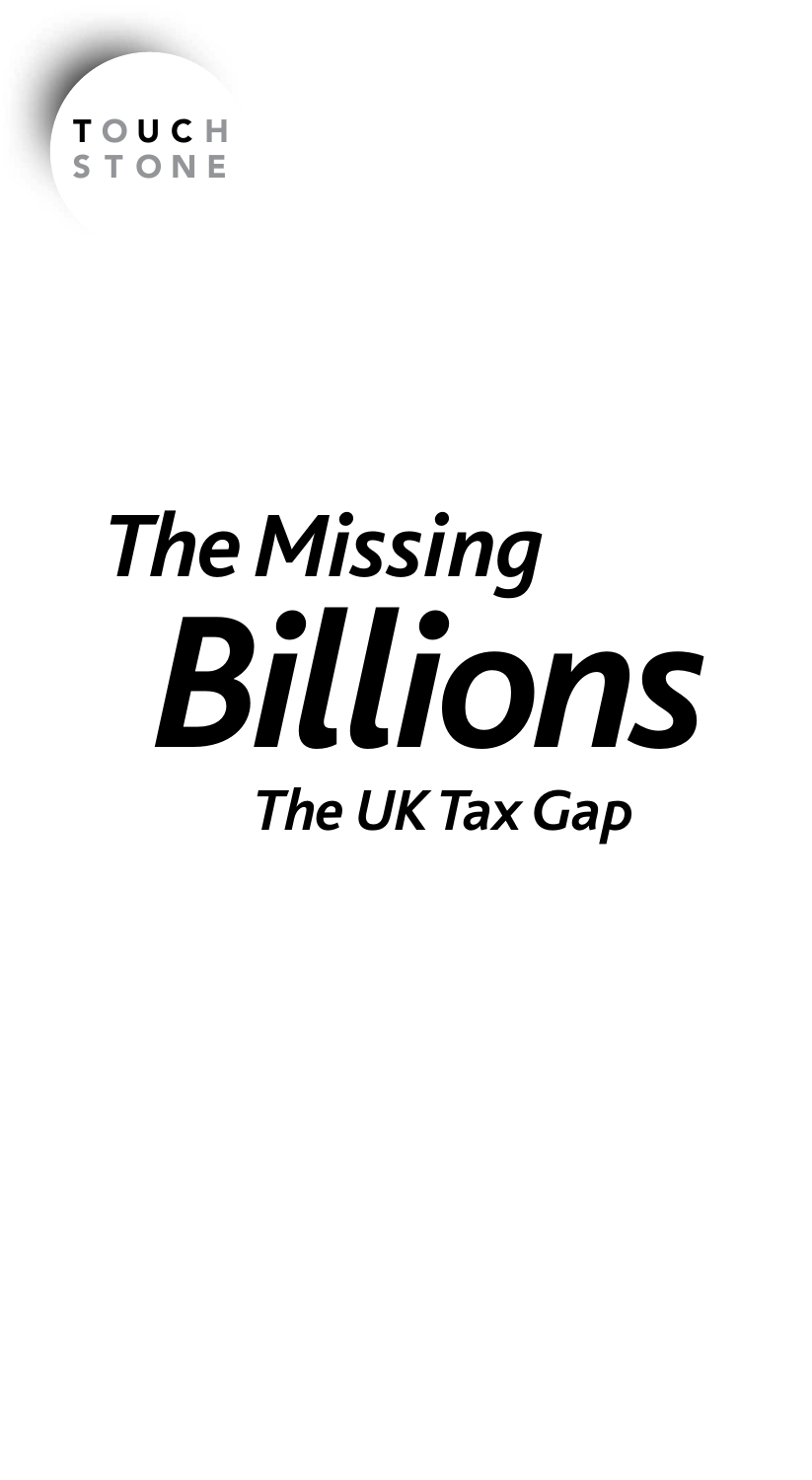## *Contents*

| <b>Executive summary</b>                      | 3              |
|-----------------------------------------------|----------------|
| What this pamphlet seeks to do                | $\overline{7}$ |
| What are tax evasion, avoidance and planning? | 8              |
| <b>How is tax avoided?</b>                    | 11             |
| The cost of tax avoidance                     | 15             |
| - What is the tax loss from individuals?      | 15             |
| - What is the tax loss from companies?        | 23             |
| What the figures mean                         | 30             |
| How the tax gap can be tackled                | 32             |
| Conclusion - responding to the critics        | 46             |
| <b>Glossary</b>                               | 50             |
| <b>Notes</b>                                  | 55             |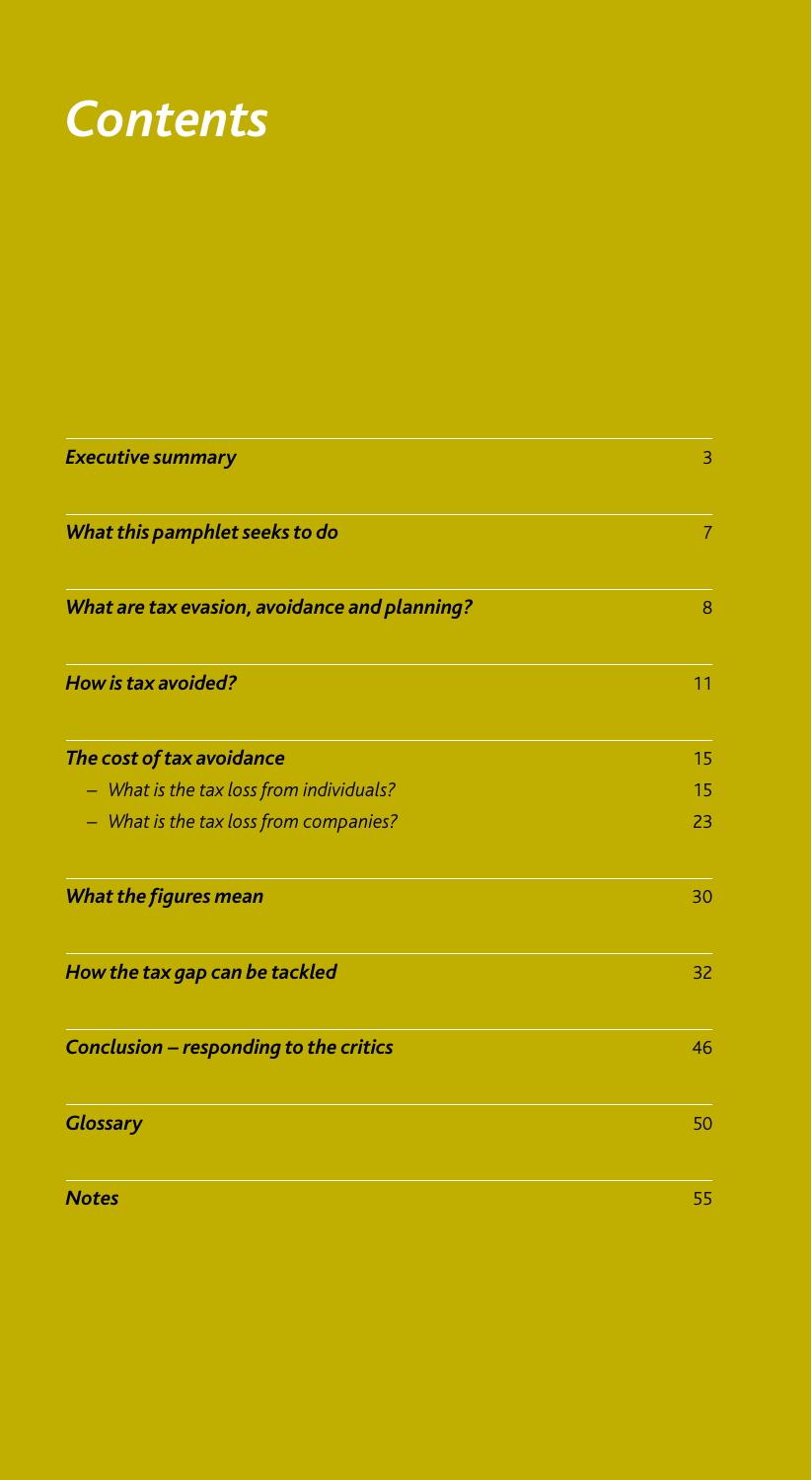# *Foreword*

## by Brendan Barber, TUC General Secretary

Few issues can be more important to a modern democracy than the integrity of its tax system. The Budget is a highlight of the political year because it is the point at which Parliament allows government to continue. Without money, there could be no state and no society.

It is deeply troubling, therefore, to discover that the tax system is being increasingly undermined by the practice of tax avoidance. The sheer extent of money lost to these practices must add to the growing sense that a small group of wealthy individuals and organisations are operating beyond the normal rules of society that the rest of us believe to be fundamental to a fair and civilised life.

Tax avoidance is also having an impact on current Government policy. Gordon Brown, quite rightly, dedicated himself to keeping public borrowing to sustainable levels. As he edges dangerously close to being beyond that level, he is straining every administrative muscle to limit the growth in public spending. But this struggle is cast in a totally new light when one becomes aware that such large amounts are lost in tax every year to avoidance activities. In short, tax avoidance is now having a very direct impact on the resources spent on public services in the UK.

But we must be clear this is not just about public services. This is also about tax fairness. Not only is it the wealthiest who benefit most from exploitation of reliefs and loopholes in the tax system but the lost cash means there is less freedom for a Chancellor to create a fairer system for those who earn less. It is particularly striking that half of the amount lost to avoidance would be enough to raise the point at which the higher rate of tax starts by £10,000 of salary. Indeed, it may be middleincome earners who have a right to feel most aggrieved. You do not have to agree with our support for more resources for public services to agree that the tax system is unfair and needs reform.

This is of course only one symptom of a wider problem of growing inequality. Tax avoidance by the wealthy has become a huge problem because incomes for those at the top have grown more than for those in the middle.

This is the first TUC Touchstone pamphlet. Touchstones are designed to stimulate debate not just within unions but throughout society. Unions are pragmatic practical organisations who do not always do enough to intervene in the nation's intellectual life. Thanks to Richard Murphy, this pamphlet should get this process off to a cracking start by starting a serious national debate about the integrity of the tax system and what it means for public spending and fairness in Britain.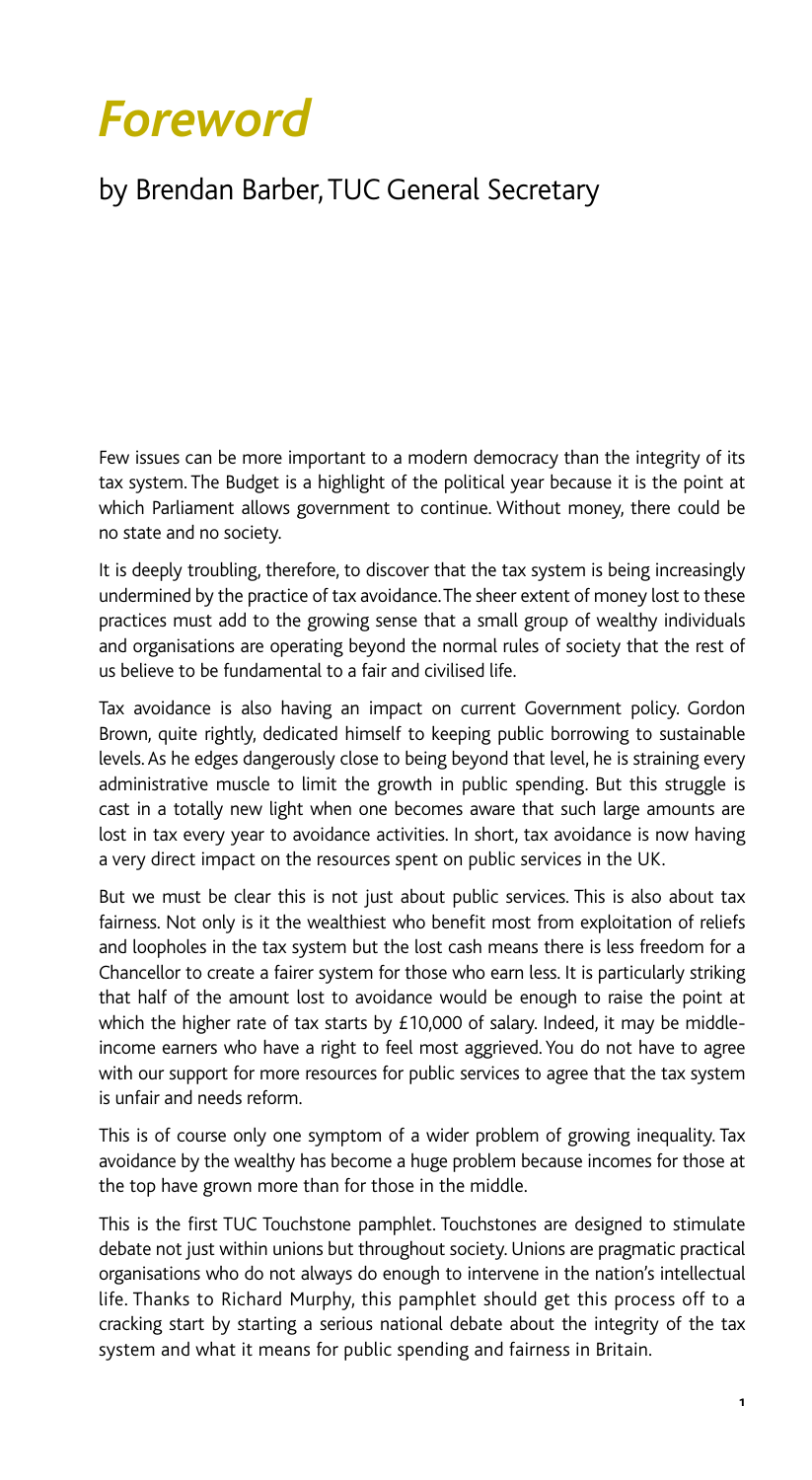*The result of the calculations set out in this report reveal that the amount of tax lost to avoidance and planning is a number bigger than most might ever imagine. £25 billion annually is lost from tax avoidance.*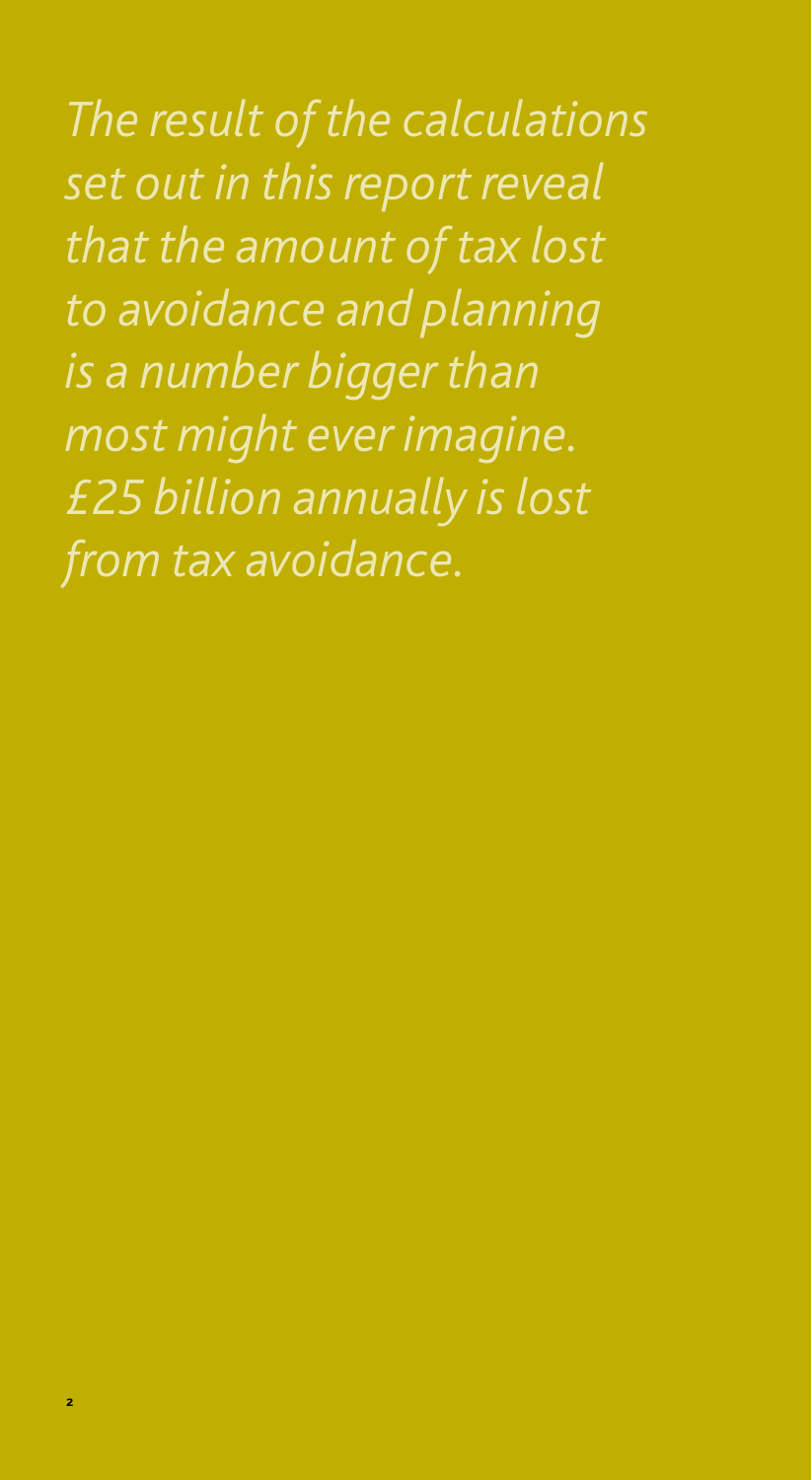# *Executive summary*

This report achieves what many have claimed impossible: it calculates the tax lost to the UK Government from tax avoidance and from tax planning by the very wealthy. Tax avoidance is the process of getting round taxation law without actually breaking it. Tax planning is the use of the opportunities Parliament has provided to citizens to reduce their tax rate.

The result of the calculations set out in this report reveal that the amount of tax lost to avoidance and planning is a number bigger than most might ever imagine. It is estimated here that £25 billion annually is lost from tax avoidance. This is made up of £13 billion p.a. from tax avoidance by individuals and £12 billion p.a. from the 700 largest corporations.

Estimating these figures involved an original detailed analysis of several sets of Government data and further analysis of 344 sets of accounts published by the UK's fifty largest companies covering a seven-year period.

It is estimated that an additional £8 billion p.a. is lost to public funds from tax planning by the wealthiest members of the UK community, i.e. those earning over £100,000 p.a.

The result of this is that the UK tax system is not nearly as progressive as Parliament intended and as social justice requires. In addition, public funds are more scarce than they may otherwise be and certainly more scarce than Parliament would have intended when agreeing tax rates. It is notable that the Government is currently seeking to rein in the annual growth in public spending by 30 billion pounds through an "efficiency programme". Given this figure is not far in excess of the current income lost to tax avoidance and is actually less than that lost to avoidance and planning combined, this report raises serious questions about the price now being paid by public services as a result of this activity.

In the case of individuals, tax avoidance usually takes the following forms:

- shifting income from the person who should really pay tax to someone else;
- moving transactions out of the UK
- changing the nature of transactions, in particular so that income is subject to Capital Gains Tax rather than income tax
- abusing the law on limited companies.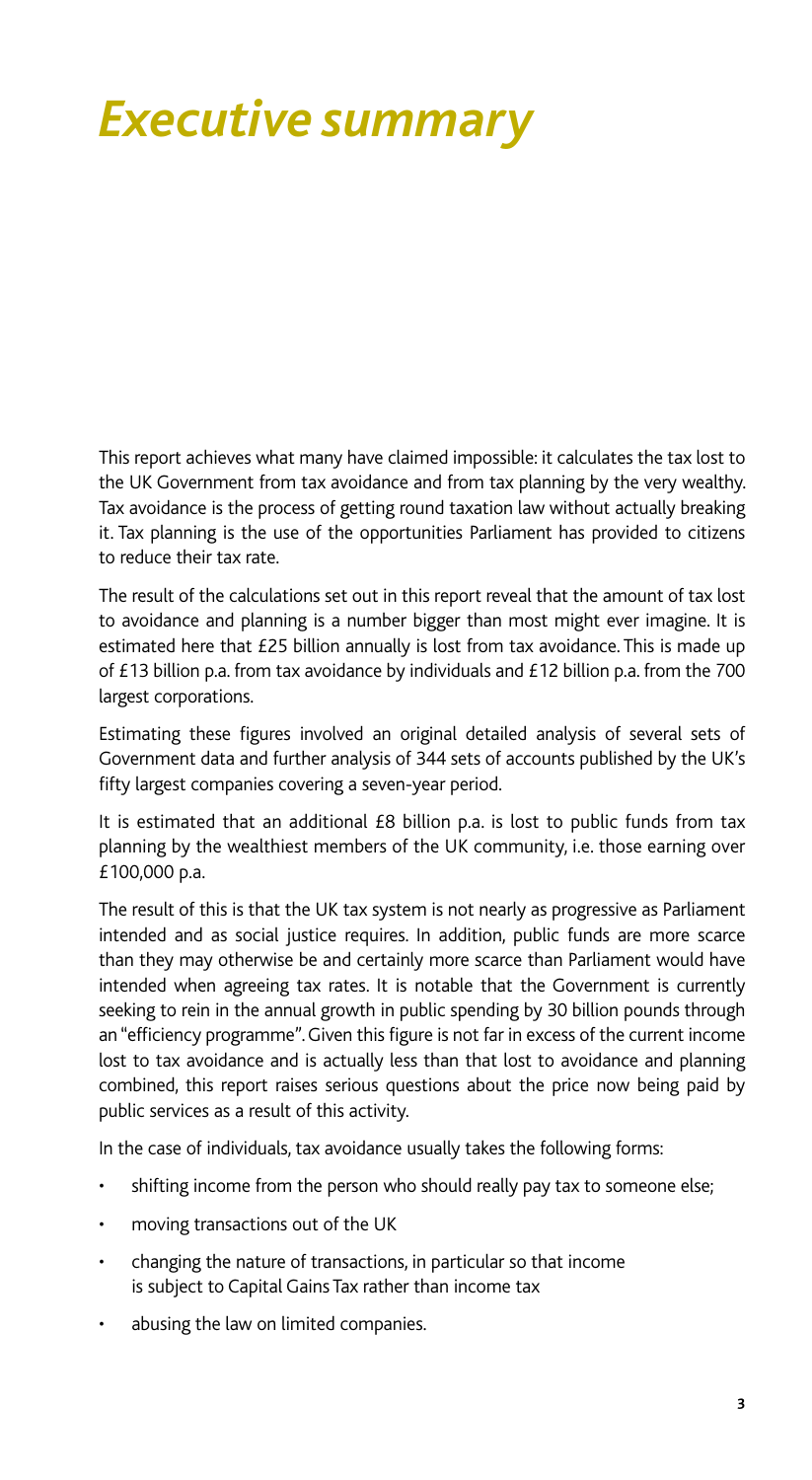Companies have more opportunity than individuals to avoid and plan for tax. This is, in particular, because they operate internationally, opening avenues for tax planning and avoidance between territories that no individual can exploit. This is why the rate of tax lost to corporate tax planning and avoidance is found to be greater as a proportion of tax actually paid than that for individuals. This report bases its findings on new and original research of the fifty largest companies in the UK and shows that:

- The fifty largest companies almost always pay 5% less tax on average than they declare in their accounts.
- The average tax rate paid by these companies fell by more than 0.5% a year over a seven-year period to 2006, even though the UK tax rate for these companies was constant throughout that time – as a result, the *de facto* corporation tax rate for UK companies in 2006 was 22.5% when the actual rate agreed by Parliament was 30%.
- This means that when the new higher corporation tax rate for smaller companies reaches 22% by 2011 (as announced in the 2007 Budget), small companies are likely to be paying a higher proportion of tax on their profits than the fifty largest companies on current trends.
- If this *de facto* tax rate was the official tax rate it would place the UK 16th in a table of corporation tax rates for the EU 25 with France the highest and Malta the lowest – it would also mean that the UK had the lowest corporation tax rate of the Western European economies with the exception of Ireland.
- By the end of 2006, the cumulative tax savings recorded in the accounts of the fifty largest companies was £47 billion; this actually exceeded the total tax paid by *all* companies in 2006 by some £2 billion.

These figures strongly suggest that the regular complaints from the business community about the burden of tax they endure in the UK should be treated with a high degree of scepticism.

The facts relating to tax avoidance and tax planning make it clear that this deliberate behaviour is imposing a substantial cost on UK society, and on those taxpayers who seek to comply with the spirit and letter of UK tax law. Knowing this is not enough though. This report offers a series of practical solutions to address the problems identified.

Fundamentally, the current Government approach of plugging loopholes in tax legislation is inadequate. The Government must assert its right to collect and expend taxation revenues in pursuit of its democratic mandate. This has been lacking and it is now time for the Government to change the terms of this debate if it is to secure the full tax revenue that Parliament expects it to secure when tax rates and arrangements are agreed by MPs and Lords.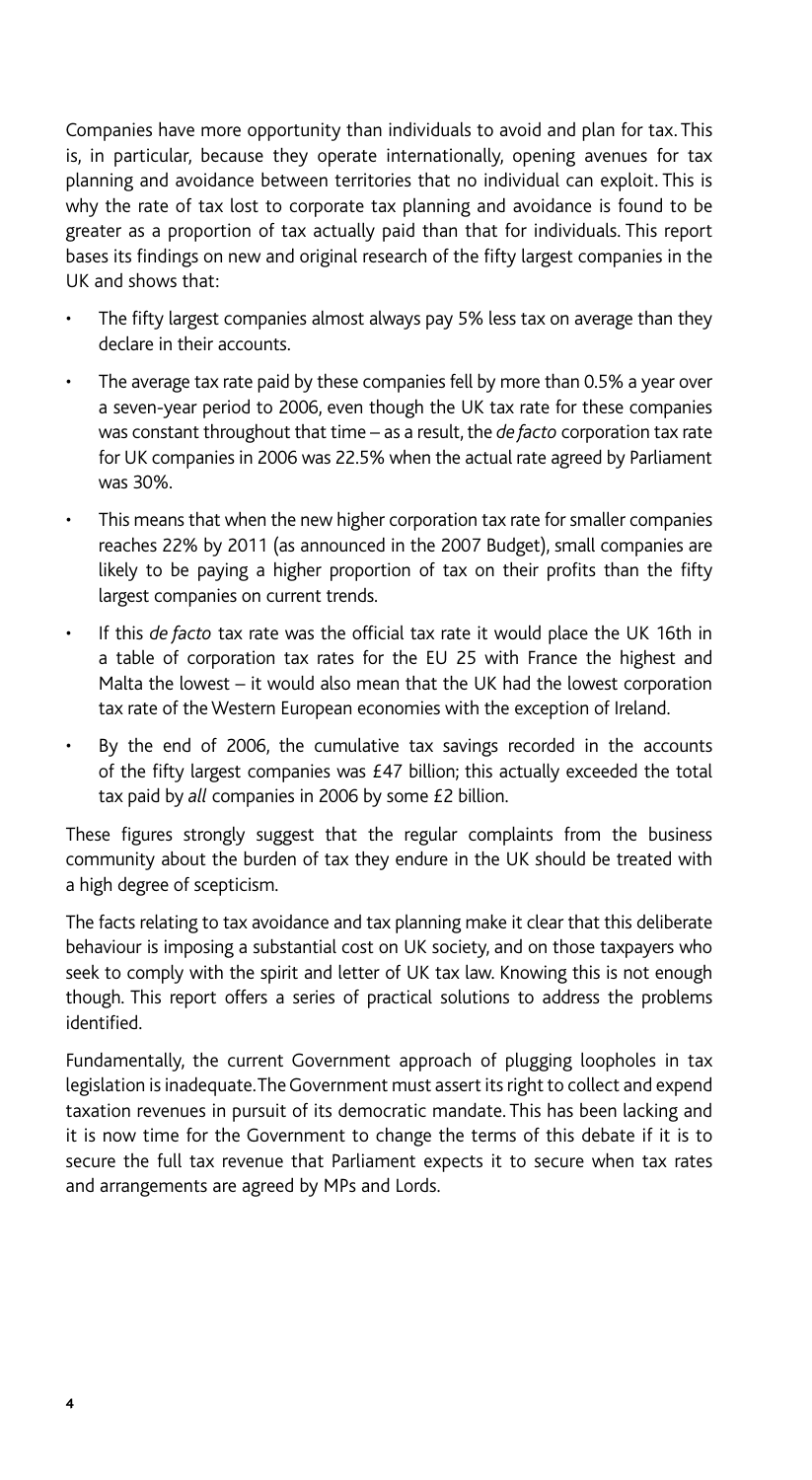To this end, the following actions are suggested as a spur to public debate on how the Government and Parliament should react:

- 1. introduce a new law called a 'general anti-avoidance principle' that treats all tax avoidance as unacceptable and therefore open to challenge
- 2. stopping the current round of HM Revenue & Customs staff cuts so that adequate resources are available to tackle the issues this report raises
- 3. abolishing the domicile rule
- 4. abolishing unnecessary tax reliefs enjoyed primarily by the wealthiest individuals
- 5. making it much harder to abuse Capital Gains Tax by shifting the ownership of assets prior to their sale
- 6. applying income tax to all capital gains on assets held for less than a year
- 7. reforming the tax relief for charities to stop abuse, increase the income of charities and to cut their administrative burden
- 8. introducing an additional tax charge on investment income above a set limit so that it is taxed at rates similar to those applied to earned income when National Insurance is taken into account
- 9. the introduction of a minimum rate of tax to be paid on the income of those earning more than £100,000 a year to ensure that they do not unduly benefit from tax reliefs and allowances that society cannot afford to provide to them
- 10. engage more actively internationally in tackling abuse promoted through tax havens
- 11. redesign the way small limited companies work to reduce the risk of tax abuse
- 12. increase cooperation on taxation internationally to ensure companies are held to account for where and how they operate and are required to act as good corporate citizens, including in the payment of their dues to society as a whole.

These proposals could at least halve the cost of tax avoidance and tax planning to the ordinary people of the UK. And as the report shows, the potential benefits of that are significant:

- Half of the total amount lost to tax avoidance could raise the level at which the higher rate tax rate is paid by £10,000, offering significant financial relief to those on middle incomes.
- Alternatively, the same amount would pay for a 20% increase in the state pension *or* could reduce the basic rate of income tax by 3p in the pound *or* could build an extra fifty hospitals.
- *Aslittle as one quarter* of the total tax income lost to avoidance activities would be enough to provide five-and-a-half million public service staff, who are currently facing the prospect of a real terms pay cut, with a pay settlement equivalent to the rise in average earnings across the economy in 2007.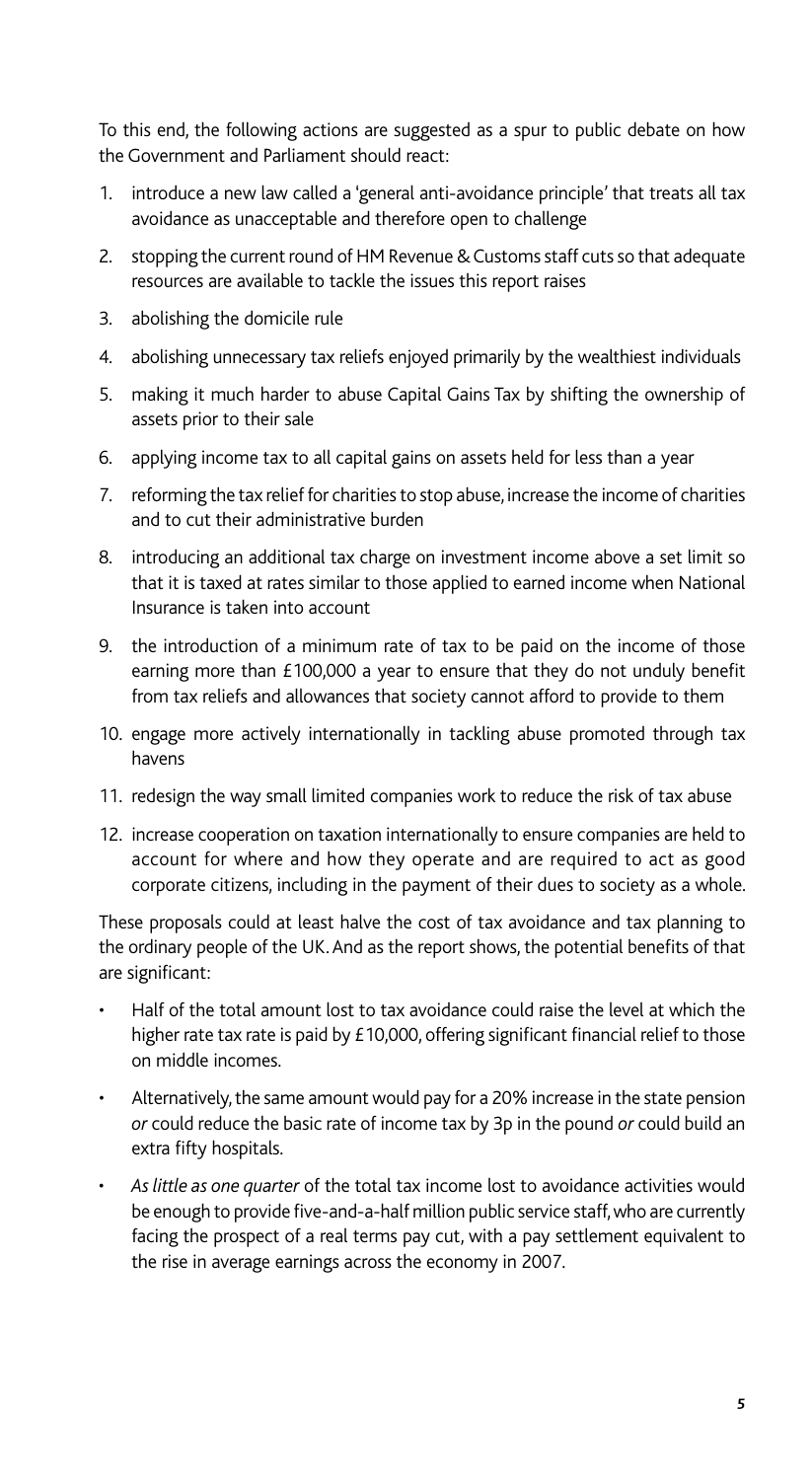# *This pamphlet hasthree objectives:*

- *– to show that the Government is not collecting all the tax that is due to public funds*
- *– to make clear that action can be taken if the appropriate political will is present*
- *– to make the case for exercising that political will.*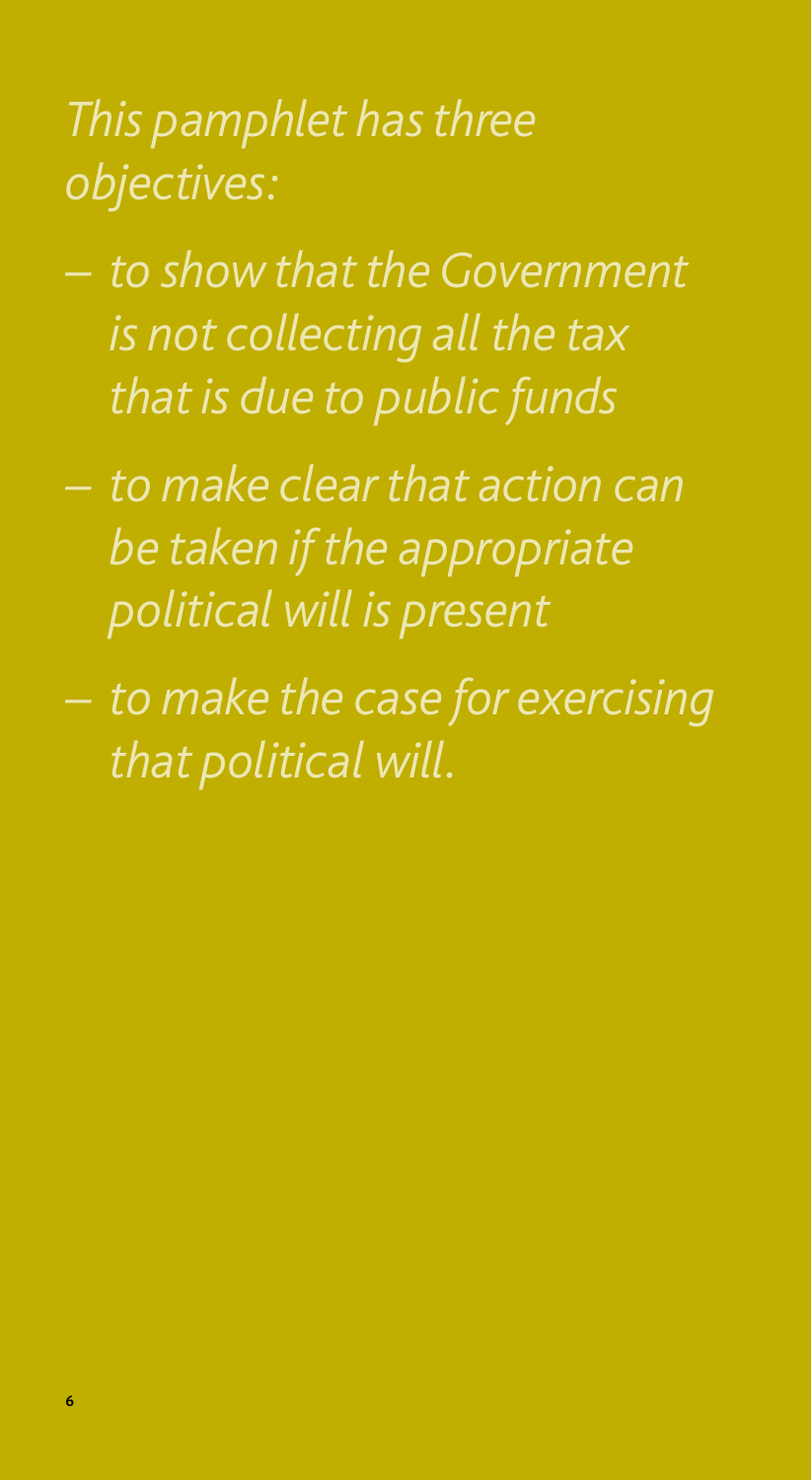# *What this pamphlet seeks to do*

This pamphlet has three objectives.

The first is to show that the UK Government is not collecting all the tax that is due to public funds, and to provide an estimate of what amount of tax is being lost.

The second is to make clear that action can be taken to address the problem if the appropriate political will is present.

The third is to make the case for exercising that political will.

To do this the report looks at what tax evasion, avoidance and planning are. It then concentrates on the areas where there is greatest debate, which are those that relate to tax avoidance and tax planning. Since tax evasion is illegal there is a consistency of approach to it across the political divide which means that it is not addressed here.

Having defined tax avoidance and tax planning as its areas of concern the report then considers:

- 1. how these activities are undertaken
- 2. what these activities cost public funds
- 3. what can be done to tackle them
- 4. what the benefits of this action might be
- 5. why the arguments that nothing should be done about tax avoidance and planning are wrong.

Technical terms are avoided as far as possible or, where necessary, are defined in the text. However, a full glossary of tax terms is available at the end of the pamphlet to aid understanding.

In addition, a great deal of technical analysis has been undertaken to inform the figures of tax lost to avoidance that are quoted in this pamphlet. Much of this technical analysis is either of little interest to most readers of the pamphlet or will exceed their understanding of tax matters. For these reasons, relatively short and straightforward accounts of the analysis behind the figures for different types of tax avoidance are presented here. For those who are interested to see the detailed analysis, this can be found in a series of technical appendices at **www.tuc.org.uk/touchstonepamphlets**.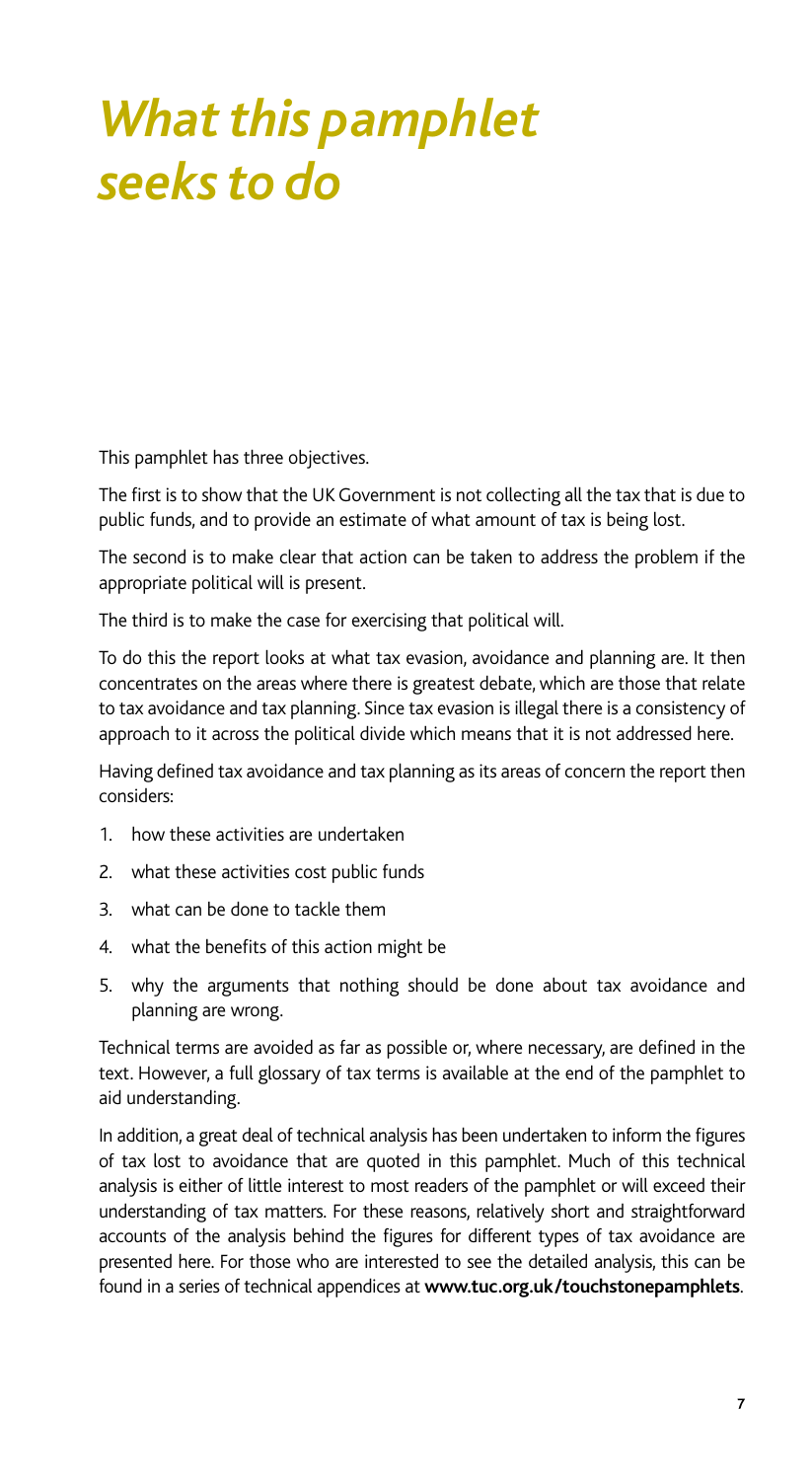# *What are tax evasion, avoidance and planning?*

Together tax evasion, avoidance and planning create what is called the 'tax gap'. This is the difference between the tax that might be expected to be paid given the tax system that is in operation and the tax that is actually collected.

To understand the tax gap the terms tax evasion, tax avoidance and tax planning must be defined. Another term, tax compliance, has also to be introduced because it suggests that a better option is available.

**Tax evasion** is an illegal activity undertaken to reduce a person or company's tax bill. It might be, for example, that the person or company:

- a. fails to declare all or part of their income;
- b. makes a claim to deduct an expense from their taxable income that they did not incur or which they were not entitled to deduct;
- c. submits a tax return that appears to be legal but only because relevant facts are not disclosed to the tax authorities.

**Taxcompliance** is at the other end of the spectrum from tax evasion. In straightforward terms tax compliance is seeking to comply with the law. When a person or company seeks to be tax compliant they do the following:

- a. positively seek to comply with tax law in all the countries in which they operate
- b. make full disclosure of all relevant information on all their tax claims
- c. seek to pay the right amount of tax required by law (but no more) at the right time and in the right place
- d. ensure that the tax submissions they make reflect the real transactions that they undertake. For example, tax avoidance can often involve setting up special companies, very often offshore. These companies might claim to own patents, copyrights or other valuable assets for which they can charge, but in reality the inventions, music, film rights or other products which those companies owned were not really developed by them and were not developed in the place where the income is received. If the tax payer was tax compliant they would not set up special companies for this purpose, and they would ensure that the income was taxed in the place where the asset that gives rise to it was created.

This activity attracts remarkably little attention, but on all available evidence most people and most companies do practice it, and by choice<sup>1</sup>.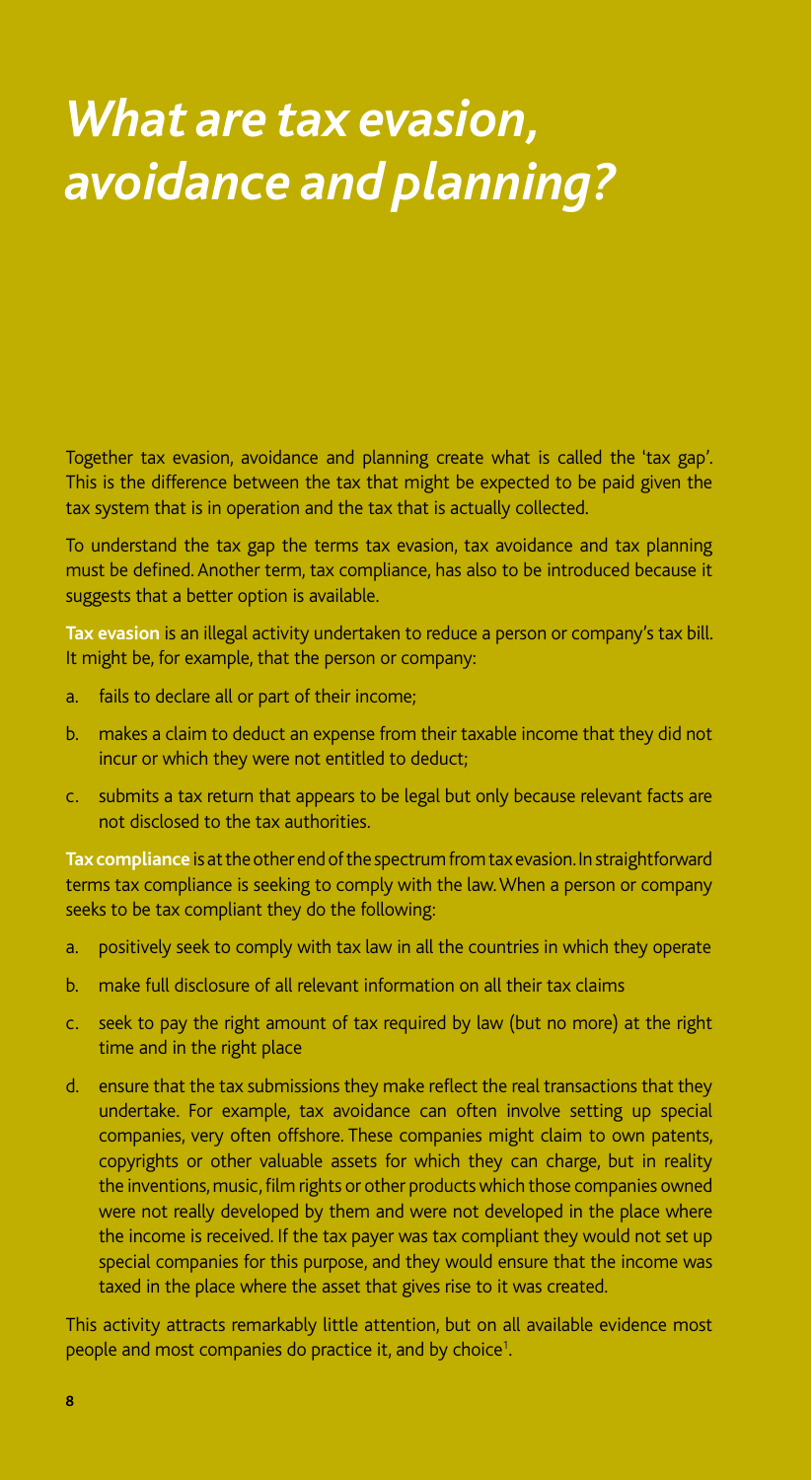**Tax planning** is the way in which a person manages their tax affairs when they are tax compliant. It is the process of making those claims allowed for in law openly and transparently so that the right amount of tax as required by law, and no more, is paid in the right place at the right time and that these reflect the economic reality of the economic transactions they have undertaken. In most circumstances this activity is entirely acceptable. Indeed it would be odd for individuals or corporations to volunteer to pay more tax than Parliament intended. This report will, however, suggest one area where reconsideration of tax planning is necessary.

**Tax avoidance** is the grey area between tax compliance and tax evasion. In straightforward terms tax avoidance is trying to get round the law without breaking it. When tax avoiding, a company seeks to ensure that one of the following happens:

- a. Less tax is paid than might be required by a reasonable interpretation of the law of a country.
- b. Tax is paid on profits declared in a country which does not appear to be that in which they were earned.
- c. Tax is paid later than the profits to which it relates were earned.
- d. Tax is paid by a person who did not really generate the income that they declare. For example, income is quite often switched between members of a family to ensure it is declared by the person with the lowest tax rate even though the family member in question did not really earn the income in question.

Those who avoid tax rarely talk about tax compliance. They only wish to draw a distinction between tax evasion and tax avoidance. The former, as they are keen to say, is illegal. In that case they draw the conclusion that tax avoidance, since it is legal, is acceptable.

However, this position is unacceptable to many. As Denis Healey, Labour's Chancellor of the Exchequer in the 1970s, said: "The difference between tax avoidance and tax evasion is the thickness of a prison wall"<sup>2</sup>. His point was serious. Far from the difference between tax avoidance and tax evasion being easy to spot, he was making the point that it is often very difficult to tell on which side of the fine dividing line between tax evasion and tax avoidance a person is walking when undertaking what they claim is tax avoidance activity. Very often the only way of knowing is by being challenged, with the risk that illegality is proved. This makes clear how morally questionable is the pursuit of tax avoidance.

It is for this reason that Professor David Ulph, formerly of HM Revenue & Customs, has sought to distinguish tax avoidance from tax planning. To do so, he has said that tax planning happens when a taxpayer adjusts their real social, economic or organisational affairs to obtain the "best outcome" in response to the tax system. In contrast, tax avoidance happens when a taxpayer uses artificial or contrived methods of adjusting their social, economic or organisational affairs to reduce their tax liability in accordance with the law while not affecting the economic substance of the transactions<sup>3</sup>.

This definition makes clear that tax avoidance is artificial. The purpose of tax avoidance is to obtain tax relief no matter what the circumstances of the transaction that gave rise to the tax. Tax planning, on the other hand, is obtaining tax relief for something you would be doing anyway, or which the Government wishes to encourage. This puts tax planning firmly within the domain of tax compliance.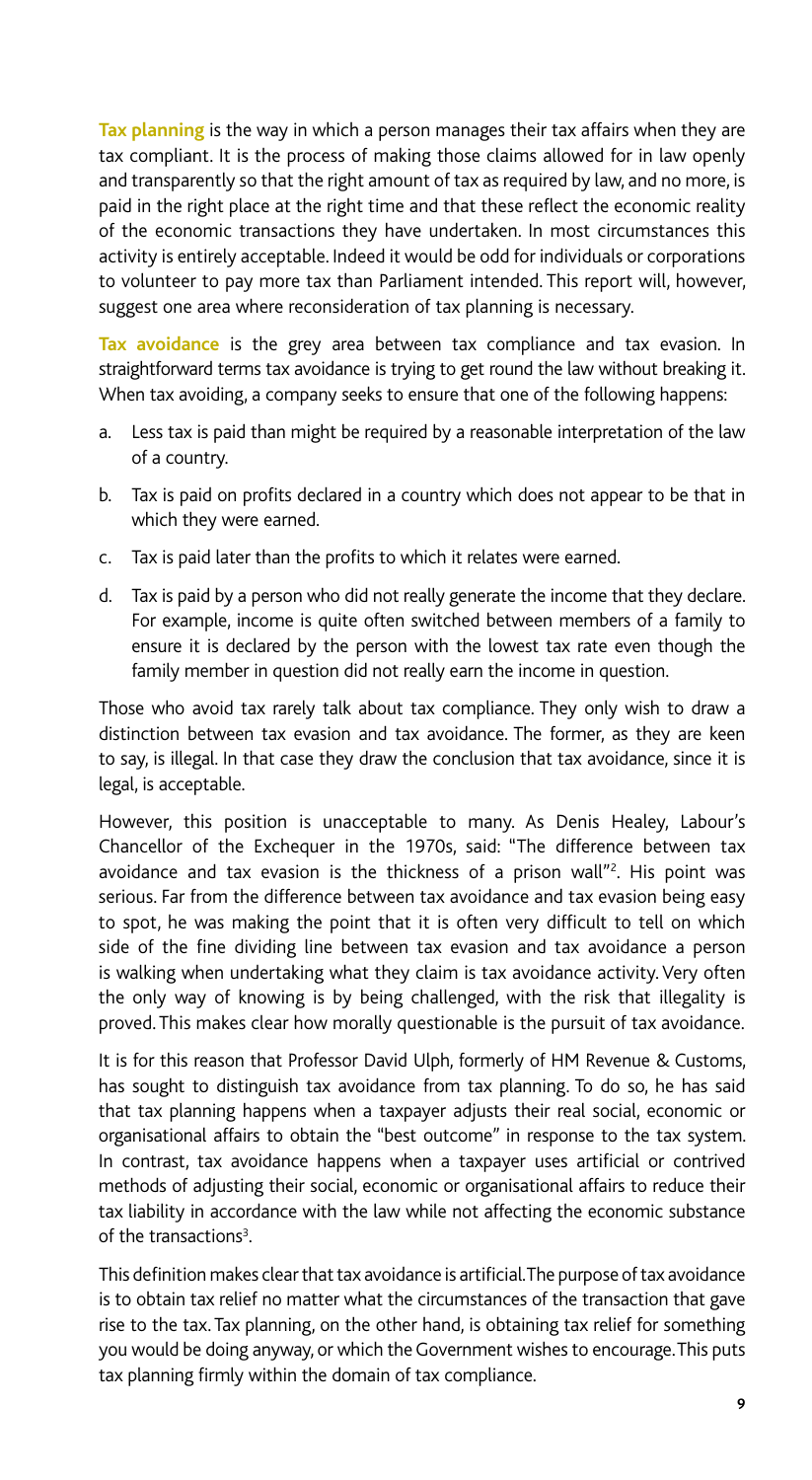The distinction is important. No one has an obligation to pay more tax than is required by law. On the other hand everyone should be expected to pay the tax that the law requires of them.

In short, both compliance and avoidance can claim to be legal, but only tax compliance can justify that claim with certainty. Tax avoidance relies on the existence of doubt for its validity.

The practices referred to in this report fall largely in the area of tax avoidance, and detail ways in which individuals and companies seek to minimise their tax bills by working around the law.

Because tax evasion is always unacceptable it is little addressed in this report. The issue is being actively addressed by HM Revenue & Customs with cross party political support.

Although tax planning is a form of compliance, it is addressed in this pamphlet for different reasons. An effective tax system is also an equitable tax system. That is because inequity encourages tax evasion and tax systems that suffer serious tax evasion cannot be considered effective. Equity in tax systems is normally measured in two ways.

The first is by considering the horizontal equity of the tax system which assesses whether those on similar income pay similar tax. The second measure is that of vertical equity, which means that those with higher income pay proportionately more tax. These equitable principles are considered paramount in a just tax system. When tax planning undermines these principles it too has to be the subject of consideration. This report suggests that is the case in the UK tax system. In particular, it identifies the fact that those earning over £100,000 are able to make a disproportionately greater and lucrative use of tax planning than those on lower incomes. In particular, those on these higher incomes who control their own businesses have more scope to plan their tax than those who pay tax primarily through PAYE.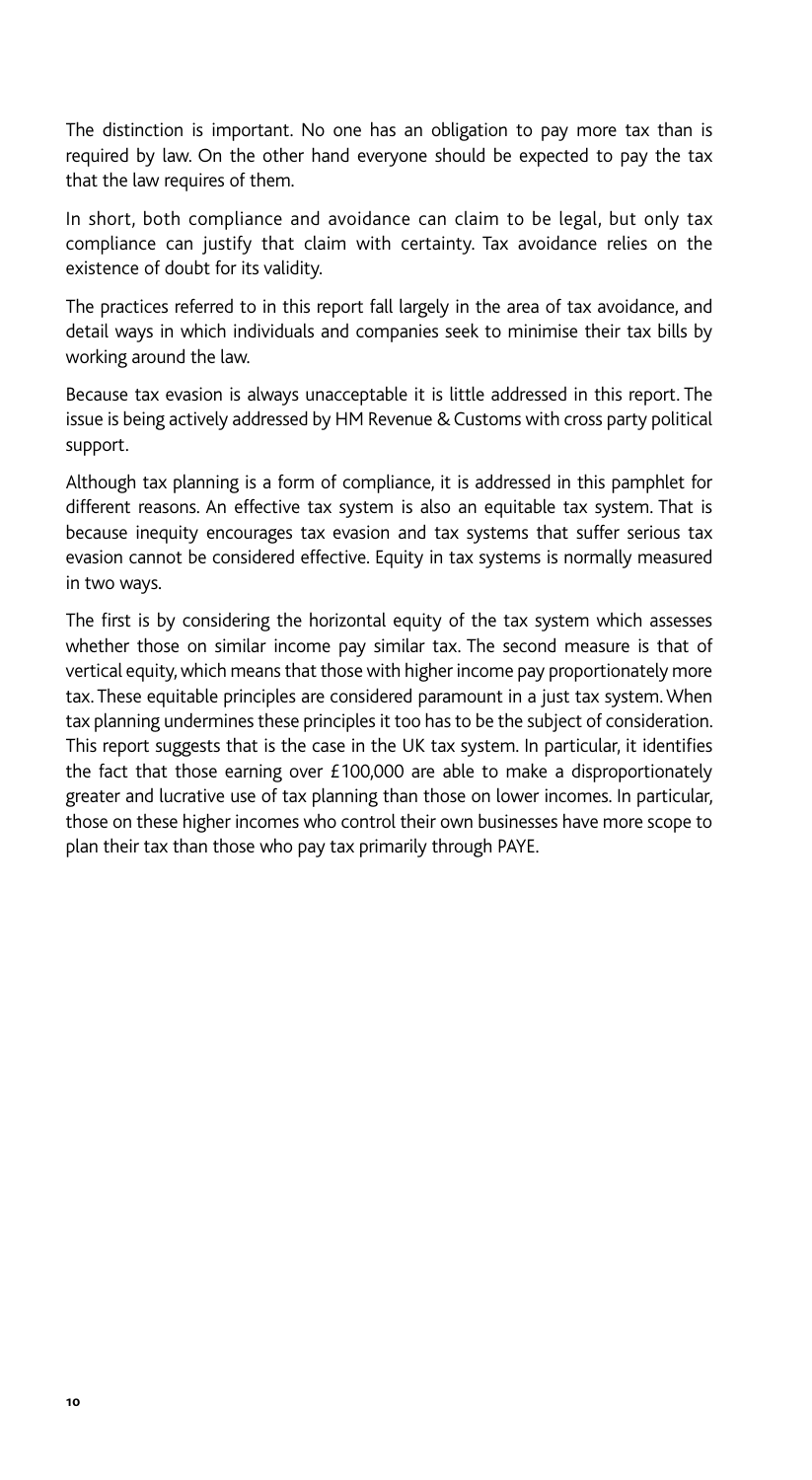# *How is tax avoided?*

The ways in which tax is avoided differ slightly for companies and individuals. They do, however, have many techniques in common. They seek to secure reduced tax payments by:

- 1. changing the identity of the person undertaking a transaction
- 2. changing the location of a transaction
- 3. changing the nature of a transaction so that it appears to be something different from what it actually is
- 4. delaying recognition of a transaction
- 5. obscuring the information available on a transaction.

Examples of each, in turn, include the following:

- 1. putting a transaction that an individual might undertake into the name of their partner or children or alternatively into a company or trust, or in the case of a company choosing to create a separate subsidiary that enjoys a tax advantage in a group of companies
- 2. relocating a transaction to a tax haven
- 3. paying the income of a director of a company as a share dividend rather than as a salary so that National Insurance is not paid
- 4. using accounting rules to ensure that tax is delayed to a later set of accounts
- 5. undertaking a transaction in a location where accounting or taxation information is not exchanged with other tax authorities so that an enquiry cannot be made by another country wishing to obtain details of tax owed. Many tax havens have this characteristic.

What is clear is that companies and individuals can pursue these objectives in different ways. In addition, the data available to assess their success in doing so within the UK differs as to source and quality. As such, companies and individuals will be considered separately in the discussions that follow.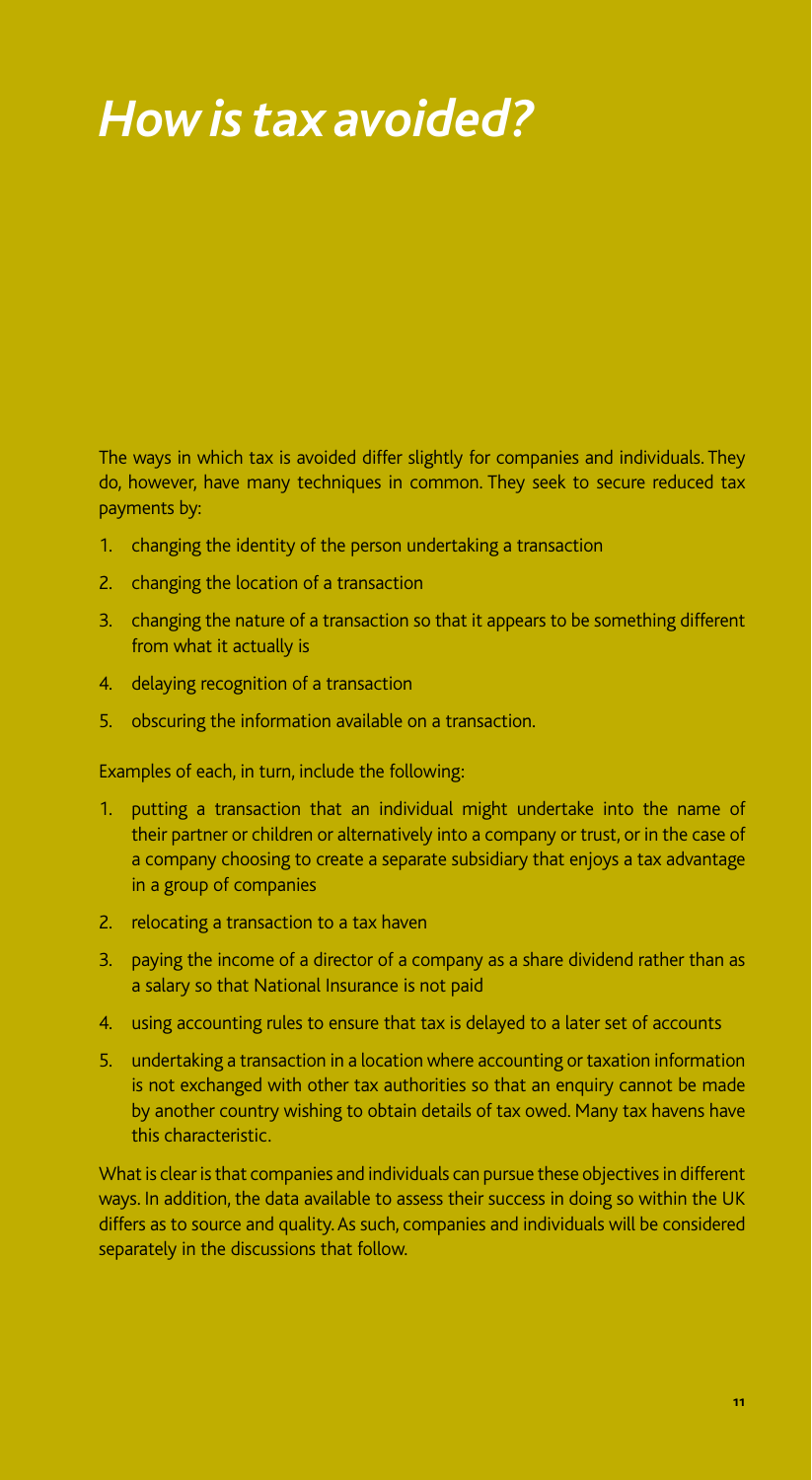## *How do companies avoid tax?*

Companies avoid tax by letting tax influence their decisions on:

- 1. where to incorporate their head office
- 2. where to incorporate their subsidiary companies
- 3. whether to use tax havens or not
- 4. what companies it will, or will not include in its group structure (which means which ones are added into the 'glossy' accounts, and which ones are not)
- 5. on what terms it will trade between group companies i.e. whether it will price intra-group transactions on genuine arms length terms, or not (see the glossary for the definition of 'arms length pricing')
- 6. where it will record its sales
- 7. where it will incur its costs
- 8. where it will locate its assets
- 9. where it will employ its staff
- 10. where it will borrow money
- 11. where it will locate its intellectual property
- 12. how it will structure its operations
- 13. whether it will seek to exploit special tax privileges.

All of these decisions relate to corporation tax. Opportunities to manage other taxes such as VAT and stamp duty also exist. These include:

- 1. where to locate transactions for VAT purposes to change the VAT rate charged on them. For example, many internet retailers are currently supplying goods from the Channel Islands to avoid UK VAT
- 2. whether to buy commercial property located in the UK through UK companies or through offshore subsidiaries: the latter avoid stamp duty
- 3. whether to pay staff as employees or contractors: by paying staff as contractors, employer's National Insurance obligations are avoided.

## *What do individuals do to avoid tax?*

Individuals can seek to avoid a wide range of taxes, including:

- 1. income taxes
- 2. National Insurance Contributions
- 3. Value Added Tax (VAT)
- 4. Capital Gains Taxes
- 5. inheritance taxes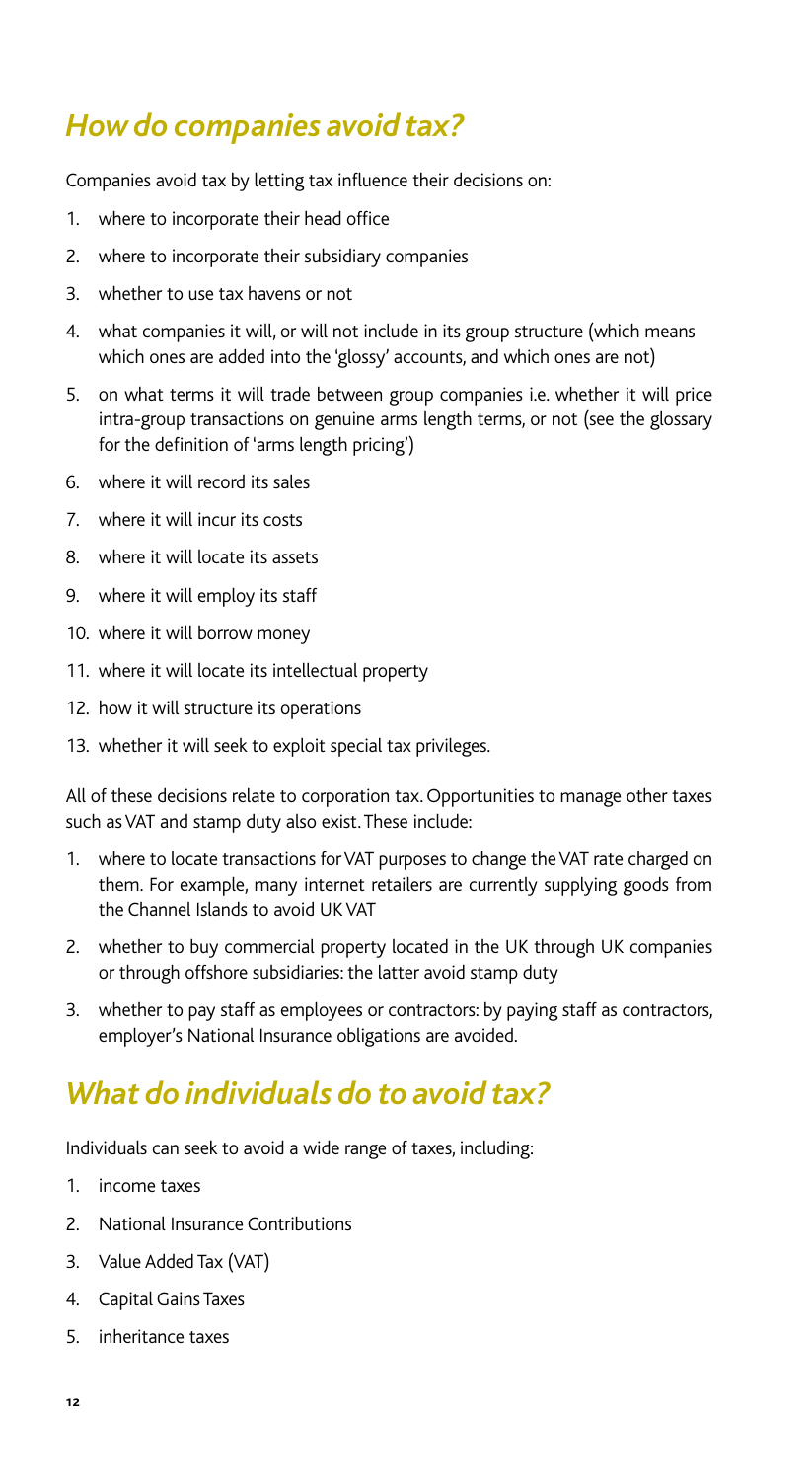- 6. duties and other charges such as those on imports
- 7. environmental taxes
- 8. taxes from countries other than their own.

Given this wide range of taxes, and because the actions an individual takes to avoid one tax often have an impact on the amount of another tax they pay, this area is especially complex and the variety of mechanisms used are enormous. The following generalisations are possible, however:

- 1. Those who have to live off their incomes don't avoid taxes to any significant degree. There are three good reasons:
	- They don't have sufficiently large tax bills to justify avoiding them.
	- They cannot afford to pay the costs associated with tax avoidance, usually charged by lawyers or accountants.
	- Tax avoidance usually requires the person undertaking it to have income in excess of their current needs: by definition this excludes most people from the activity.
- 2. These reasons also mean that the wealthiest are able to avoid taxes but they also have two further advantages.
	- The wealthiest members of society are the most mobile. This assists tax avoidance which might require people to move internationally to achieve their aims.
	- Capital is transient in its location, and easy to relocate. People find it much harder to move. Capital is owned by the wealthiest members of society. They can therefore tax avoid more easily.
- 3. The self-employed have more opportunities for tax avoidance than those who are employed.
	- The income of employed people is subject to tax at source i.e. before the tax payer receives payment under the UK's PAYE system. This means that the scope for tax avoidance is considerably reduced for those who are in employment and any avoidance is undertaken with regard to their investment income.
	- In contrast, self-employed people or those who run their own companies pay tax on their profits. This provides them with a great many opportunities to tax avoid in the process of calculating both their income and what expenses might be offset against it. As a result, they can tax avoid on the whole of their income, whether resulting from their own efforts or from investment sources. As such, at least some of the opportunities for avoidance already noted for companies may also be available to the self-employed, although since many of those opportunities have an international dimension and most self-employed people only work in the UK the scope for the legitimate use of those arrangements is smaller for the self-employed.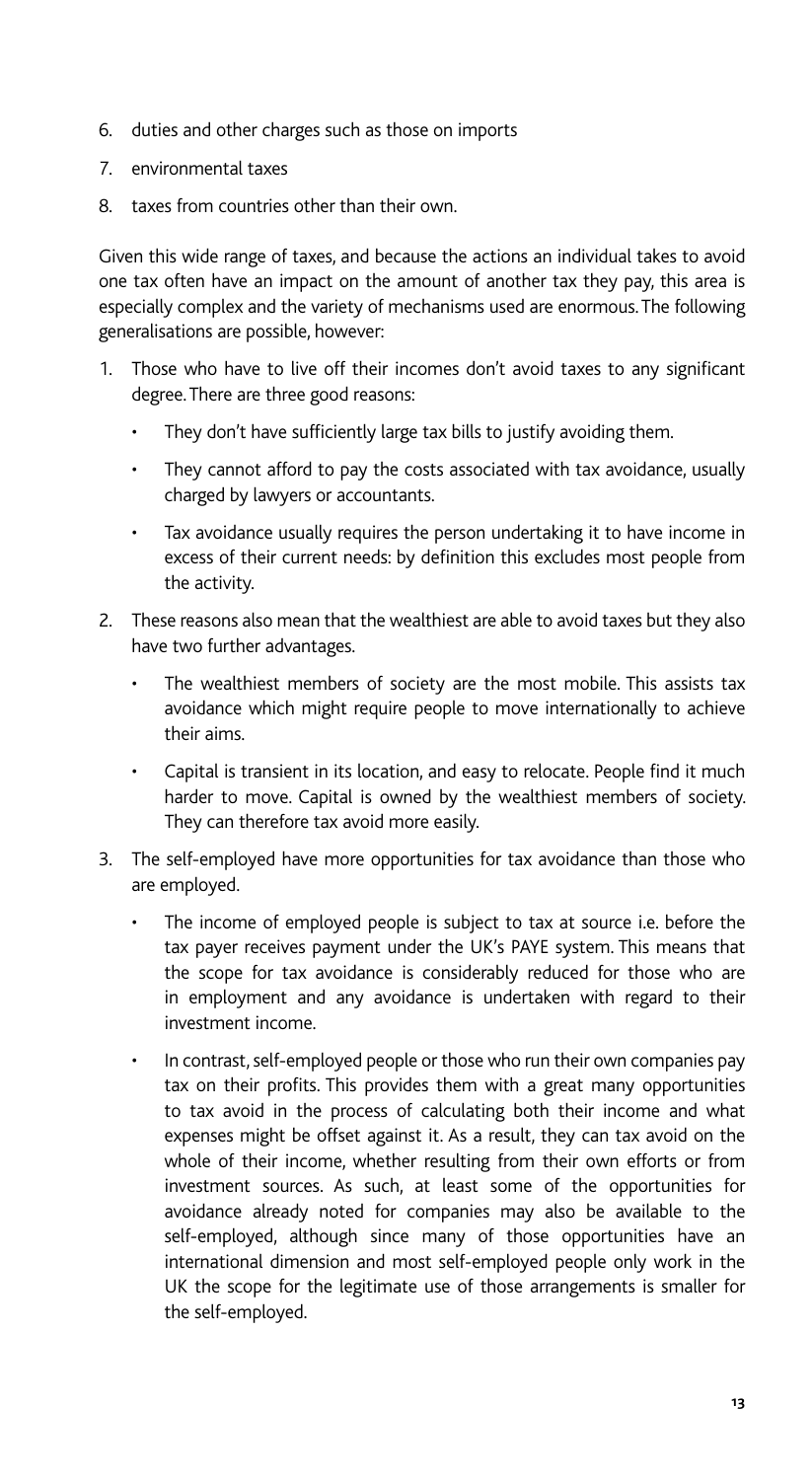- 4. Those with international links often have greatest opportunity to plan their tax affairs.
	- If a person is resident in more than one country it provides them with an opportunity to choose under which country's rules they will be taxed.
	- If a person has family in more than one country it might provide opportunity to divert income to lower tax territories.
	- As soon as more than one country is involved in any tax situation it becomes harder to obtain information to determine whether abuse is taking place or not.
	- Those who are employed in more than one country can split their income to ensure that part at least is subject to lower rates of tax. This is commonplace amongst internationally mobile people such as many business executives.
	- The opportunity to flee is the ultimate way to avoid tax, especially as countries rarely cooperate effectively in collecting tax debts due to each other.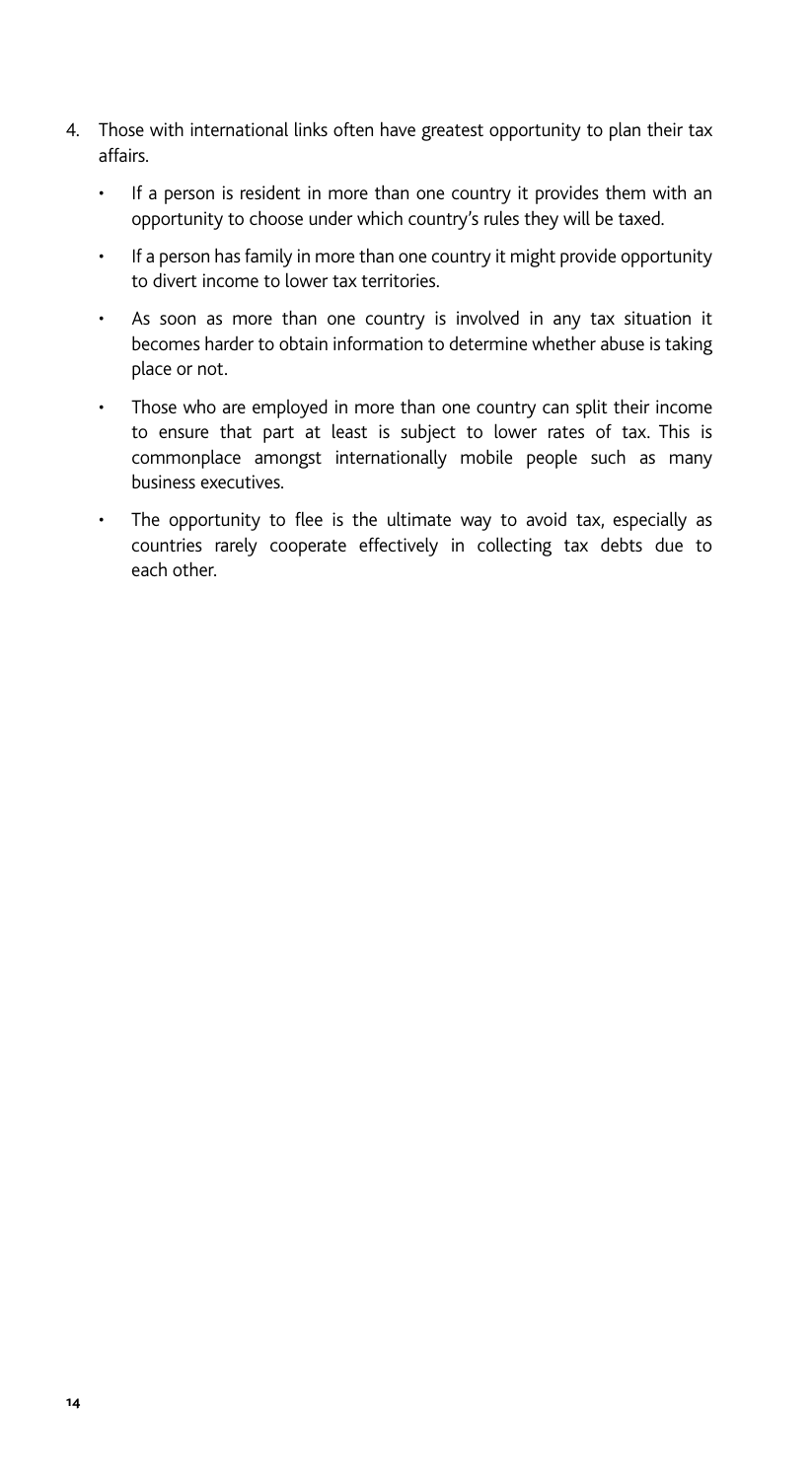# *The cost of tax avoidance*

Estimating the cost of tax avoidance is by definition difficult: it is always hard to put a number on what is not there. This means a number of techniques and estimates have to be used to assess tax not collected.

## *What is the tax loss from individuals?*

This figure has to be split into two parts. The first is the cost of tax planning.

As has already been noted, tax planning is the process of claiming allowances and reliefs that the Government intended tax payers should claim; for example, to encourage investment. This is in general tax compliant behaviour. It is also, in general, activity which should be encouraged. The exception is if it does mean that the principles of horizontal or vertical equity are breached.

A second reason for considering this issue is that since tax avoidance is, in many cases, the claiming of allowances and reliefs in circumstances that the Government had not envisaged, the dividing line between tax planning and tax avoidance may need to be revisited to ensure that it is appropriately drawn in an equitable tax system. As a result, a cost of tax planning has to be calculated.

The second figure to be considered is that for the loss arising from tax avoidance; this is harder to calculate. This is because even though tax avoidance is anti-social, and is frequently subject to attack from HMRC, it is a legal activity. This means that a tax return that includes a successful tax avoidance activity i.e. one which is not legally challenged, is accepted as correctly stating a person's or company's income. As such the tax lost is not recorded, and nor is the income that was removed from tax as a result. Tangential measures have, therefore to be used to measure the effect of tax avoidance. These will be used in the first instance to consider tax paid by individuals. Companies will be considered after that.

## *Tax planning by individuals\**

Tax planning is normally an acceptable activity. It is the process of claiming the allowances provided by Parliament for a person to claim if they meet the necessary qualification requirement. For example, an age allowance for income tax is due to a person if they are above a specified age and have income of less than a set amount. Claiming that allowance is consistent with the principles of tax compliance.

This is a summary of a more detailed technical analysis which can be found in Technical Appendix 1 at **www.tuc.org.uk/touchstonepamphlets**.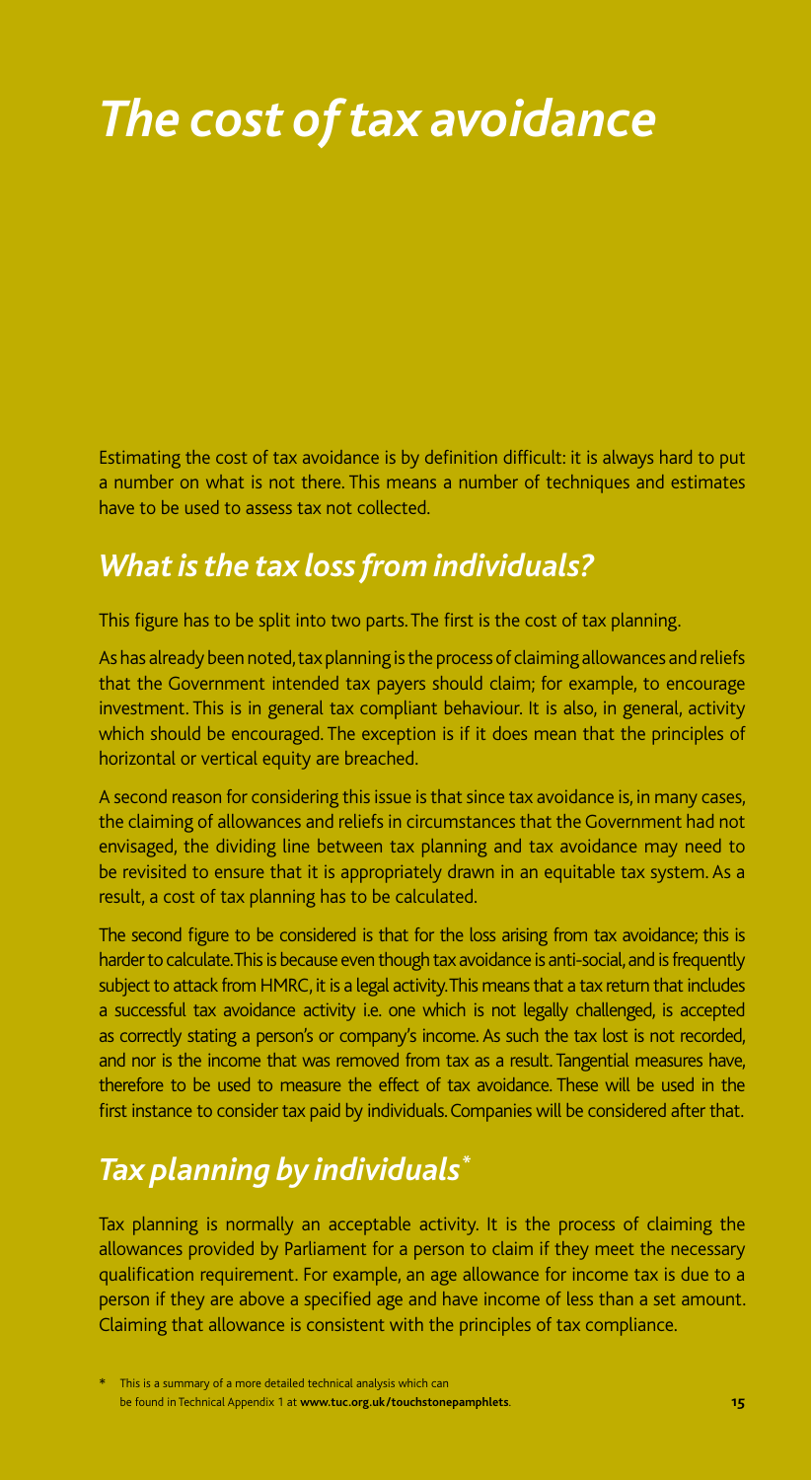This is also true for expense claims and reliefs that are provided for in tax law and which are deliberately made available to encourage certain sorts of behaviour. The most obvious (and most common) example is claiming tax relief on making a payment into a pension plan. Such payments can be, within set limits, used as a relief to reduce a person's taxable income so that they only pay tax on their income after the offset of the pension payment. The Government provides this relief to encourage saving. Of course there can be debate about whether these reliefs are appropriate. For example, some question whether tax relief on pensions should be limited to the basic rate of income tax. But these debates are outside the scope of this pamphlet.

Tax planning can, however, create a problem when the allowances and reliefs which have been provided for in law are used by individuals purely to lighten their tax burden rather than undertake the behaviour that Parliament sought to encourage. Such activity also tends to reduce the vertical equity of the tax system, meaning that the underlying principle that those with higher income should pay more tax as a proportion of that income is undermined. In these circumstances, the value of the reliefs and allowances claimed means that their percentage tax rate is either the same or less than those on lower incomes.

The research undertaken for this pamphlet assesses whether tax planning results in this outcome in the UK and finds that it does. It finds that those who earn less than £30,000 a year on average reduce their income by no more than 4% (£1,200) by claiming reliefs and allowances, and that in most cases this relates to pension payments. Those earning £100,000 a year claim on average a 10% deduction (£10,000) and those earning £1 million a year claim almost a 30% deduction for expenses and allowances, many in this case relating to interest relief for buy-to-let properties and other business activities. Once income exceeds £100,000 a year pensions cease to be the major part of a person's claim for reliefs; in their place, other elements, largely related to savings and investment take over.

The result is twofold. First of all, effective tax rates are almost constant on incomes from just over £50,000, which is almost certainly not the will of Parliament. Second, most of the benefit of tax incentives for saving and investment goes to those whom the Government does not need to induce to save: the wealthy. This group save as a matter of course because they, of all people, are likely to have the excess of income over their current spending needs that allows them to do so. In addition, those who receive high salaries have less scope for tax planning than business owners and the self-employed. For example, high court judges cannot set up a company to sell their services to the justice system and transfer some of their income to a non-working spouse.

In absolute terms the value of reliefs granted to the best off in society (those earning over £100,000 being considered in this category) amount to about £8.4 billion on the basis of calculations in Technical Appendix 1. This has the result of removing vertical equity from the tax system and increasing the gap between the richest and poorest in our society. As such, it is suggested that these reliefs be revised for this group in society.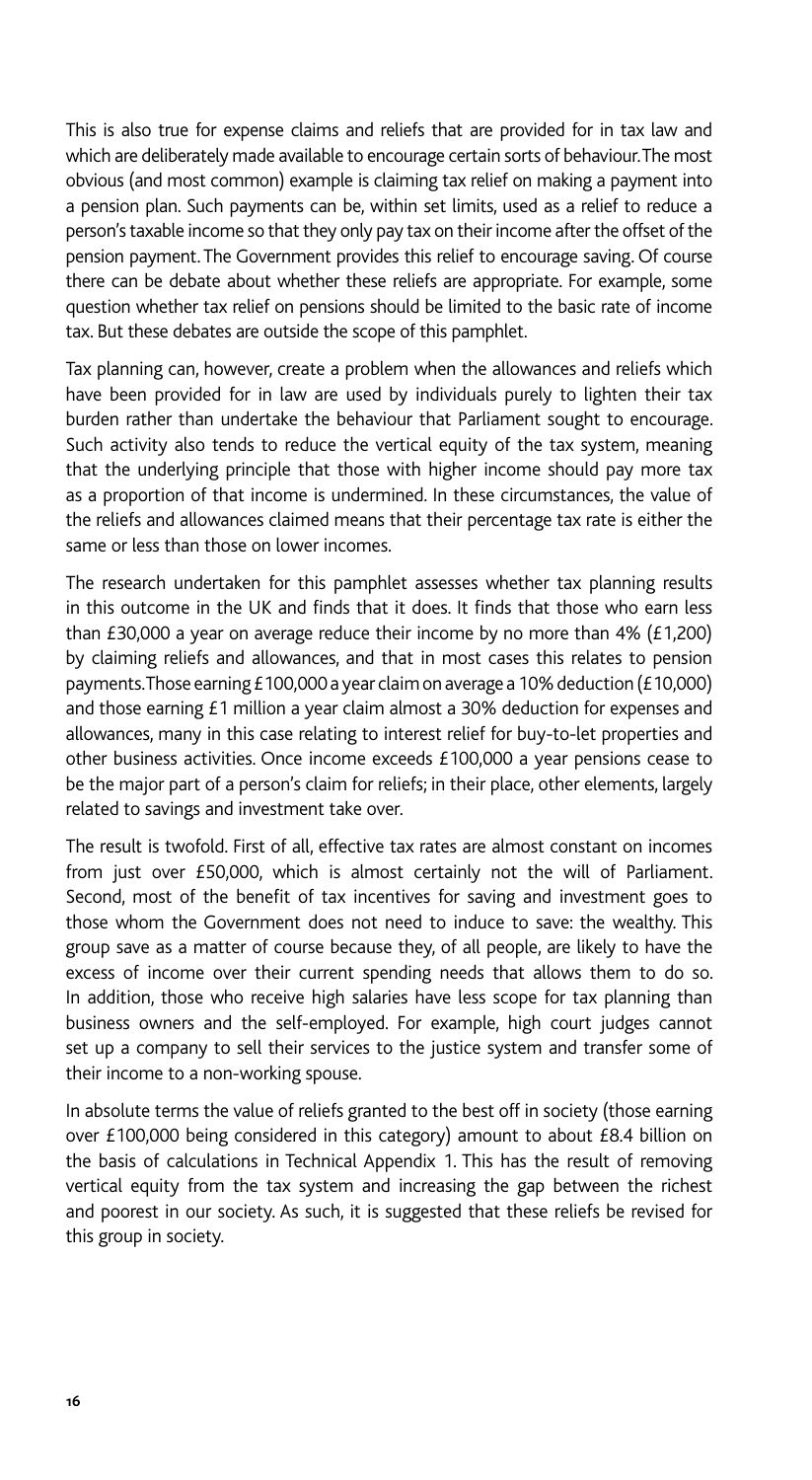## *What is the cost of individual tax avoidance?*

This figure is best estimated by considering the main techniques that individuals use to avoid tax. These are as follows.

- 1. Income is reallocated to a person or entity that has a lower tax rate than the individual whose activity really generates the income. The people or entities to whom the income is diverted might be:
	- a. other members of a person's family e.g. a spouse or child
	- b. a trust for the benefit of a person's family
	- c. a company owned by the individual but taxed at lower rates than those they might enjoy personally
	- d. an offshore company or trust (this mainly applies to those not domiciled in the UK – more explanation of domicile is available in the Glossary).
- 2. Changing the location of a transaction. This is much easier for those not domiciled in the UK than for those who are so domiciled. In both cases, however, the opportunity exists to relocate a transaction out of the UK, if a commercial justification for doing so can be created.
- 3. Changing the nature of a transaction so that it appears to be something different from what it actually is. This is commonplace, the most popular tactics being to:
	- a. convert income into capital gains, which are almost always taxed at lower rates
	- b. convert earned income into unearned income such as dividends to avoid National Insurance charges that only apply to earned income
	- c. income is paid by way of benefits in kind that are taxed at less than their full value
	- d. split income in small businesses so that VAT registration does not have to take place.
- 4. Delaying recognition of a transaction. This is done in all sorts of ways. For example:
	- a. Businesses seek to delay billing at their year end dates.
	- b. Bonuses due for one year are paid in the next tax year, especially when they are paid in a form that allows at least part to be free from PAYE, so deferring the tax payment.
- 5. Obscuring the information available on a transaction. These arrangements are often the most abusive and suggest a transaction is of a form for which a tax relief is due when in fact the transaction is designed to achieve a quite different goal. A recent example is the practice promoted by a firm of tax advisers as a result of which it is believed that wealthy individuals bought shares in companies quoted on the Jersey Stock Exchange. After the shares had been purchased the price of the shares was inflated enormously by a few people undertaking transactions at a price substantially higher than the price at which most people had acquired their shares. Having had this higher price established as a benchmark for valuation purposes the people undertaking tax avoidance then donated their shares in these companies to charities which had no choice but to accept them. Such donations of shares are subject to gift aid relief for income tax purposes meaning that for every £1 of value donated the higher rate tax payer receives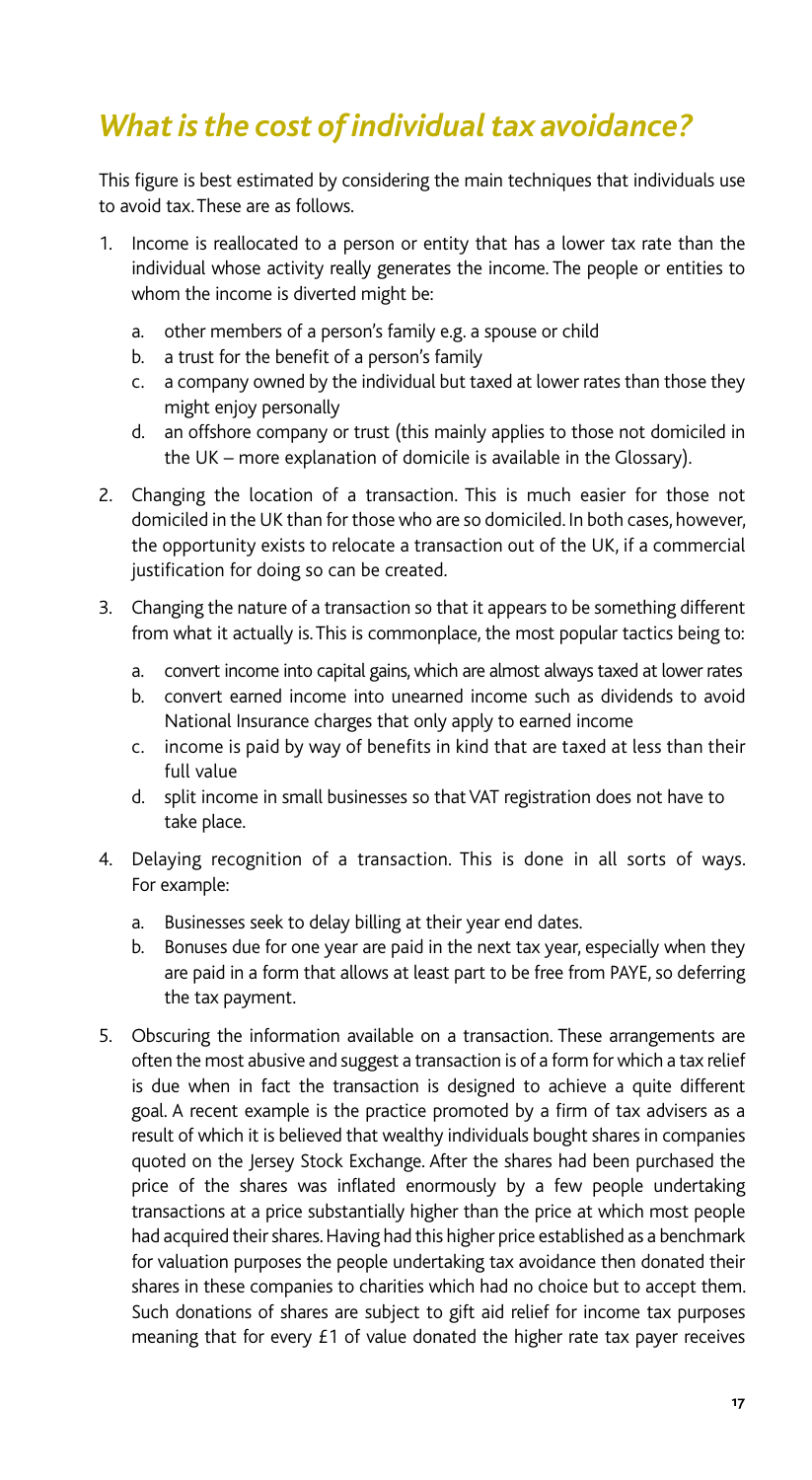approximately 23p as a tax refund. If the price originally paid was £1 but the value at the time of the donation was £1,000 then the loss of the £1 paid for the shares is irrelevant compared to the £23 tax refund received on each share gifted. The fact that the charity received shares which were virtually worthless in reality appeared not to worry the promoters of the scheme.

Schemes of this sort are attacked, frequently, by HM Revenue & Customs.

The costs of any of these arrangements is hard to estimate, and HM Revenue & Customs can only ever guess at the amounts lost to public funds as the necessary data inevitably remains unrecorded. Some clues are, however, available. These, with the resulting estimates made, are as follows.

#### *Income shifting\**

Income shifting happens in two ways. Either income is shifted from the person who really generates it to someone else (that might be, for example, a member of their family or a company they own) who will pay a lower rate of tax on it than they would if they declared it on their tax return. Alternatively, income is shifted to try to change employment income into investment income. This is of benefit, as the UK tax system stands at present, because income earned from an employment is subject to National Insurance, which is in some cases almost as much as the income tax charged, but income from investments escapes all National Insurance charges.

In Technical Appendix 2, detailed calculation is made of the impact of these two exercises using data published by HM Revenue & Customs. This calculates that £3.6 billion of income is shifted and maybe £1.3 billion of tax is lost as a result. Astonishingly, that data, based on tax return information, suggests that half of all investment income is earned by those in the lower half of the income distribution. Each would have, on average, investment income of about £1,400. The top half of the income distribution would earn a little over £8,600 each on average. Some though, would earn considerably more. The wealth allocation to the two groups would, though, in total be remarkably alike.

However, this clearly makes no sense. As data on marketable wealth distribution (i.e. total wealth less the value of domestic properties) shows, wealth in the UK is not distributed in the way the income tax return data implies. The latest data available from HM Revenue & Customs<sup>4</sup> shows that the top 1% of wealth holders own 21% of all marketable assets, the top 10% have 53% of marketable assets and the top 50% have 93%. The bottom half of the profile therefore have 7% between them. There must be an explanation for the wealth distribution and income distributions shown on tax returns being so markedly out of line. The only reasonable explanation for this anomaly is that there is significant income shifting. Non working spouses and, maybe, children must be the recipients of this apparent largesse.

As a result, and as the analysis shows, the apparent wealth of those with very low incomes is significantly overstated by tax return declarations and for those on higher incomes apparent wealth reflected in tax returns is understated. At the very highest levels of income meaningful data cannot be extrapolated.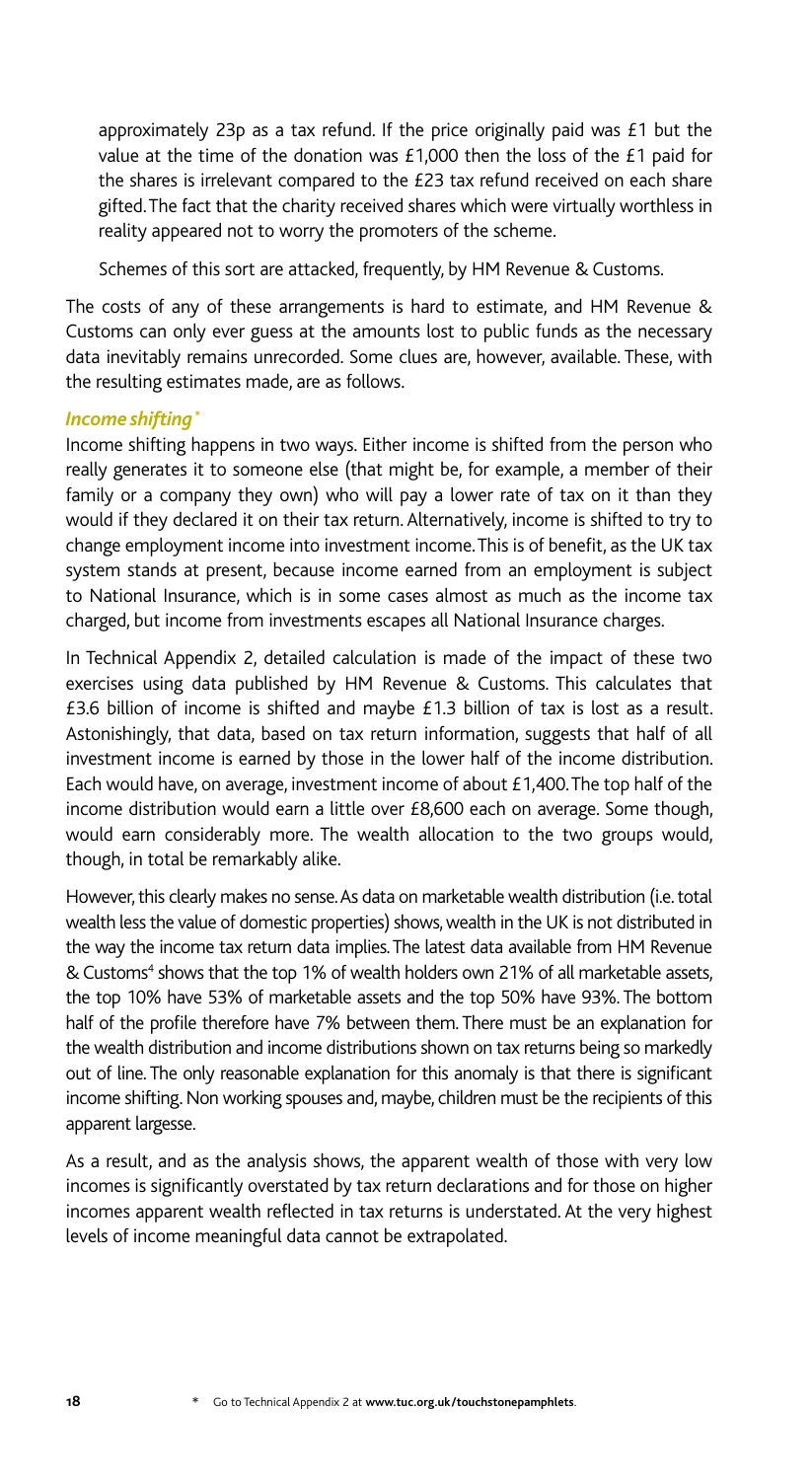Calculating a precise sum involved is bound to involve approximation but by simply assuming that wealth is only reallocated to those with income levels up to £10,000 (at which point 22% tax is almost always going to be paid, reducing the attraction of shifting for many) then the likely result is, assuming those shifting all pay at 40%, that £3.6 billion of income is shifted and maybe £1.3 billion of tax is lost as a result of this one component of income shifting.

The figure might well be higher in practice for three reasons.

- 1. The shifting of income from property is not included in these figures but is likely to be actively undertaken and would explain the apparent high rates of property income amongst those on low incomes suggested by HMRC tax return data. Over £1.2 billion of property income is declared by those in the income bands where income shifting appears to be a significant factor in income declared: the tax lost might be over £400 million as a result.
- 2. It is known from Treasury data published in the pre-Budget Report for 2007 that at least £250 million a year has been lost from income shifting between spouses within privately owned limited companies<sup>5</sup>. .
- 3. It is now possible to purchase pensions for non-earning spouses and even children. The effect cannot be quantified.

The result is that total income shifting is likely to exceed £2 billion per annum before the impact of shifting income to trusts and companies is taken into account.

The total impact of shifting income from self-employed persons into companies has been estimated to be up to  $£1.2$  billion per annum<sup>6</sup>.

In total, based on this analysis, income tax lost through tax avoidance from income shifting is likely to be not less than £3.2 billion per annum.

## *Changing the location of a transaction*

The principle tax lost by legitimate tax avoidance due to the relocation of transactions outside the UK is associated with exploitation of the domicile rule. The most reliable estimate of total tax lost as a result of the exploitation of this rule by people resident in the UK is £4.3 million per annum<sup>7</sup>. The workings are noted in Technical Appendix 3<sup>\*</sup>.

The Government expects to recover about £500 million a year of this sum using rules announced in the 2007 pre-Budget Report<sup>8</sup>. The loss will remain at  $E3.8$  billion per annum as a result.

## *Changing the nature of a transaction*

There has always been a strong incentive to recategorise income as a capital gain within the UK tax system. There are several reasons:

- 1. After reliefs and allowances the effective tax rates have always tended to be lower than for income.
- 2. An additional personal allowance (£9,200 a person in 2007/08 a figure in itself much higher than the allowance available for income tax which is £5,225 in the same year) is available for offset against capital gains, meaning that the amount of income that can be received tax-free is increased almost three fold if some can be categorised as gains.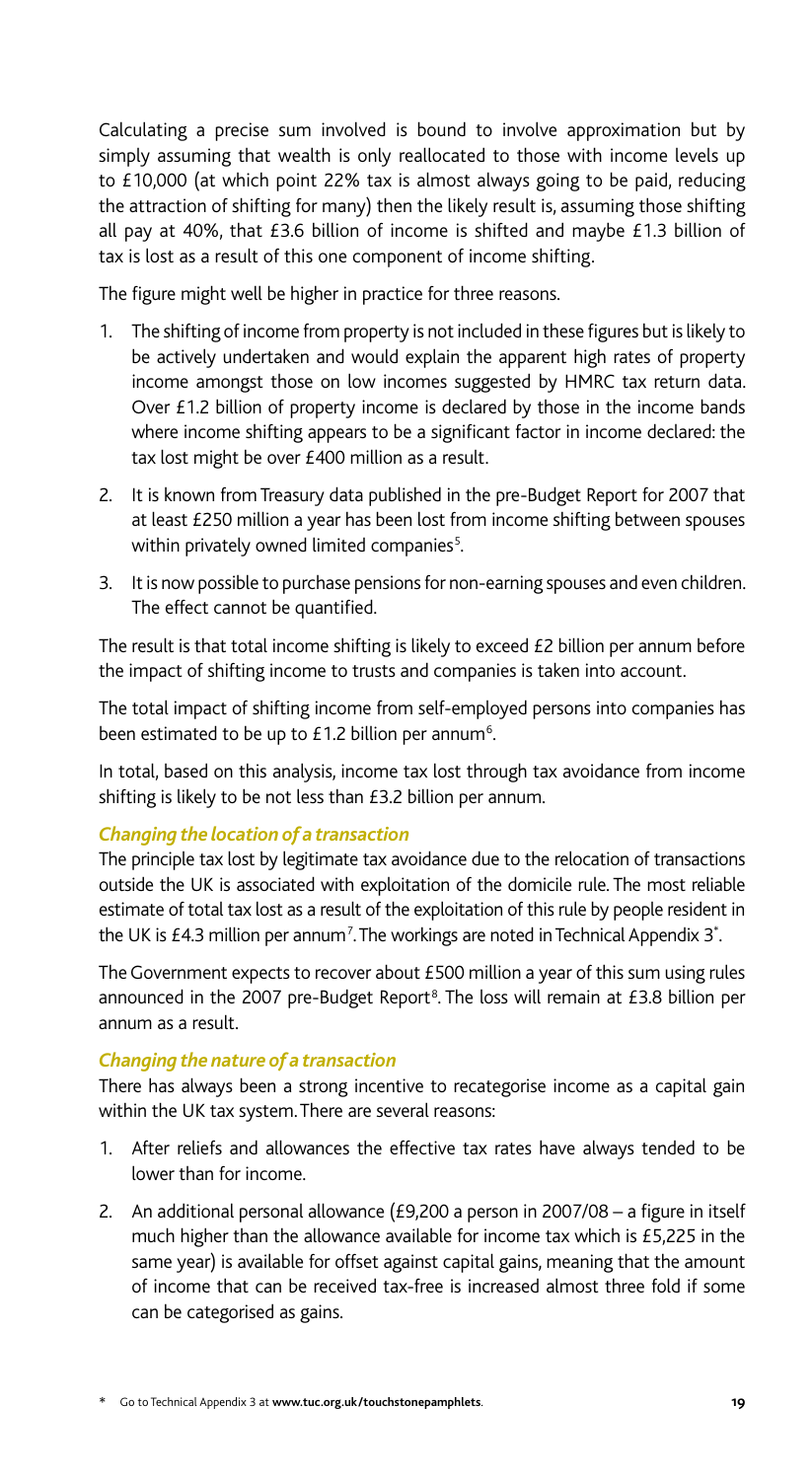3. Capital assets can be gifted tax-free between spouses with no questions asked, so making them easy to shift to a partner with a lower tax rate, so reducing overall tax liabilities still further.

There has also been an additional motive for income shifting in the last decade: Capital Gains Tax liabilities have been settled at a person's marginal income tax rate since 1997. In other words, the value of a person's gains after all allowances has been added onto their income subject to income tax to then determine the tax rate payable. In cases where one partner to a marriage has been liable to income tax at 40% and the other has had little or no income tax liability, the incentive to shift the gain (tax-free) from one spouse to the other to make use of the lower taxed partner's reduced liability has been significant, and appears not to have been subject to challenge from HM Revenue & Customs.

As is the case with much data on the tax system, reliable and comprehensive data with regard to Capital Gains Tax appears not to have been published since 2004/05. This is, in itself a worrying trend. Analysis will, as a result, have to be based upon data for that year.

In 2004/05 total chargeable capital gains declared by individuals in the UK amounted to £8,733 million<sup>9</sup>. In addition, trusts declared gains of £1,044 million. Companies do not pay Capital Gains Tax, their gains being subject to corporation tax as part of their profits.

These gains arose on asset sales totalling £44.4 billion with the gains before indexation allowances and taper reliefs amounting to  $E23.2$  billion<sup>10</sup>. The split of the assets disposed of was as follows<sup>\*</sup>: :

| Type of asset                             | Gross proceeds<br>E'mil | Proportion |
|-------------------------------------------|-------------------------|------------|
| Quoted shares on<br>London Stock Exchange | 5,805                   | 13.1%      |
| Other shares                              | 13,631                  | 30.7%      |
| Other financial assets                    | 5,325                   | 12.0%      |
| Agricultural land                         | 1.808                   | 4.1%       |
| Commercial property                       | 2,584                   | 5.8%       |
| Residential property                      | 10,120                  | 22.8%      |
| Other land                                | 954                     | 2.2%       |
| Other assets                              | 4,135                   | 9.3%       |
|                                           | 44.362                  | 100.0%     |

The length of ownership of assets is as important though. 19% of all financial assets sold and subject to capital gains had been owned for a year or less at the time of disposal. 16% of all non-financial assets had been owned for a year or less at the time of disposal<sup>11</sup>. Total disposal consideration of both groups amounted to £7.8 billion, or over 17% of all reported gains.

Gains are meant to arise on investments. By definition these are usually meant to be long-term holdings. Those arising on short-term trades are likely not to have arisen on investments at all: these are traded assets and the profit should in that case be subject to income tax. Over £1 billion of chargeable gain was declared on these disposals, a percentage rate of 13%. This is a relatively low proportion of profit compared to disposals as a whole, where the average is 52%. Gains of this duration do not attract taper relief,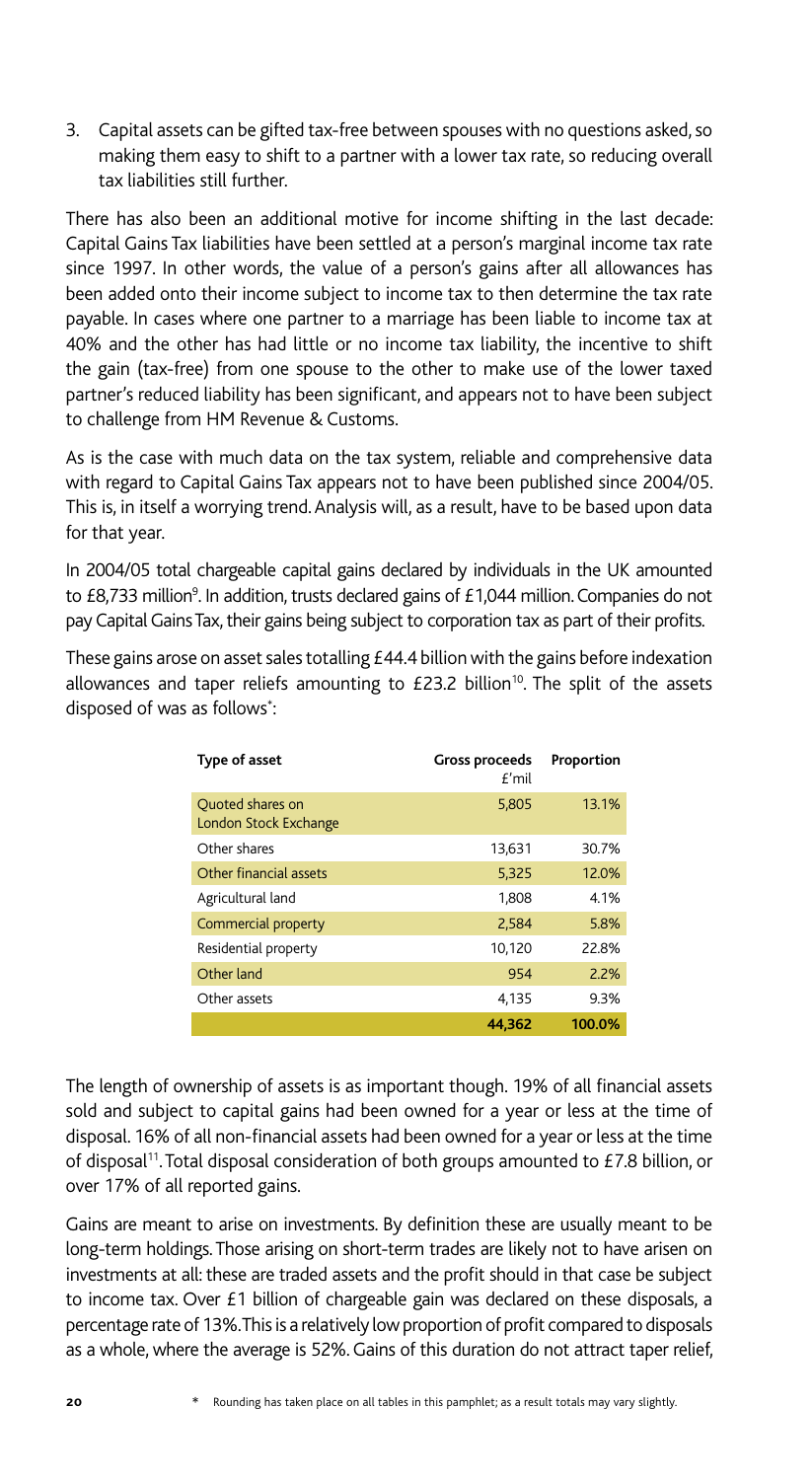meaning that one of the big advantages of this tax was not secured. However, the offset of the additional personal allowance for Capital Gains Tax almost certainly was secured. It is likely that up to £200 million of tax revenue was lost from income tax as a result of this shift and given that many more such gains will never be reported, having been kept below the Capital Gains Tax personal allowance limit, the loss is likely to be much higher in reality. An estimate of £500 million of tax loss is used here. Given that the reported volume of share sales on the London Stock Exchange by UK-based individuals in the table noted above appears exceptionally low in proportion to their estimated volume of holding this appears, if anything, a significant underestimate.

| Income bracket | Reported gains | Proportion<br>of gains |
|----------------|----------------|------------------------|
| £              | E'mil          |                        |
| $\Omega$       | 1,138          | 13.0%                  |
| 2,020          | 2,227          | 25.5%                  |
| 31,400         | 775            | 8.9%                   |
| 50,000         | 1,108          | 12.7%                  |
| 100,000        | 3,487          | 39.9%                  |
|                | 8,733          | 100.0%                 |

In addition, another trait is apparent in the data. When looking at the taxable income of those making capital gains a strange pattern emerges<sup>12</sup>:

Extraordinarily 28% of all gains in the UK are made by those with insufficient income to pay income tax, or who only pay tax at 10% (which was the income bracket of table income to £2,020 in the year in question). In contrast the 25 million or so basic rate tax payers<sup>13</sup> made just 8.9% of all capital gains.

The total Capital Gains Tax paid in 2004/05 on the net declared gains of £9,777 million (including trusts) was £2,283 million<sup>14</sup>. This is an effective rate of 23.4%. 174,000 individuals and 15,000 trusts made disposals in the year<sup>15</sup>. The allowance in the year was £8,200 for an individual and half that for a trust, giving total allowances of about £1,484 million. This would leave chargeable gains at £8,293 million. If it is assumed, as seems very likely, that all the gains reported by those on the 10% or 0% income tax rates were in fact reallocated to them from those who should have paid at 40%, and having allowed for individuals alone £7,306 million of gain should have been taxed on individuals. Of these 28.8% were taxed at well below the expected rate, and maybe at no more than 10%. If this proportion had been subject to an additional 30% tax, as seems likely to have been due, then the additional tax yield would have been £630 million. Almost certainly this sum has been avoided.

The other significant way in which a transaction's nature is changed is to recategorise it as investment income rather than as earnings from employment. The motive for this is simple: investment income is not subject to National Insurance charges and earnings from employment are. For those in employment this recategorisation is almost impossible but for those who own their own businesses the process is relatively simple. All they need do is not pay themselves a salary out of the companies they own in exchange for the labour that they supply to it. The company is then recorded as making a higher profit as a consequence and the dividends that they can then pay themselves as shareholders out of that profit are considered investment income and not earnings from employment. The result is that National Insurance charges are avoided.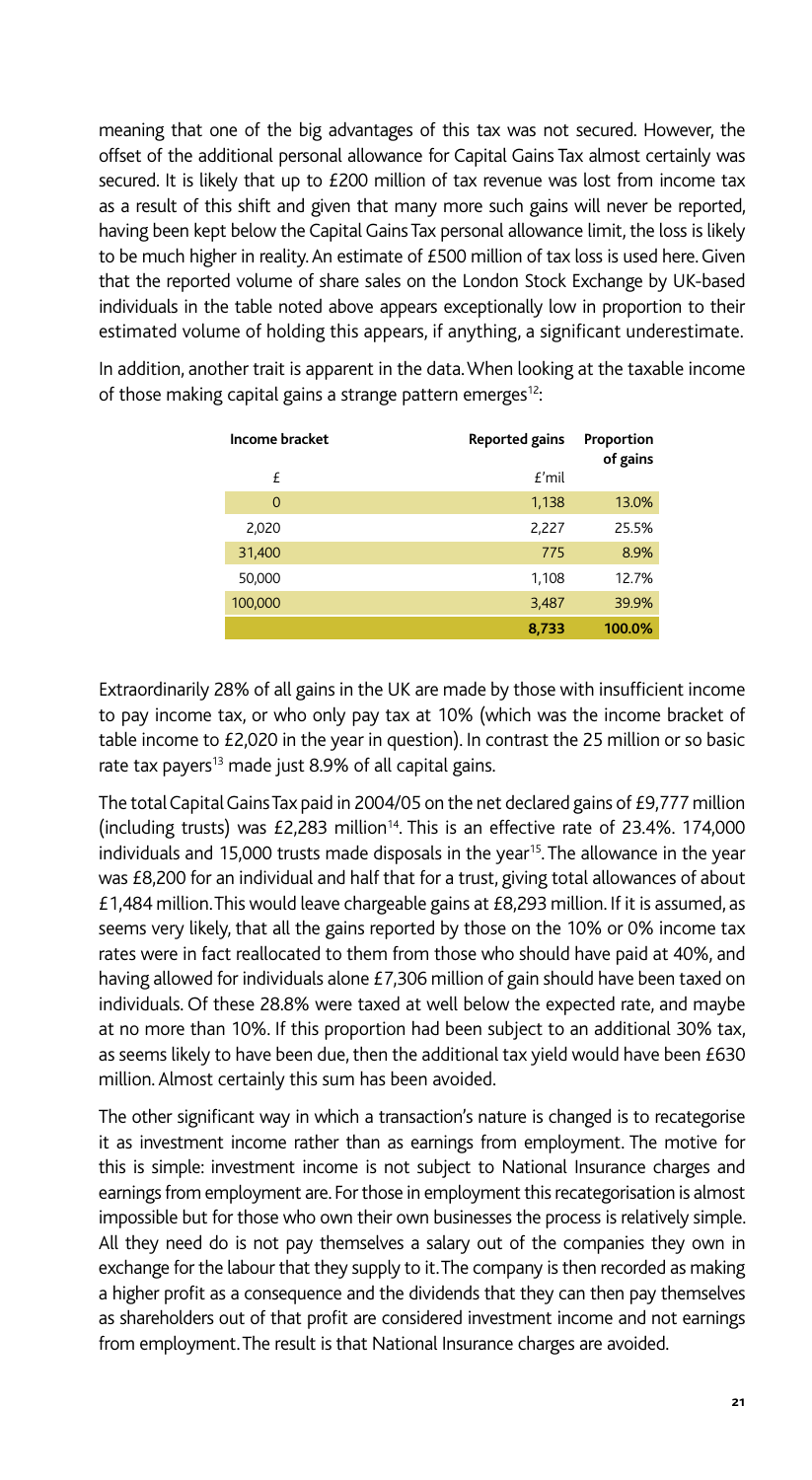Estimating the cost of this behaviour is hard, and one measure for that income shifted has already been included in the section on that theme, above. An alternative approach has to be used to estimate the total sum involved and the total National Insurance Contributions that might be lost as a result of this activity. This has to be undertaken on the basis of looking at dividend yields received by UK based shareholders.

Total dividend income received by UK taxpayers on 2004/05, the last year for which such data is available, was £32.6 billion<sup>16</sup>. The total quoted investments from which these could have been earned were worth £284 billion, as noted above (£208 billion of shares and £76 billion through unit and investment trusts). The implicit rate of return is 11.5%. However, the dividend yield from UK quoted companies is much lower than that, at  $3.6\%$ <sup>17</sup>. At best the return from dividends in the year should not be higher than just over  $5\%$ <sup>18</sup>, and that assumes a portfolio chosen solely with dividend payment in mind. A median might be taken for the purposes of this review at, say 4.3%.

In that case the additional declared dividends arise because of returns on unquoted shares. The Revenue's data makes it clear that the dividend figure is for UK source income, and the tax return allows for this analysis to be undertaken.

If that is the case then dividends from private companies in the UK amount to about £20.4 billion per annum. Some of these will be genuine dividends i.e. they will be paid to people who have no involvement with the entity that pays them, bar owning shares. However, it is thought that there are at least  $200,000^{19}$  (and maybe many more) companies now registered in the UK that are owned and managed by the one person who also generates all the income of the company who then substantially rewards themselves by way of payment of a dividend to avoid the payment of National Insurance Contributions that would arise. Assuming each of these persons has above average income, because if they do not there is little or no incentive to incorporate a company (it being easier to be self employed), the likely distribution from each company might be as high as £50,000 a year, or £10 billion, a sum within the plausible range. If this whole sum had been subject to the employer's and employee's National Insurance Contributions avoided in each company, the figure lost probably exceeds £9,000 per annum, or a total of £1.8 billion.

#### *Deferring income*

Most accountants are aware that self-employed people, in particular, seek to defer recognising their income to save tax. Indeed, in 2005 a change in UK accounting rules that applied mainly to accountants and lawyers forced those two groups, in particular, to recognise income they had been accustomed to delay with an estimated yield to the Treasury in the first year of the arrangement of £140 million, expected to rise to over £380 million after 3 years $^{20}$ .

Unfortunately there is almost no further data to suggest the cost of this practice to the Treasury. An estimate cannot, therefore, be made.

#### *Obscuring the nature of transactions*

This area has been the focus of much government activity, with a particular emphasis from 2004. Unfortunately no estimate of expected tax revenues was made when substantial anti-avoidance rules for tax were introduced for income and corporation taxes in the 2004 budget. However, when these rules were extended in 2005 the estimated additional revenue was approximately £850 million a year<sup>21</sup>. In 2006 the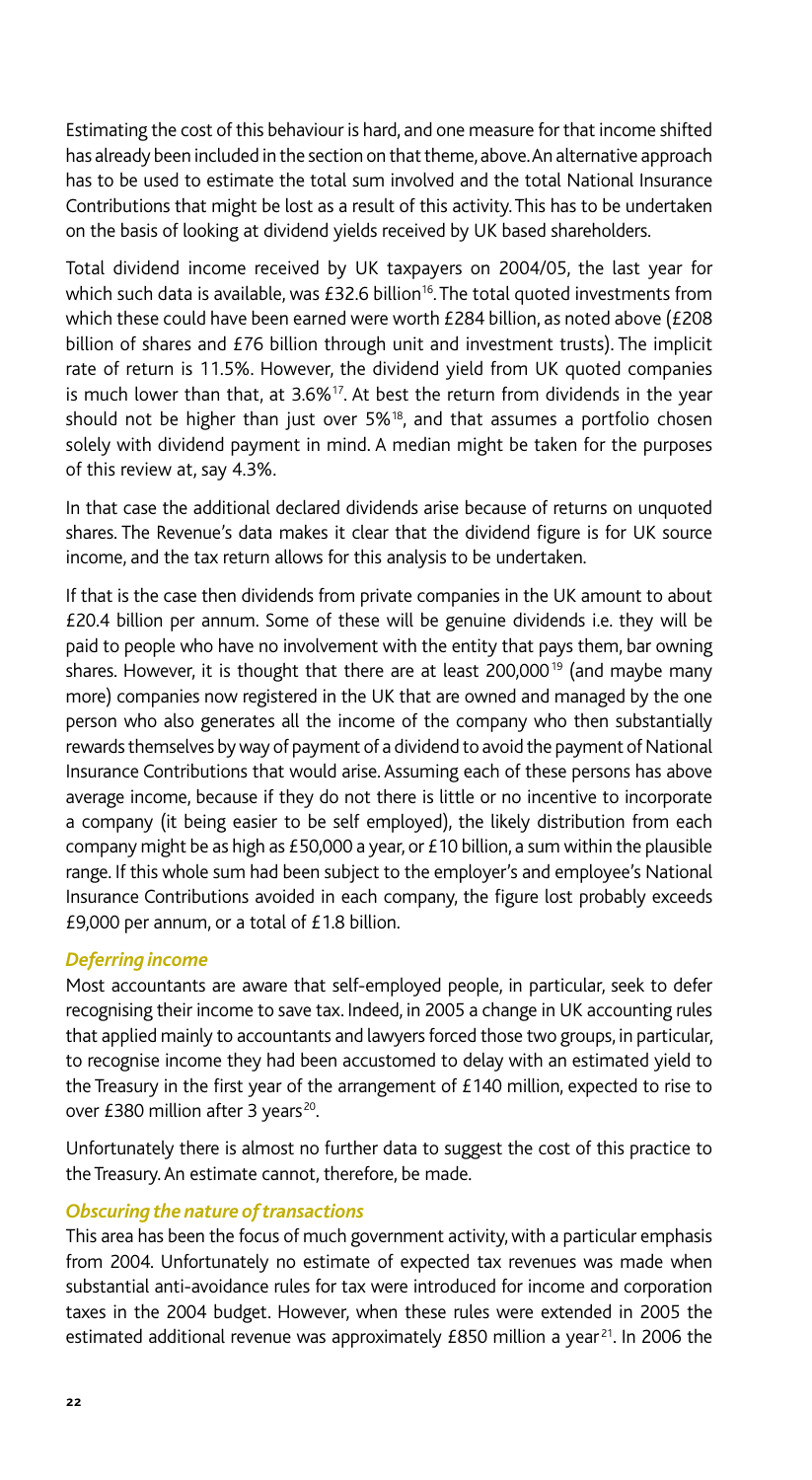benefit was expected to be about £200 million<sup>22</sup>. The Pre-Budget report for 2004 announced measures estimated to be worth  $£1$  billion a year<sup>23</sup>. And the 2007 pre-Budget Report announced further measures expected to collect £500 million a year<sup>24</sup>.

The point is simple. There is ongoing abuse of taxation rules. Based on the level of abuse which is tackled each year, and assuming it takes several years before known activity is tackled by legislation, it is reasonable to assume that several billion of tax avoidance is happening each year that has yet to be tackled. For the sake of valuation this will be modestly assumed to be £3 billion a year.

#### *Summary*

This review of tax planning and tax avoidance by individuals has given rise to a range of estimates of the extent of such activities. It has been assessed that tax planning by those earning over £100,000 costs public funds £8.4 billion. The findings from analysis of tax avoidance by individuals can be summarised as follows:

| Activity                                                    | Sum lost  |
|-------------------------------------------------------------|-----------|
| Income shifting                                             | $£3.2$ bn |
| Changing the location of transactions                       | $£3.8$ bn |
| Income shifting to capital gains                            | $£0.5$ bn |
| Capital gains shifting to lower rate tax payers             | $£0.6$ bn |
| Tax planning – avoidance of National Insurance on dividends | $£1.8$ bn |
| Other tax planning                                          | $£3.0$ bn |
| <b>Total (excluding companies)</b>                          | £12.9 bn  |

## *What is the tax loss from companies? \**

A number of definitions of tax unpaid by companies is available<sup>25</sup>. For the purposes of this report the most important is the 'expectation gap', which is the difference between the rate of tax set by the government of the country in which the company operates and the actual rate of tax they pay. This gap is a measure of the difference between the contribution society expects business to make by way of tax paid, and what is actually paid. It so happens that throughout the whole period surveyed the UK corporation tax rate for the companies reviewed was 30%.

This comparison of the headline rate of tax with tax actually paid might seem a crude measure but in fact numerous academic studies have found that the headline rate appears to be a major influence on business decision making and that the effective rate is also of significance<sup>26</sup>. If, therefore, business takes account of this difference in making their decisions it is entirely appropriate to do so for other purposes.

In preparing this report, accounting data of the fifty largest companies in the FTSE 100 in July 2007 was reviewed in depth $27$ . That review involved collecting extensive information on their financial reporting for each of their financial years ending in 2000 to 2006 inclusive (or a shorter period if they were formed after 2000 with no obvious predecessor, as was true in several cases). This involved three hundred and forty four sets of accounts in all spread over a seven-year period.

<sup>\*</sup> This is a summary of a more detailed technical analysis which can be found in Technical Appendix 4 at **www.tuc.org.uk/touchstonepamphlets**.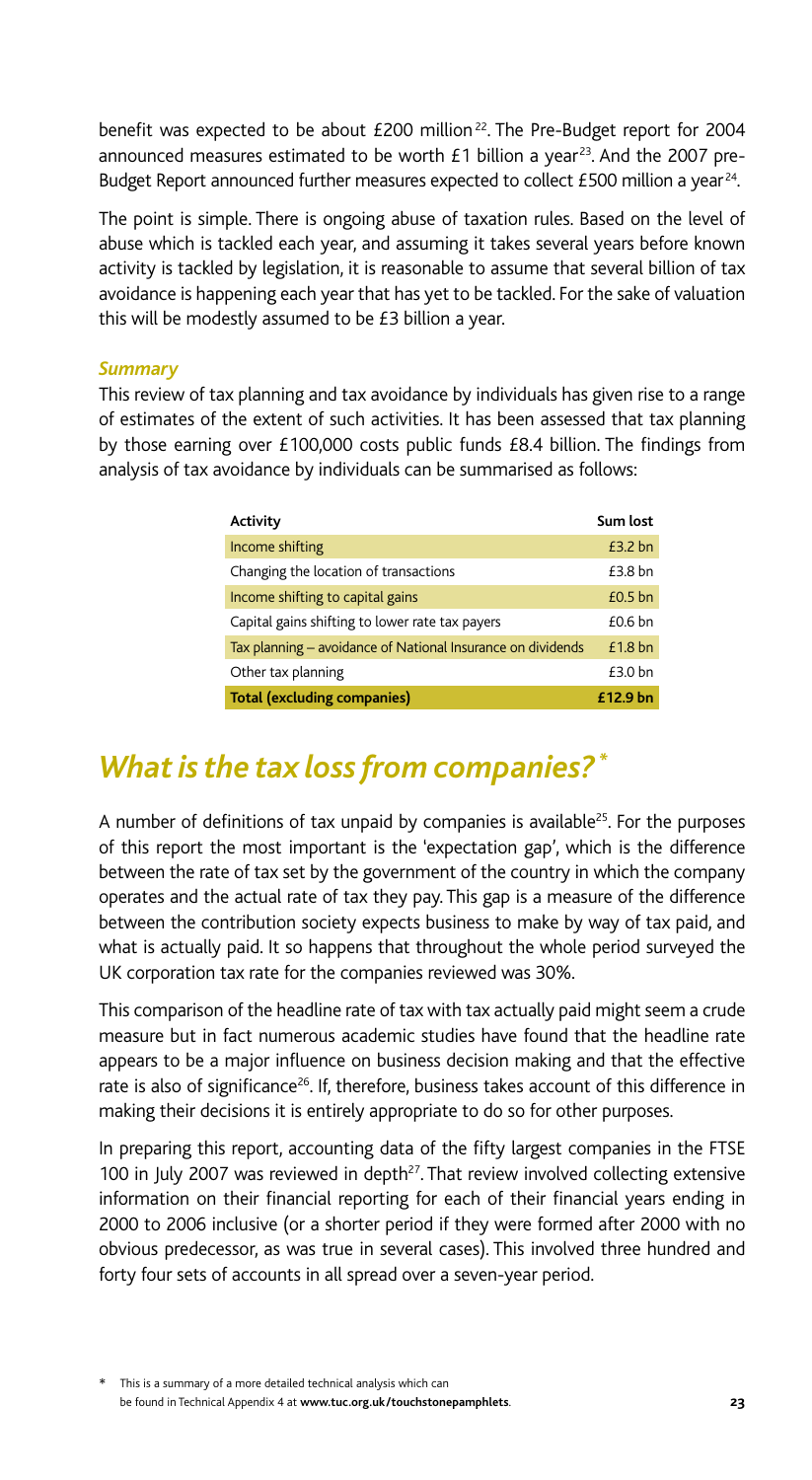For the companies included in the survey the conventional profit and loss ratios of tax paid are as follows (with the companies surveyed being listed in the order of their market worth)\*: :

|              | Table 1                                | 2000    | 2001    | 2002    | 2003    | 2004    | 2005    | 2006    | Avge.   |
|--------------|----------------------------------------|---------|---------|---------|---------|---------|---------|---------|---------|
|              | Declared tax rate - percentage         | $\%$    | $\%$    | $\%$    | $\%$    | $\%$    | %       | $\%$    | $\%$    |
| $\mathbf{1}$ | Royal Dutch Shell plc                  | 46.9    | 43.7    | 44.3    | 43.2    | 46.7    | 40.4    | 41.0    | 43.7    |
| 2            | BP plc                                 | 29.4    | 38.3    | 38.5    | 34.6    | 34.2    | 29.7    | 35.6    | 34.3    |
| 3            | <b>HSBC Holdings plc</b>               | 22.9    | 19.7    | 26.3    | 24.3    | 25.6    | 24.3    | 23.6    | 23.8    |
| 4            | Vodafone Group plc                     | 50.8    | $-15.9$ | $-15.8$ | $-47.6$ | $-62.5$ | $-44.3$ | $-12.2$ | $-21.1$ |
| 5            | GlaxoSmithKline plc                    | 28.2    | 29.4    | 26.5    | 27.5    | 27.8    | 28.5    | 29.5    | 28.2    |
| 6            | Royal Bank of<br>Scotland Group plc    | 34.3    | 36.0    | 32.7    | 31.0    | 31.2    | 30.0    | 29.3    | 32.0    |
| 7            | <b>Barclays plc</b>                    | 27.0    | 28.0    | 29.8    | 28.0    | 28.0    | 33.6    | 27.2    | 28.8    |
| 8            | Anglo American plc                     | 26.1    | 24.7    | 33.3    | 27.5    | 27.6    | 24.5    | 27.6    | 27.3    |
| 9            | AstraZeneca plc                        | 33.8    | 27.0    | 29.2    | 27.2    | 24.7    | 29.1    | 29.0    | 28.6    |
| 10           | Rio Tinto plc                          | 32.6    | 36.2    | 54.0    | 27.1    | 23.4    | 24.8    | 23.2    | 31.6    |
| 11           | <b>HBOS</b> plc                        | 0.0     | 29.1    | 28.7    | 29.0    | 28.5    | 32.2    | 31.1    | 29.7    |
| 12           | <b>British American</b><br>Tobacco plc | 44.9    | 42.9    | 38.7    | 49.7    | 35.1    | 26.7    | 25.9    | 37.7    |
| 13           | <b>BHP Billiton plc</b>                | 0.0     | 39.3    | 36.3    | 33.6    | 23.1    | 24.2    | 22.6    | 29.9    |
| 14           | Tesco plc                              | 27.8    | 27.3    | 30.9    | 30.5    | 31.1    | 30.2    | 29.0    | 29.6    |
| 15           | Lloyds TSB Group plc                   | 28.6    | 27.4    | 29.3    | 23.6    | 28.7    | 33.1    | 31.6    | 28.9    |
| 16           | Xstrata plc                            | 0.0     | 0.0     | 16.8    | 13.1    | 12.9    | 22.1    | 39.9    | 21.0    |
| 17           | <b>BG Group plc</b>                    | 31.9    | 31.8    | 47.1    | 38.9    | 39.6    | 37.5    | 44.5    | 38.8    |
| 18           | Diageo plc                             | 27.6    | 24.2    | 27.1    | 74.5    | 24.7    | 21.0    | 8.4     | 29.6    |
| 19           | <b>BT Group plc</b>                    | 30.5    | $-63.2$ | 30.3    | 14.5    | 27.7    | 22.3    | 24.1    | 12.3    |
| 20           | Standard Chartered plc                 | 26.2    | 32.9    | 30.7    | 32.1    | 29.5    | 26.5    | 25.9    | 29.1    |
| 21           | <b>Unilever PLC</b>                    | 51.5    | 42.7    | 38.7    | 33.6    | 27.5    | 26.3    | 23.7    | 34.9    |
| 22           | Reckitt Benckiser PLC                  | 29.5    | 28.3    | 25.1    | 25.9    | 23.9    | 23.6    | 22.9    | 25.6    |
| 23           | Aviva plc                              | $-18.1$ | 82.5    | $-73.0$ | 26.4    | 23.9    | 24.9    | 19.8    | 12.3    |
| 24           | National Grid plc                      | 0.0     | 0.0     | $-29.9$ | 36.7    | 19.2    | 21.3    | 31.6    | 15.8    |
| 25           | <b>SABMIller plc</b>                   | 24.3    | 28.8    | 34.3    | 45.3    | 41.6    | 38.7    | 31.8    | 35.0    |
| 26           | Prudential plc                         | 30.0    | 5.5     | 9.1     | 41.1    | 35.7    | 24.1    | 28.4    | 24.8    |
| 27           | <b>Imperial Tobacco</b><br>Group plc   | 28.2    | 28.1    | 33.1    | 35.4    | 34.6    | 33.2    | 26.5    | 31.3    |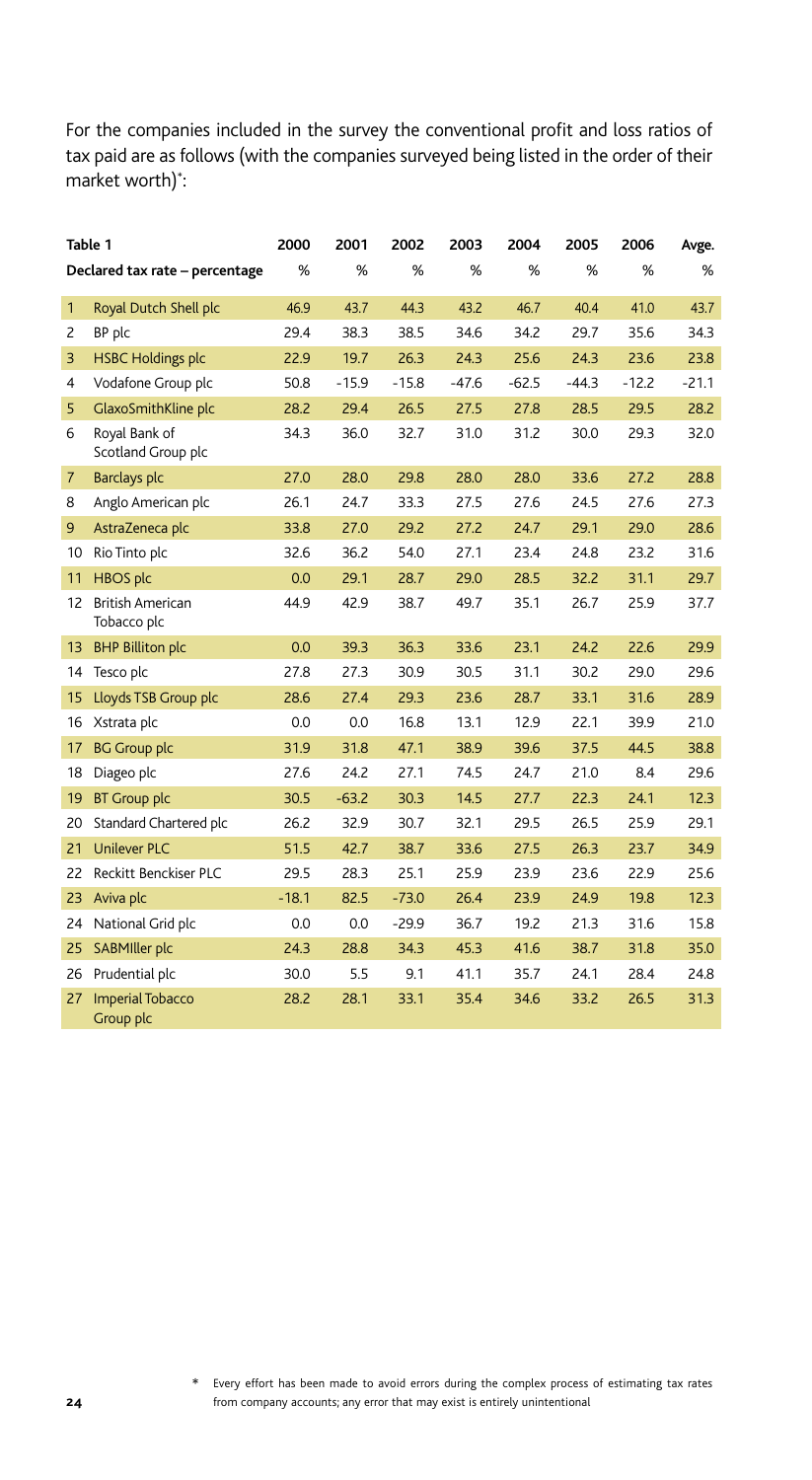|    |                                            | 2000     | 2001    | 2002    | 2003    | 2004     | 2005     | 2006     | Avge.   |
|----|--------------------------------------------|----------|---------|---------|---------|----------|----------|----------|---------|
|    | Declared tax rate - percentage             | %        | %       | %       | %       | %        | %        | %        | %       |
| 28 | <b>BAE</b> Systems plc                     | 103.9    | 282.9   | $-11.4$ | 96.6    | $-100.9$ | 16.2     | 24.8     | 58.9    |
| 29 | Cadbury Schweppes plc                      | 29.6     | 29.6    | 30.7    | 30.7    | 29.4     | 16.6     | 15.6     | 26.0    |
| 30 | Centrica plc                               | 24.9     | 33.1    | 34.8    | 34.2    | 17.9     | 24.5     | $-158.8$ | 1.5     |
| 31 | Scottish & Southern<br>Energy plc          | 21.5     | 21.9    | 26.4    | 27.6    | 26.3     | 39.8     | 29.2     | 27.5    |
| 32 | Man Group plc                              | $-45.8$  | 21.9    | 21.2    | 21.0    | 22.0     | 22.4     | 18.0     | 11.5    |
| 33 | British Sky Broadcasting<br>Group plc      | $-3.3$   | $-4.7$  | $-8.3$  | $-48.9$ | 32.9     | 32.6     | 31.0     | 4.5     |
| 34 | Marks & Spencer<br>Group plc               | 37.9     | 98.1    | 54.3    | 29.1    | 29.3     | 21.2     | 30.2     | 42.9    |
| 35 | J Sainsbury Plc                            | 31.8     | 38.7    | 35.0    | 30.9    | 33.8     | $-333.3$ | 44.2     | $-17.0$ |
| 36 | Rolls-Royce Group plc                      | 50.0     | 44.8    | 49.5    | 35.6    | 33.0     | 27.3     | 28.5     | 38.4    |
| 37 | Legal & General<br>Group plc               | 36.3     | $-28.2$ | $-69.8$ | 13.9    | 28.2     | 36.3     | 15.4     | 4.6     |
| 38 | WPP Group plc                              | 30.0     | 30.7    | 50.3    | 34.9    | 30.7     | 32.8     | 29.2     | 34.1    |
| 39 | Old Mutual plc                             | 18.0     | 343.2   | 52.7    | 54.4    | 32.8     | 30.1     | 36.2     | 81.1    |
| 40 | Land Securities Group plc                  | 23.1     | 25.9    | 27.5    | 28.1    | 22.7     | $-77.0$  | 29.0     | 11.3    |
| 41 | Wm Morrison<br>Supermarkets plc            | 36.7     | 34.5    | 36.1    | 34.1    | 38.2     | 30.8     | 20.0     | 32.9    |
| 42 | <b>Reed Elsevier PLC</b>                   | 82.8     | 53.8    | 37.0    | 35.3    | 45.7     | 33.8     | 13.3     | 43.1    |
| 43 | Wolseley plc                               | 35.9     | 36.4    | 29.8    | 30.0    | 29.0     | 28.8     | 30.2     | 31.4    |
| 44 | Reuters Group plc                          | 19.0     | 67.7    | $-4.7$  | 44.9    | 16.7     | 13.0     | 6.2      | 23.3    |
| 45 | Hanson plc                                 | 22.8     | $-1.2$  | 31.5    | -31.3   | 9.2      | 6.7      | 17.0     | 7.8     |
| 46 | <b>Imperial Chemical</b><br>Industries plc | $-134.5$ | 27.3    | 35.0    | 48.2    | 32.3     | 16.0     | 17.2     | 5.9     |
| 47 | British Land Company plc                   | 17.6     | 11.9    | 6.9     | 19.2    | 7.8      | $-169.3$ | 21.4     | $-12.0$ |
| 48 | <b>Associated British</b><br>Foods plc     | 44.9     | 29.7    | 22.6    | 28.0    | 29.6     | 29.0     | 26.5     | 30.0    |
| 49 | Compass Group plc                          | 25.1     | 36.2    | 36.1    | 39.9    | 41.1     | 78.4     | 18.4     | 39.3    |
| 50 | Shire plc                                  | 4.7      | 56.1    | $-11.7$ | $-21.8$ | 123.3    | $-27.7$  | 67.0     | 27.1    |
|    |                                            |          |         |         |         |          |          |          |         |
|    | <b>Total</b>                               | 1,207.9  | 1,964.9 | 1,163.8 | 1,421.3 | 1,305.2  | 617.6    | 1,131.3  | 1,258.8 |
|    | Number in population                       | 46       | 48      | 50      | 50      | 50       | 50       | 50       |         |
|    | <b>Average</b>                             | 26.3     | 40.9    | 23.3    | 28.4    | 26.1     | 12.4     | 22.6     | 25.2    |

Negative rates usually indicate the existence of a loss, not a tax refund.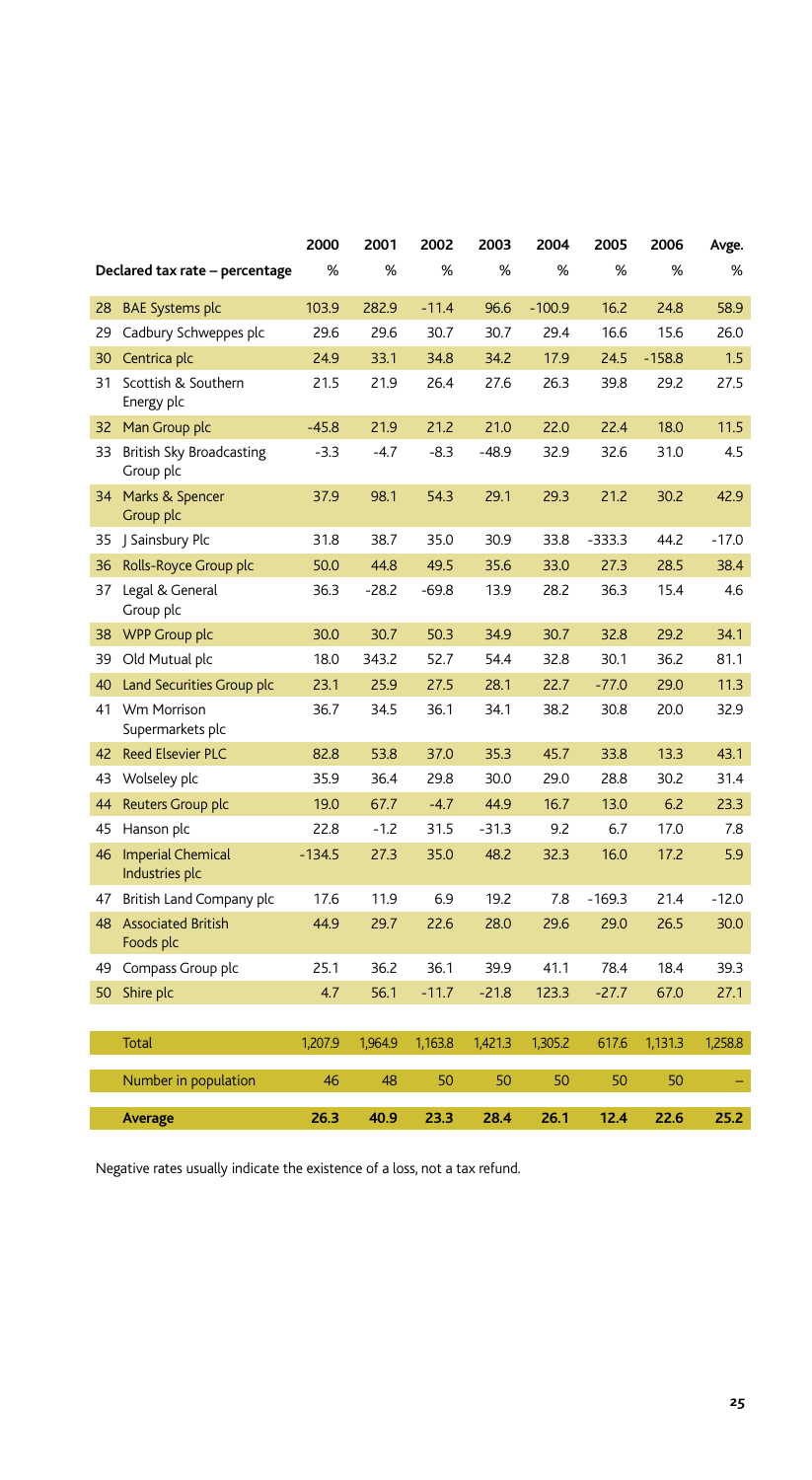What is readily apparent is that there is significant volatility both within companies over time and between companies on the declared rates of tax. This is because this ratio is a poor indication of the tax actually due by companies because the tax and accounting treatment of the many transactions companies undertake are not the same. For example, as noted in Technical Appendix 4, the tax and accounting treatments of the purchase of equipment by a company for use in its business are very different.

As a result of these differences two important changes have to be made to the data published by companies to ensure that a more appropriate view of the tax they both pay and its relationship to the profits they earn is correctly stated.

The first such change is needed because some of the tax charged in the profit and loss account of all the companies in this survey will almost certainly never be paid. This is because that tax charge is usually made up of two components. The first is the current tax charge and the second the deferred tax charge. It is only the current tax charge that is likely to be paid by the company in the near future, which for these purposes usually means within twelve months of the end of the period for which the accounts have been prepared. Deferred tax might be defined as tax that might be payable at some time in the future as a consequence of transactions that have already occurred, but with there being no certainty as to when, if, or ever that tax might be paid. A more detailed description is included in Technical Appendix 4. The key issue to understand is that the deferred tax balances owed by the companies surveyed for this report have increased enormously over the period under review. This is shown by this table, which records the total deferred tax liabilities recorded as owing by these companies:

| Table 2                        | 2000 | 2001 | 2002                                            | 2003 | 2004 | 2005 | 2006 |
|--------------------------------|------|------|-------------------------------------------------|------|------|------|------|
| Deferred tax owing at year end | £m.  | £m   | £m                                              | £m   | £m   | £m   | £m   |
| <b>Total</b>                   |      |      | 8,772 12,086 29,504 32,933 34,603 34,433 46,699 |      |      |      |      |
| No. in population              | 42   | 46   | 50                                              | 50   | 50   | 50   | 50.  |
| Average                        | 209  | 263  | 590                                             | 659  | 692  | 689  | 934  |

The evidence is clear: over seven years the deferred tax due by this group of companies has risen year on year from an average of £209 million each to an average of £934 million each. So substantial has been the growth that by 2006 the amount of deferred tax on the balance sheets of these companies, for which no payment date was known amounted to £47.7 billion, and as such exceeded by more than £2 billion the total corporation tax paid in the UK in the tax year 2006/07<sup>28</sup>.

So significant is this trend that the first modification made to the tax figures companies declare is to only use the current element of the tax charge when considering what is likely to be paid. After all, tax is of no benefit to governments unless it is paid to them.

The second modification is to add back to the reported profits of the companies surveyed the charge included in their accounts for the write off of goodwill. Goodwill is the difference between the price paid when buying a company and the actual value of the assets that are acquired. This sum has to be written off over time under most accounting rules and substantial goodwill write-off charges are included in the profit and loss accounts of many of the companies in this survey but these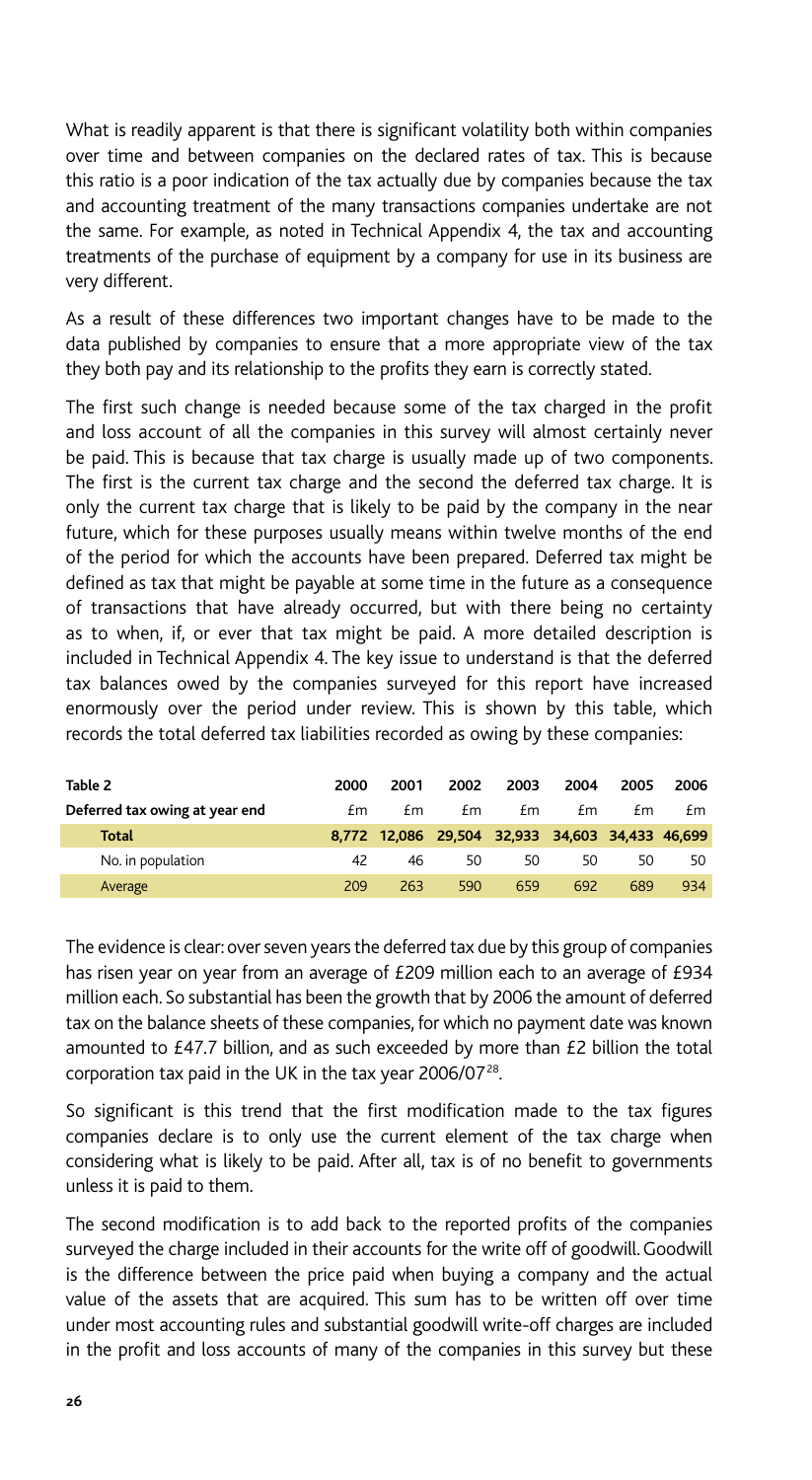charges are not tax allowable. As a result, to add this number back gives a better and more reliable indication of the taxable profit of the company than is available from using the unadjusted profit before tax in the accounts. The remaining figure can only be an approximation. However, there is currently no more satisfactory basis for assessing the tax gap than the data made available in companies' consolidated accounts as adjusted for this figure, and hence it is used here.

Very different figures for the Expectation Gap emerge if these two adjustments are made, as the following table shows, this time just showing average, but with the full version in Appendix 4:

| Table 3                                                          | 2000 | 2001 | 2002    | 2003 | 2004 | 2005 | 2006 | Avge. |
|------------------------------------------------------------------|------|------|---------|------|------|------|------|-------|
| Declared current tax rate to<br>pre-goodwill profit – percentage | %    | %    | %       | %    | %    | %    | %    | %     |
| Ranked by average                                                |      |      |         |      |      |      |      |       |
| No. in population                                                | 46   | 47   | 50      | 50   | 50   | 50   | 50   |       |
| Average                                                          | 18.7 | 29.6 | $-19.2$ | 26.7 | 23.8 | 14.4 | 219  | 16.1  |

Unfortunately this table still produces some aberrational outcomes for analytical purposes and as such it is necessary to eliminate the statistically outlying data that distorts the underlying trend. The average ranking in the following table has, however, been kept constant for ease of comparison. The following table shows the resulting averages:

| Table 4                                                          | 2000 | 2001 | 2002 | 2003 | 2004 | 2005 | 2006 | Avge. |
|------------------------------------------------------------------|------|------|------|------|------|------|------|-------|
| Declared current tax rate to<br>pre-goodwill profit – percentage | %    | %    | %    | %    | %    | %    | %    | %     |
| Ranked by average – top and<br>bottom 3 of sample eliminated     |      |      |      |      |      |      |      |       |
| Losses eliminated                                                |      |      |      |      |      |      |      |       |
| No. in population                                                | 40   | 41   | 44   | 44   | 44   | 44   | 44   |       |
| Average                                                          | 26.1 | 26.7 | 20.7 | 26.3 | 24.0 | 22.0 | 22.5 | 24.1  |

A clear trend is now seen. Effective tax rates are falling over the period. If these effective tax rates are compared with the tax rates as shown in the original table, similarly adjusted to exclude aberrations for the sake of consistency, then the following table results:

| Table 5                                    |   | 2000 | 2001 | 2002 | 2003 | 2004 | 2005 | 2006 |
|--------------------------------------------|---|------|------|------|------|------|------|------|
| Declared tax rate                          | % | 28.5 | 32.3 | 28.4 | 30.2 | 30.6 | 26.9 | 25.8 |
| Current tax rate to<br>pre-goodwill profit | % | 26.1 | 26.7 | 20.7 | 26.3 | 24.0 | 22.O | 22.5 |
| <b>Difference</b>                          | % | 25.  | 5.6  | 77   | 3.8  | 6.6  | 4.9  | 33   |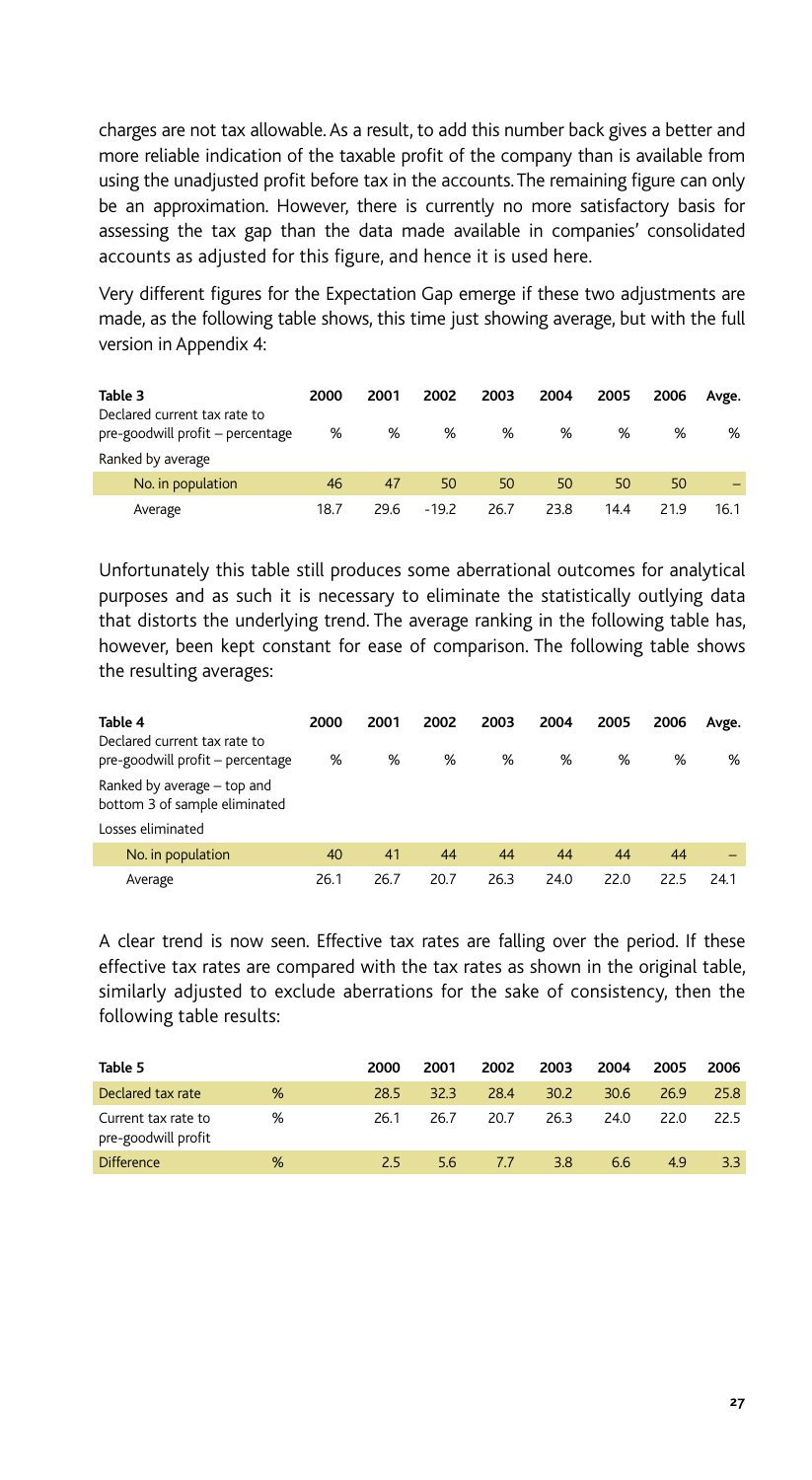If expressed as a graph the following trends are clear:



**FTSE 50 Tax rate**

This reveals that declared tax rates in the UK are on average a consistent 5% higher than current tax rates. Both have fallen over a seven-year period.

In 2000 the effective current tax rate was 26% and in 2006 it was 22.4%. Declared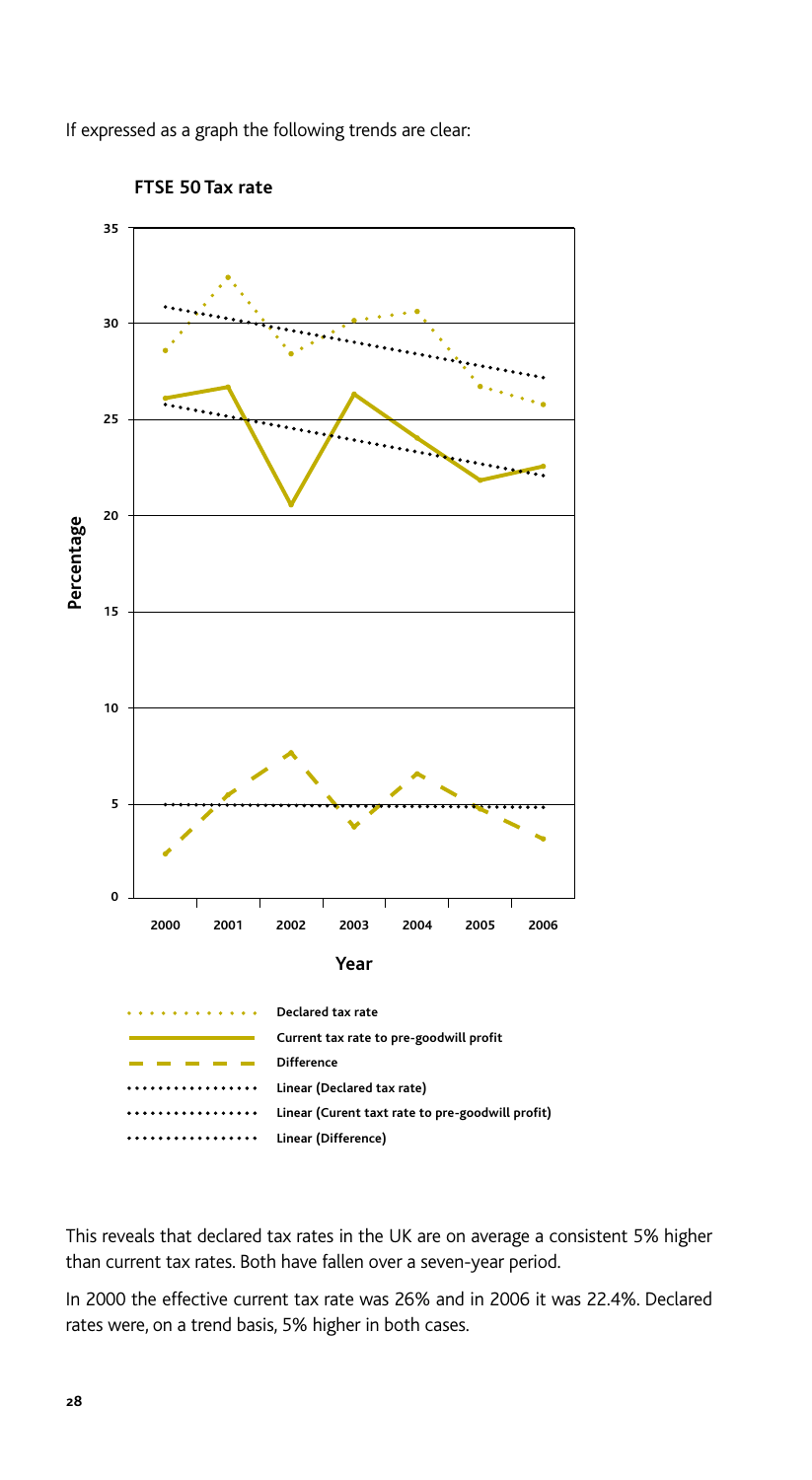The average decrease in current tax rates a year was just over 0.5% per annum throughout the period. Throughout the period the UK tax rate was 30%.

As the detailed calculations in Technical Appendix 4 show, it would seem that just fifty companies have an expectation tax gap of almost £13 billion by 2006. It does, however, have to be recognised that the situation is a little more complicated than this. Some of this gap relates to the non-UK activities of these companies and none of them make it easy to work out how much of their profit is earned in the UK, or how much of their tax is really paid here. Of those that do give some indication on this issue the data is itself conflicted but based on a broad range of calculations this report estimates that approximately 44% of the profits of the companies surveyed should be subject to UK tax.

If that is the proportion of profit attributable to the UK within the sample, the UK tax gap for these companies is:

| Table 6                                     |     | 2000  | 2001          | 2002  | 2003  | 2004                                  | 2005          | 2006  |
|---------------------------------------------|-----|-------|---------------|-------|-------|---------------------------------------|---------------|-------|
| Pre Goodwill profits<br>of top 50 companies | f'm |       | 74.665 74.996 |       |       | 71,546 97,459 122,506 152,665 172,919 |               |       |
| % tax gap                                   | %   | 3.9   | 33            | 93    | 3.7   | 6.0                                   | 8.0           | 7.5   |
| <b>Difference</b>                           | f'm | 2.947 | 2.447         | 6.649 | 3.583 | 7.292                                 | 12.234 12.939 |       |
| Attributable to UK                          | 44% | 1.297 | 1.077         | 2.926 | 1.576 | 3.208                                 | 5.383         | 5.693 |

An expectation tax gap of £5.7 billion might arise from these companies alone in the UK, and that gap is increasing significantly over time. Extrapolating this data to the rest of the UK requires some further consideration. First of all, it is unlikely that the same opportunities for tax planning are available to small companies and as such extrapolation of the sample result across all companies is not appropriate. Extrapolation across all large companies is, however possible. These companies are approximately 700 in number for corporation tax purposes and have their affairs managed by the Large Business Service of HM Revenue & Customs, about whom the National Audit Office issued a report in July 2007<sup>29</sup>.

In 2006–07, HM Revenue & Customs raised £44.3 billion in corporation tax, of which £23.8 billion came from those businesses within the Large Business Service. In 2006 the companies in this survey declared UK current tax liabilities of £11.5 billion, or just under half the total tax managed by this unit. If the estimated loss is extrapolated across all of these 700 companies then the total corporation tax expectation gap might be some £11.8 billion. This is an increase from £9.2 billion, which was the estimate made the last time a similar exercise to that undertaken here was completed, relating to the period to 2004<sup>30</sup>.

As a proportion this may be the highest gap of all. Much may be due to legitimate tax planning, but by no means all is. Some, undoubtedly, is due to tax avoidance.

When this sum is added to the £12.9 billion of tax loss already calculated for individuals it suggests that the total UK tax gap due to tax avoidance can be estimated at £24.7 billion, and rising.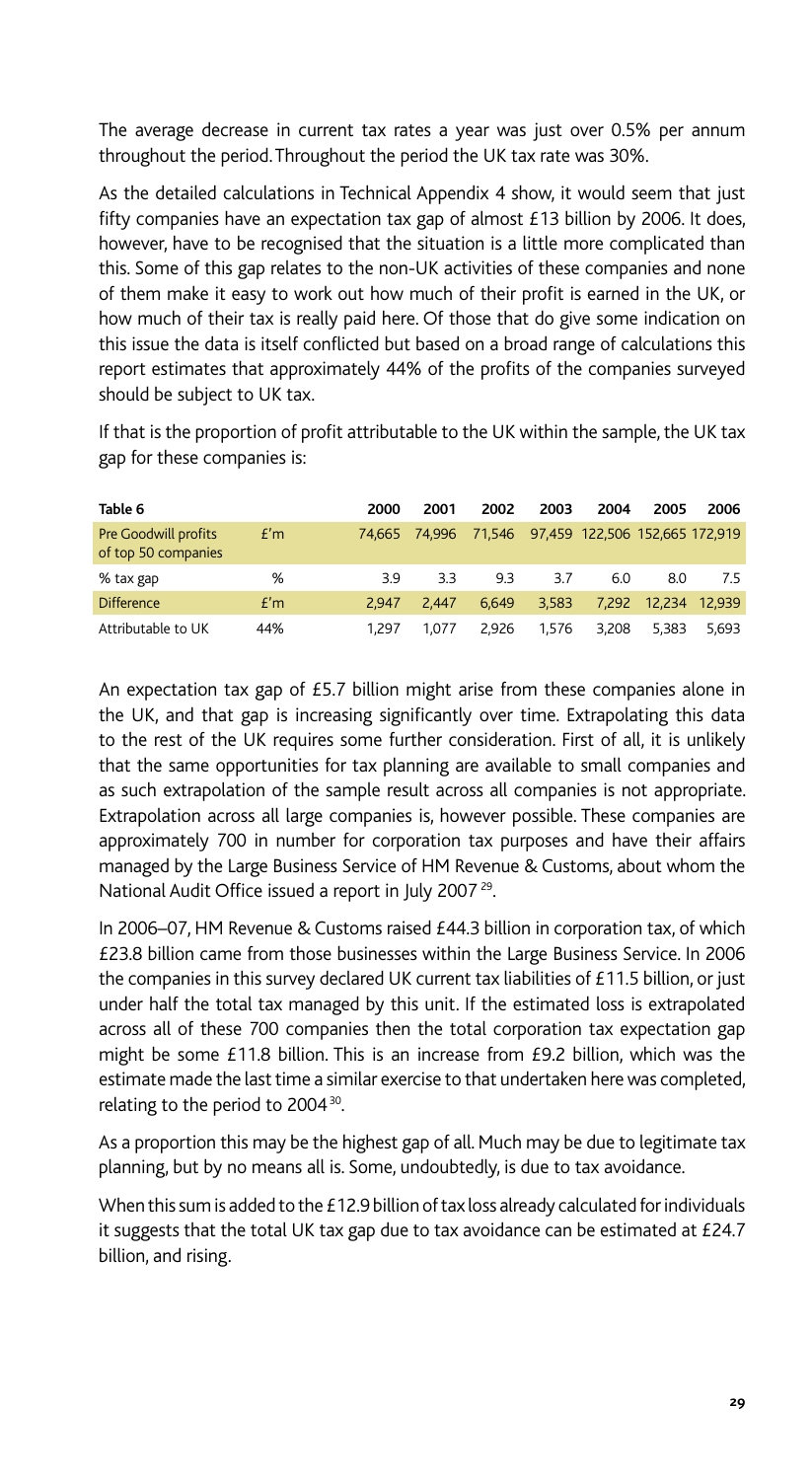# *What the figures mean*

This report suggests that there is £12.9 billion of personal tax avoidance and £11.8 billion of corporate tax avoidance in the UK, totalling £24.7 billion in all. In addition, there is £8.4 billion of personal tax planning by those earning over £100,000 p.a. These numbers are, however, meaningless to most people unless put in context because the number of people used to accounting in billions is limited. In addition just providing a basis for understanding the numbers is not enough; their social significance has to be considered as well.

The next sections of this report deal with these issues with the intention of offering an agenda for change that will promote the well-being of as many people as possible in the UK.

#### *The role of taxation*

To understand and interpret the significance of the number that has been calculated for the tax gap the purpose of taxation itself has to be understood. Taxes are used to:

- 1. provide public funds
- 2. redistribute income to reduce poverty and inequality progressive forms of taxation<sup>31</sup> are one of the main means by which wealth is redistributed in any society
- 3. 'reprice' goods and services to ensure that all social and environmental costs of production and consumption are reflected in the market price
- 4. strengthen and protect channels of political representation<sup>32</sup>
- 5. provide a tool for the management of an economy, usually in combination with government borrowing<sup>33</sup>.

In this context the tax gap is more significant than a figure for tax not available for the public purse, important as that is. Tax not paid also has the following outcomes.

- 1. It increases the gap between rich and poor in society, and in arbitrary fashion.
- 2. The democratic process is undermined. That process is dependent upon treating all people as equal before the law. If tax is not collected then the credibility of that equal treatment is threatened. In addition, if the legal system created by the democratic process appears to unreasonably favour some in society without apparent justification then the credibility of that process is, once more, undermined. This is particularly so if those favoured are a minority, as are those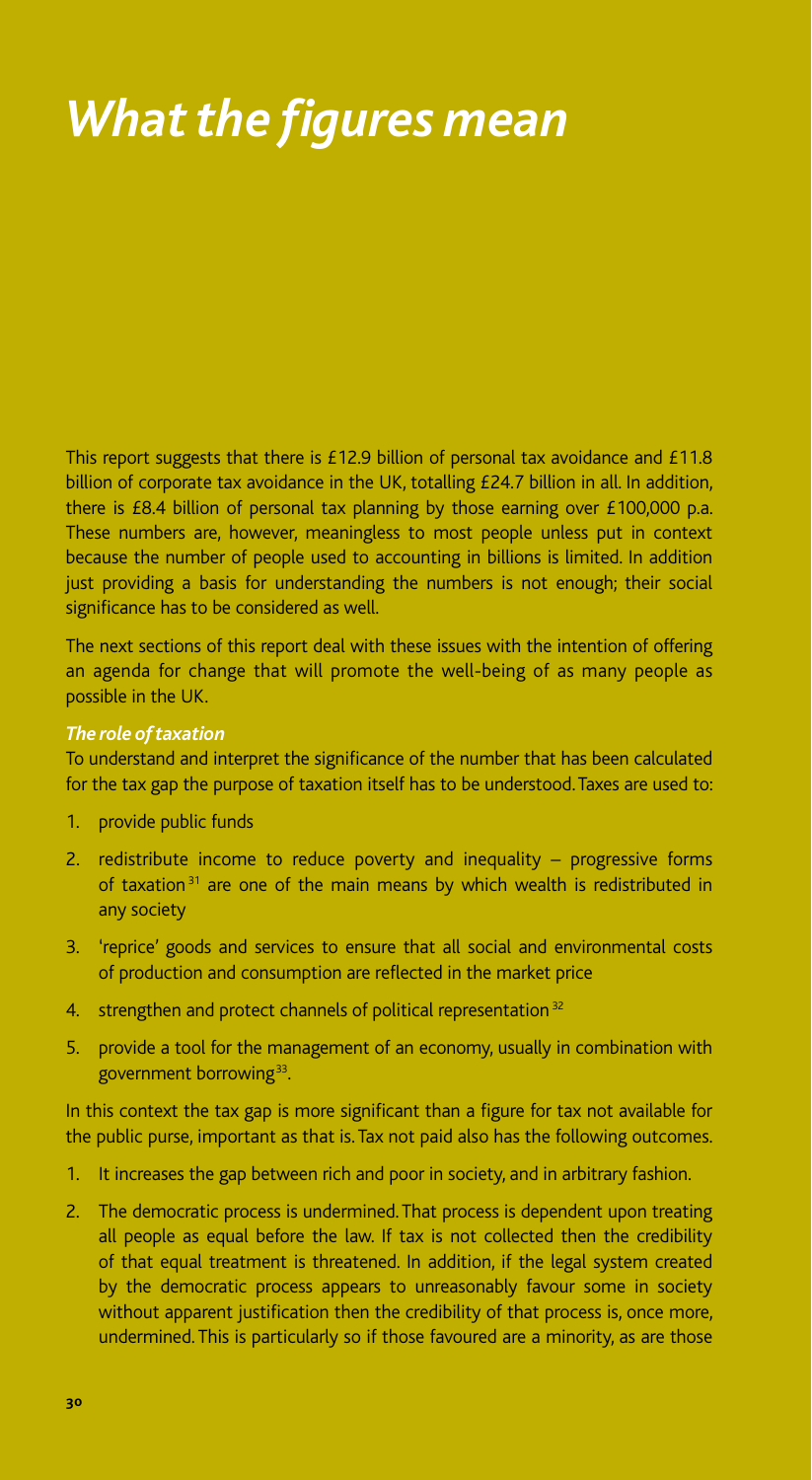with significant wealth in the UK who appear to enjoy particular favour in its tax system – much of the tax planning and avoidance that takes place being for their benefit, including that by companies of whom they are the owners. The majority of people gain the impression, therefore, that they are sharing a disproportionate share of the burden of tax, which leads to disenchantment with the political process.

3. Economic management is harder when some, including major corporations, seek to avoid the consequence of that process.

Whilst the analysis of the impact of the tax gap that follows tends to focus upon the amount of tax lost, the above issues are as important in the creation of social justice.

#### *Putting the numbers in context\**

More important than considering the number as wealth, however, is to consider it as a lost income stream to fund socially desirable activity in the UK.

- One half of the amount lost to tax planning alone by those earning over £100,000 could increase the child tax credit by enough to halve child poverty in the UK.
- Just under half of the total amount lost to tax avoidance would pay for a 20% increase in the state pension or could reduce the basic rate of income tax by 3p in the pound, or could build an extra 50 hospitals.
- One quarter of the total tax income lost to avoidance activities would be enough to provide five-and-a-half million public service staff, who are currently facing the prospect of a real terms pay cut, with a pay settlement equivalent to the rise in average earnings across the economy in 2007.
- Just over a quarter of the total amount lost to tax avoidance could be used to increase the education budget by 10% or to increase the health budget by 6%.
- Half of the total amount lost to tax avoidance could raise the level at which the higher rate tax is paid by £10,000.

<sup>\*</sup> The calculations for these figures can be found in Technical Appendix 5 at **www.tuc.org.uk/touchstonepamphlets**.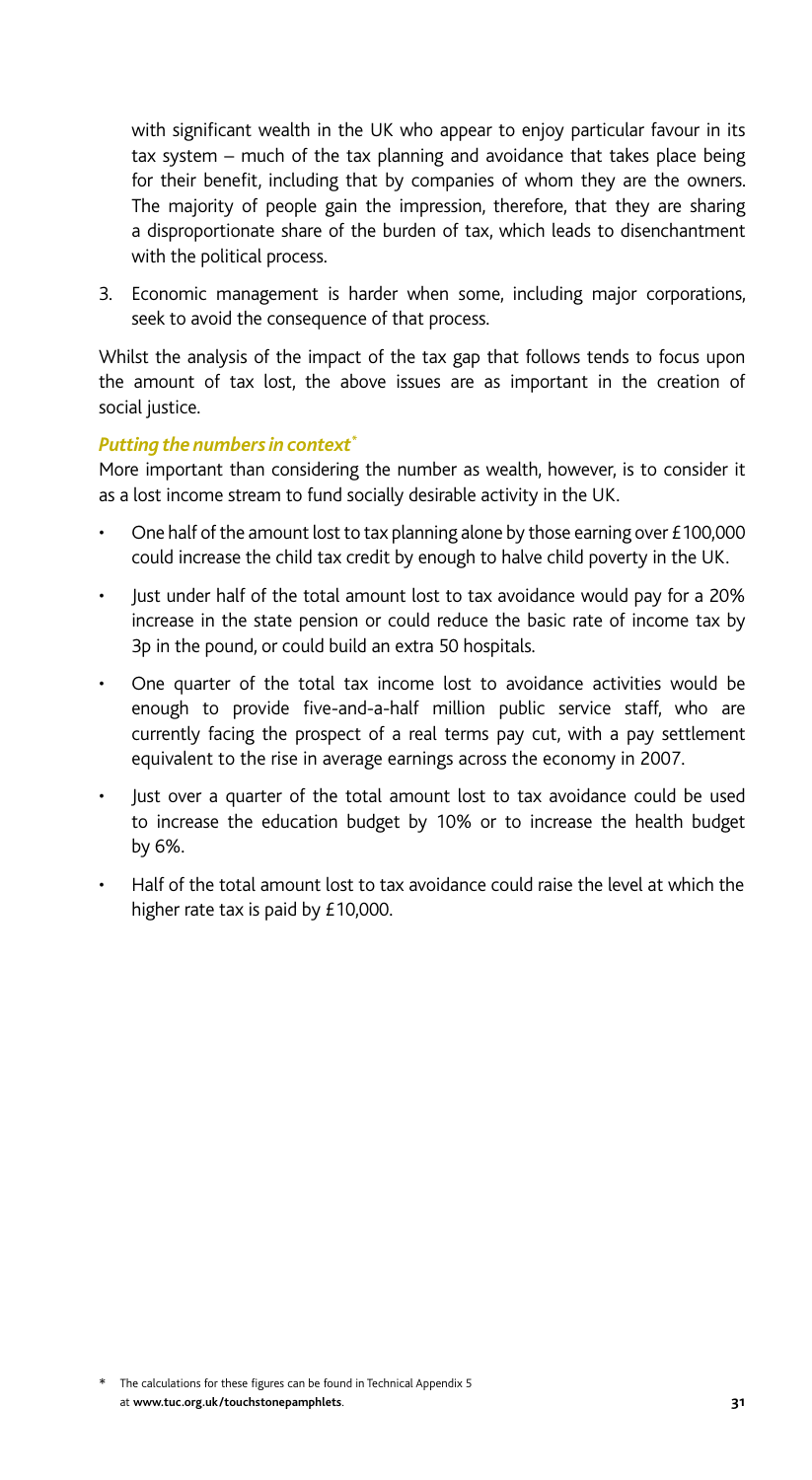# *How the tax gap can be tackled*

Clearly losses to public funds of this magnitude cannot be ignored. Action has to be taken by Government to ensure the sustainability of public finances and to protect the integrity of our parliamentary democracy. The proposals for change below are offered as a spur to public debate on how the Government and Parliament should respond rather than as a fully developed programme designed to tackle the problems identified in this pamphlet.

## *Tax planning*

As this report has shown, tax planning is widespread and mostly entirely legitimate, but the benefit arising from it to a very small group within society is very large indeed. In absolute value the reliefs likely to be granted to the best off in society (those earning over £100,000 being considered in this category) amount to about £8.4 billion on the basis of calculation used in this report. Approximately 570,000 people fall into this category at present in the UK $34$ , giving an average cost of tax relief to this group of £14,700. Clearly some benefit much more.

Raising taxes on this group is politically difficult: asking them to pay tax at the rates that they already believe applies to them is easier, especially as at present it seems likely that this group have overall tax rates that might fall as the level of income rises. This objective can be achieved by introducing a 'minimum income tax rate' for those earning above £100,000.

This minimum tax rate might, for example, suggest that the overall rate of tax paid by a person earning £100,000 should be 32% (as opposed to about 30.8% on average at present<sup>35</sup>) rising to 37% at 150,000 and 40% at £200,000 and above. This would be easy to calculate and collect through the tax return process. Calculations based on HM Revenue & Customs data suggest that such a charge might raise an additional £5.7 billion in tax a year. Some small loss might arise from a limited number of people leaving the UK, as many threaten to do when it is recommended that tax rates for the wealthy should rise. As such, it is prudent to assume that £5 billion of additional tax revenue might be raised in this way.

If this extra revenue were used to reduce income tax for the rest of society this would allow the basic rate of tax to be cut by 1p and to allow the income tax threshold at which tax starts to be charged to rise by £400 a year, helping take a significant number of people out of tax altogether<sup>36</sup>.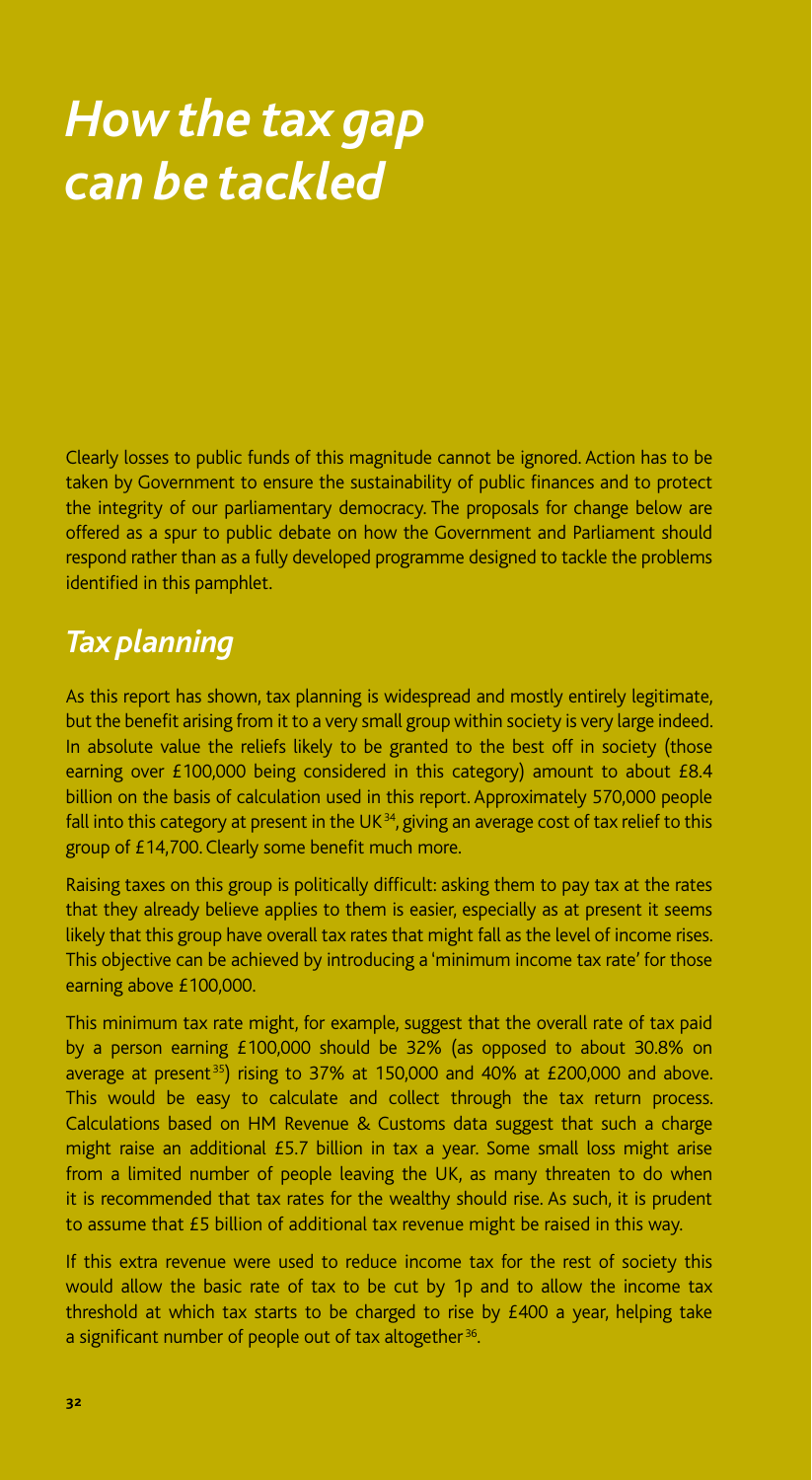## *Tackling tax avoidance*

Tax avoidance is the area that has been subject to the most obvious attention of HM Revenue & Customs over recent years. It has been estimated that more than 40% of all tax legislation targeted tax avoidance in the years 2004 to 200637.

Starting in 2004, HM Revenue & Customs effectively outlawed all schemes that allowed employees to be paid without National Insurance being due, in the process stopping a long history of abusive payments using ever increasingly exotic media including fine wines, carpets and platinum sponge. This has been very successful: the use of such schemes has almost entirely ceased.

Other forms of tax avoidance have been tackled by requiring that all tax planning schemes targeted at larger clients be disclosed to HM Revenue & Customs within days of their being marketed or being used. These disclosure arrangements now apply to income tax, corporation tax, Capital Gains Tax, National Insurance, stamp duty and VAT. The number of schemes disclosed has fallen heavily since the arrangements were introduced but this is because it is now widely believed that the largest accounting firms have left this market, partly also because of covenants they have given concerning their behaviour to US authorities as a condition of retaining their licence to operate in that country.

There can be no doubt that over the last four years HM Revenue & Customs have had considerable success in sidelining but not eliminating this activity.

## *Changing the language of tax*

The difficulty with these initiatives by HM Revenue & Customs is that they have been to date a response to tax avoidance, but have not as yet sought to change the terms of the confrontation between those who wish to avoid tax and the taxation authorities. What this means is that the Revenue have in effect joined in a game of cat and mouse. The avoiders seek to find holes in taxation legislation that they can exploit and in response the Revenue have sought to plug those rules with ever more complex legislation that does in turn generate opportunity for ever more obscure abuse as a result.

This responsive behaviour may have been appropriate to date but it is also indicative of a philosophical dilemma that afflicts many who look at this issue. An appropriate response to tax abuse must be more comprehensive than a policy of plugging loopholes in tax legislation. It must include an assertion of a government's right to collect and expend taxation revenues in pursuit of the democratic mandate of the government of the day. This has been lacking and it is now time for the Government to change the terms of this debate if it is to win.

One particular change is essential if this is to happen. Politicians have a habit of describing tax due as being the "taxpayer's money". In a context where this is taken to mean that a government has a duty to secure the best value for money for its citizens, this language may be acceptable. But, the term also has the unfortunate consequence of implying that taxes still belong, by right, to the person paying them. As such they encourage the view that a person not paying a tax is simply keeping money that is rightfully their own.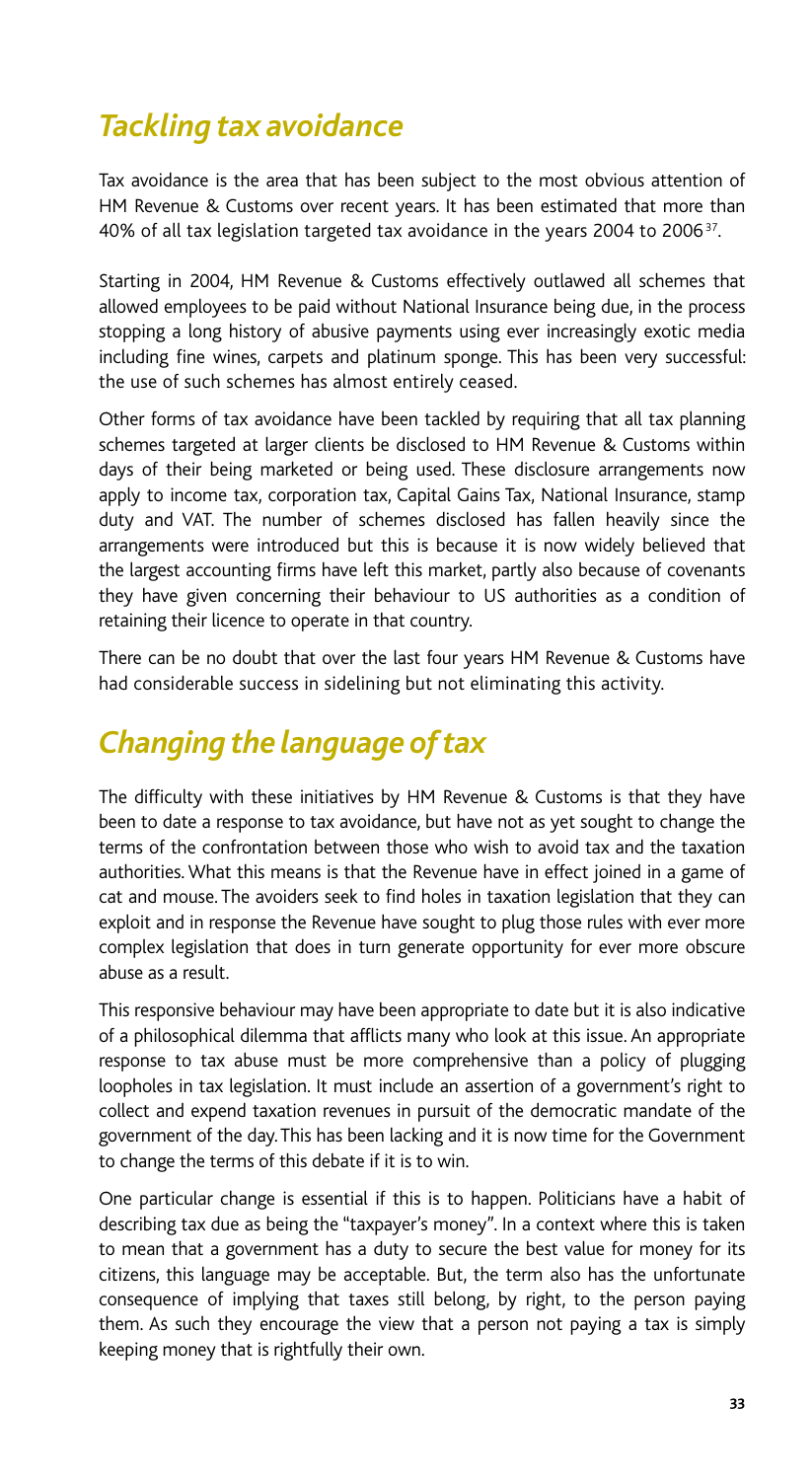This can be contrasted with benefit fraud where it is seen that the recipient (who is pursuing an activity fundamentally similar to tax evasion) is undertaking a much more serious crime because they are taking someone else's money i.e. the Government's. That is not true. In both cases the money secured for private benefit is the Government's because tax that is due by law to a government is not the property of the taxpayer at all; it is a debt owing to the State. The taxpayer only has legal entitlement to their money after tax income. Language has to change in this respect if the message that tax avoidance is an abuse of society as a whole is to be created<sup>38</sup>.

One further change is necessary to complete the change required in the language of government. Put simply, appropriate tax has to be promoted as a 'good' rather than as a 'bad'. A government agency, National Savings and Investments, promotes tax-free savings using this language:

"You have worked hard for your money . . . make it work harder for you. With no income tax to pay on the investments shown below, you get to keep all your returns"39.

This is, of course, indication of the trait noted above, where it is suggested that a taxpayer has the right to keep all their income. But there is a more subtle message implicit in this use of language, which is that appropriate tax is both a bad thing, and avoiding it is a socially appropriate act. If the Government is to change the culture surrounding the payment of tax in the UK then this approach has to change and Government has instead to refer to taxes as part of "public funds", "community resources" or even a "common", or "shared", wealth. Ownership is retained, but it is also shared.

## *Stop HM Revenue & Customs staff cuts*

Changing the language of tax will not, by itself increase the tax yield as a result of reduced tax avoidance. There can be no doubt that the most effective weapons with which to tackle this are efficient and effective tax staff in HMRC. It is only by policing the tax system that an environment can be created where taxpayers think tax avoidance will not pay.

Current action by the Government appears entirely counter-intuitive in this respect. Between 2005 and 2010 three hundred tax offices will close and by 2011 a total of 25,000 staff reductions will have been made. The staff reductions equate to 25 per cent of HMRC numbers 40.

This policy is counter-productive. Whatever the merits of constraining growth in the civil service, to reduce the staff of the department that has greatest capacity to fund that service, whilst enforcing an important element of the law, is always bound to produce dubious financial benefits.

In 2006-07 HM Revenue & Customs cost £4,389 million to run if the costs of child benefits and children's trust funds paid are excluded from its accounts 41. Of this total, £2,841 million related to staff costs including pensions and employer's National Insurance payments. Total staff numbers in the year averaged 91,373 meaning each staff member cost £31,092. If their overhead cost was added then each cost £48,033. But the average yield in tax for each person employed was £4,636,588<sup>42</sup>. That means each member of staff recovered 96.5 times their full cost of employment.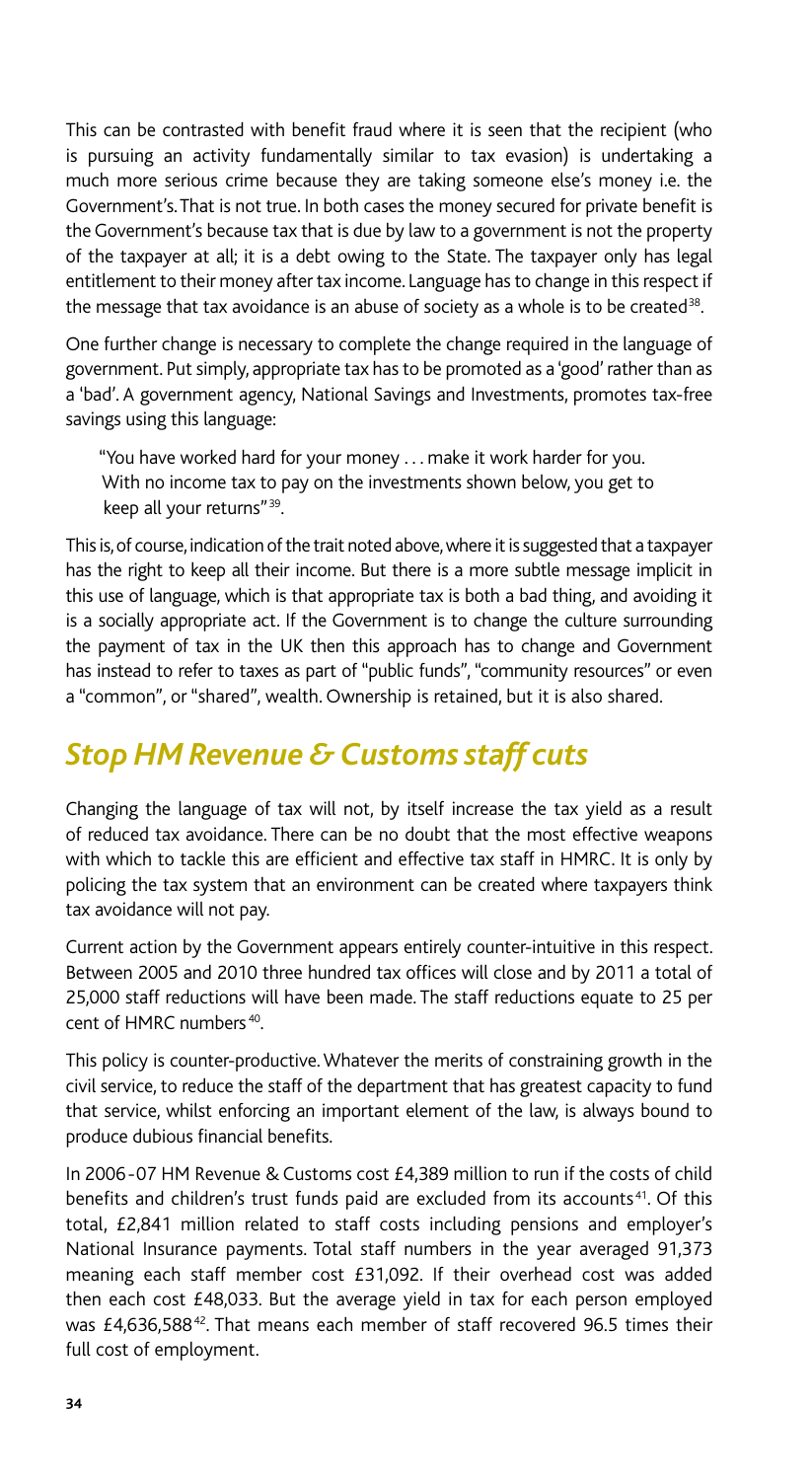Of course, this is a simple statistic and relates to a complex organisation. If HM Revenue & Customs had many fewer staff the tax paid might still be substantial given that, as HM Revenue & Customs have themselves noted<sup>43</sup>, maybe 50% of all people choose to be tax compliant and 40% might be capable of persuasion to be so. Many of the staff are, therefore, targeted at those who are capable of persuasion of being tax compliant, and at those who choose not to be. These are smaller in number, but the total tax loss calculated in this report suggests that those involved in this activity may be very significant in number given the total scale of the losses noted.

If this is the case then it would seem that the marginal situation where the cost of employing tax compliance staff exceeds any benefit derived either by the Government or society as a whole by doing so has not been reached. Indeed, the opposite seems true. Increasing staff at this time seems likely to provide a positive yield in terms of taxation, and so provide a bonus for society as a whole as it will be appreciated by the majority that the rule of law is being upheld and that the democratic accountability of the taxation system is being enhanced as a result. The Government must be aware of these concerns, which have been widely reported in the press 44. They must also know that many in the tax profession share common ground with the unions representing HMRC staff in believing that the outcome of the job cuts is bound to be a loss of efficiency by HM Revenue & Customs<sup>45</sup>, and so an increased tax gap. For example, the journal Taxation has recently launched a campaign to prevent planned job losses at HMRC.

## *Making life hard for the tax avoider*

If these initiatives were to be followed they would, by themselves, make life a lot harder for the tax avoider. That is because tax avoiders do not wish to be seen to break the law: many of those who tax avoid would suffer considerable personal reputational risk if they were found to be tax evading, which is what failed tax avoidance is. This is why they are so anxious to promote the idea of tax avoidance instead, which takes care to work round the law, or quite literally avoid it. There is little reputational risk in this at present, not least because of the privacy rightly afforded to taxpayers in the management of their affairs by HMRC.

This, though, suggests that the next stage of the attack on tax avoidance is not to continue seeking to close loopholes; it is to remove the incentive to avoid in the first place. To achieve this it has to be appreciated that the tax avoiders' tricks are relatively limited in number, as has been shown already.

In summary, they aim to divert income from one person to another (which can be a company) or they seek to recategorise income so that it can be taxed at a lower rate than that it would normally attract.

The withdrawal of allowances for those earning over £100,000 noted above, with regard to tax planning, is one way of removing the incentive to tax avoid. This arrangement would simply negate the benefit of tax avoidance for this part of the tax paying community and would be an important initiative, but there are a range of other ways in which whole mechanisms that provide opportunity for the exploitation of differing tax rates could be removed to reduce tax avoidance, and (with careful planning) ensure that society benefits at the same time. A range of such options are considered below.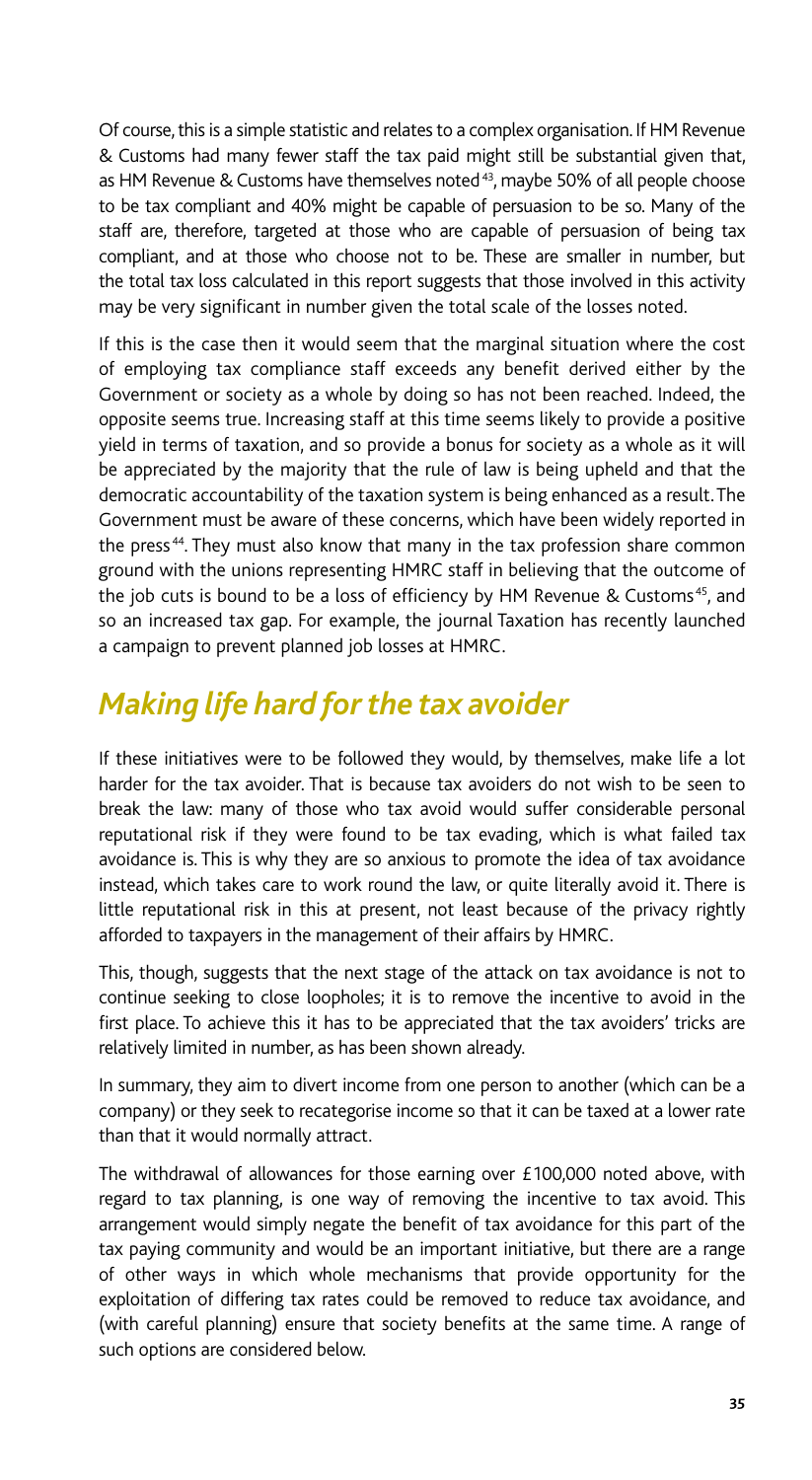#### *Abolish the domicile rule*

First, the domicile rule that has been calculated to cost £4.3 billion in lost taxation revenues before the planned changes in the pre-Budget Report of 2007 could be abolished in its entirety<sup>46</sup>. The limited reform that has been proposed in the Pre-Budget Report 2007 falls far short of this ideal, instead proposing that the rule can be retained and be available to anyone who wishes to pay £30,000 a year to utilise it, assuming they also meet the other qualification criteria.

This new proposal fails to meet either of the most basic tests of horizontal or vertical equity within the UK tax system. As such on the grounds of equity alone the domicile rule, and the proposed modification to it, should be abolished as both give the signal that there are two parallel tax systems in the UK, with one now being available exclusively to the wealthy so they can avoid tax. This cultural flaw in the tax system has to be abolished, and the resulting revenue raised could be used to halve child poverty in the UK through the tax credit system, for which it is sufficient.

#### *Abolish savings tax loopholes*

All tax reliefs on savings will tend to benefit the better off as the poor will not have the spare cash to save. But at least tax relief on savings vehicles such as ISAs are strictly limited and are therefore less significant to the relatively small number of the wealthy with whom this pamphlet is concerned.

Reliefs that could be abolished include those for investment in Venture Capital Trusts<sup>47</sup> and Enterprise Incentive Schemes<sup>48</sup>. These provide tax relief to those investing in smaller businesses but there is significant evidence now available that since the creation of such schemes, or their predecessors in the early 1980s, they have not been a source of significant funds for innovative, entrepreneurial activity. Much of that activity is too small to attract funding from these arrangements. They are instead used for complex tax planning whilst providing funds to companies that would be quite able to secure investment without tax relief being available.

These tax reliefs, which are the almost exclusive preserve of the very wealthy, should therefore be abolished and the tax saved should instead be used more creatively. The saving would be  $E$ 235 million a year<sup>49</sup>. The most obvious use of that resource would be to provide grant funding to small businesses that could prove an economic need for state support during their development stage or for the improvement of training in smaller businesses where state support is currently too limited. Both are likely to have significantly greater impact on the development of an enterprise culture supplying high quality goods and services in the UK than does the existing tax relief scheme.

#### *Tackle the shifting of capital gains*

Many Capital Gains Tax liabilities are avoided by transferring the ownership of an asset to a spouse immediately prior to sale. This means that two personal allowances for Capital Gains Tax are then available for offset against the gain and, as the evidence in this report suggests, part of the gain might then also be charged at lower rates of tax (although this might not be relevant in future if capital gains are subject to a flat rate charge as proposed in the Pre-Budget Report 2007).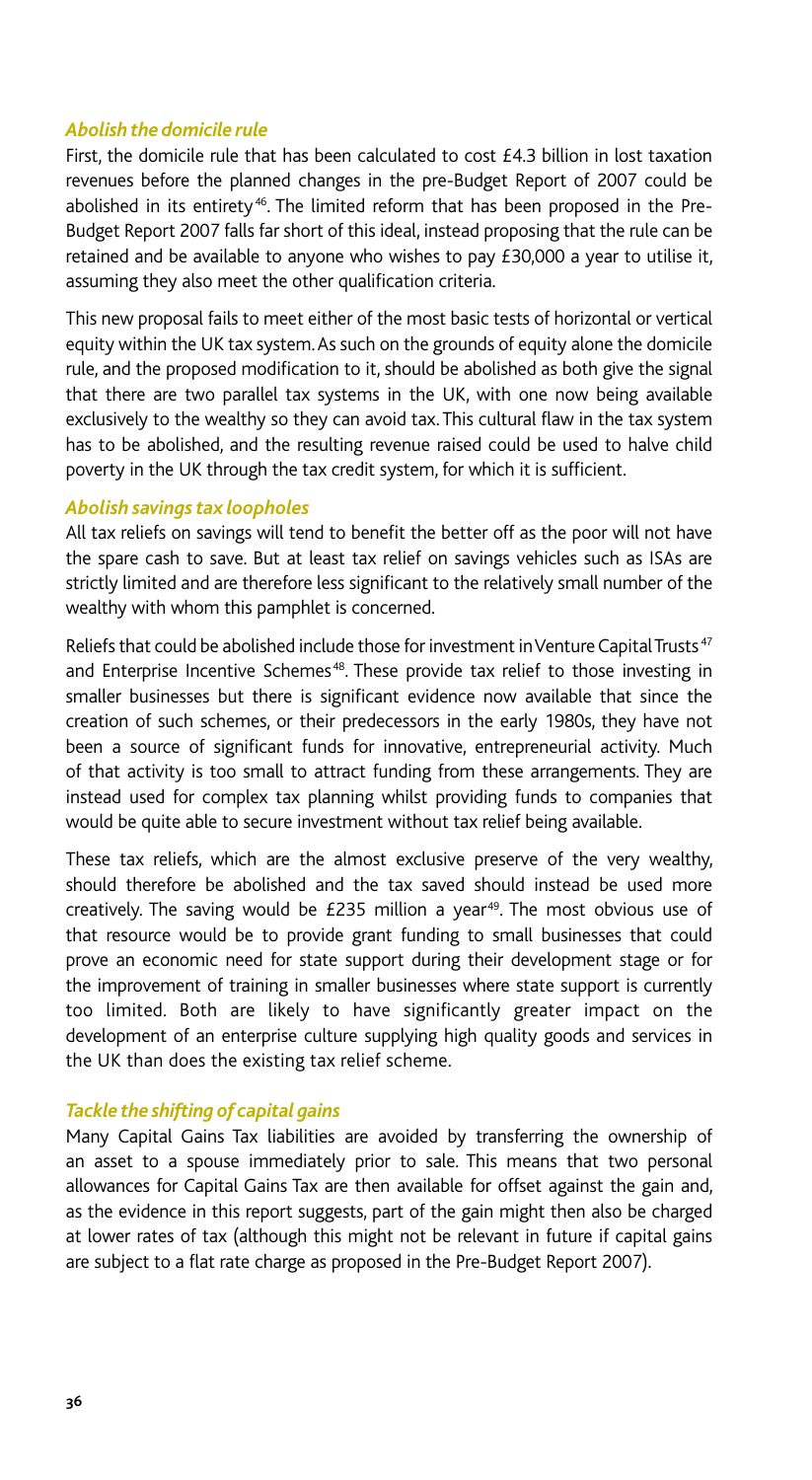This abuse could be tackled in one of two ways:

- 1. All gains on assets held for less than one year should be subject to income tax, so preventing use of the second Capital Gains Tax allowance on transfers made for this purpose. Or:
- 2. The gain on the sale of any asset transferred between spouses less than one year before sale should be taxed as if the asset remained the property of the person who made the gift to the spouse.

Up to £600 million of tax might be raised as a result of this change: enough to pay for two to three new hospitals a year<sup>50</sup>.

## *'Capital gains' on all assets held for less than one year should be subject to income tax.*

Maybe £500 million of tax a year is lost because gains on assets held for short periods are subject to lower rates of tax than they would be if treated as being a trade in assets under income tax rules.

This abuse should be tackled by ensuring that the gain arising on all asset disposals, where the asset sold had been owned for a year, are charged to tax at income tax rates and offset only against income tax allowances, although otherwise being considered capital gains.

This rule change would pay for the complete rebuilding or total refurbishment of almost 200 primary schools a year<sup>51</sup>.

## *Reform the tax relief for charities*

The next tax relief change appears controversial, but has the capacity to release significant resources for social benefit in the UK. This would be the result of abolishing the tax relief on gifts made to charity in the UK. The current tax scheme for such gifts is absurdly complex, imposing a considerable administration burden on charities that could use the resources expended in managing tax reclaims much more effectively in pursuit of the good causes for which they have been created.

It must however be noted that charities do benefit from the existing rules that provide tax relief for gifts made to them. They recover income tax at the basic rate on all gifts for which they can secure documentation made from identifiable people who have confirmed they pay tax in the UK. It is this documentary burden that is onerous.

The arrangement is also discriminatory: some forms of charitable giving, such as street collections, are less tax efficient than others but all result from giving with charitable intent. It is strange that some forms of giving are favoured more than others.

The solution is simple. It should be assumed that all gifts to charities are made out of taxed income. This is, after all, highly likely to be true. The charity should then be allowed to make claim to the Government for a sum equivalent to the tax that would have been paid at basic rate. This would be a sum in excess of that charities can claim under the Gift Aid rules since not all that income is subject to tax relief at present.

The result would be an increase in the income of UK charities and a massive saving in their administrative costs. Both would, surely, be welcome. The cost of the additional relief would be covered by the withdrawal of the current wholly anomalous situation where UK individuals paying tax at higher rate can actually enjoy a personal tax refund of the difference between the higher rate of income tax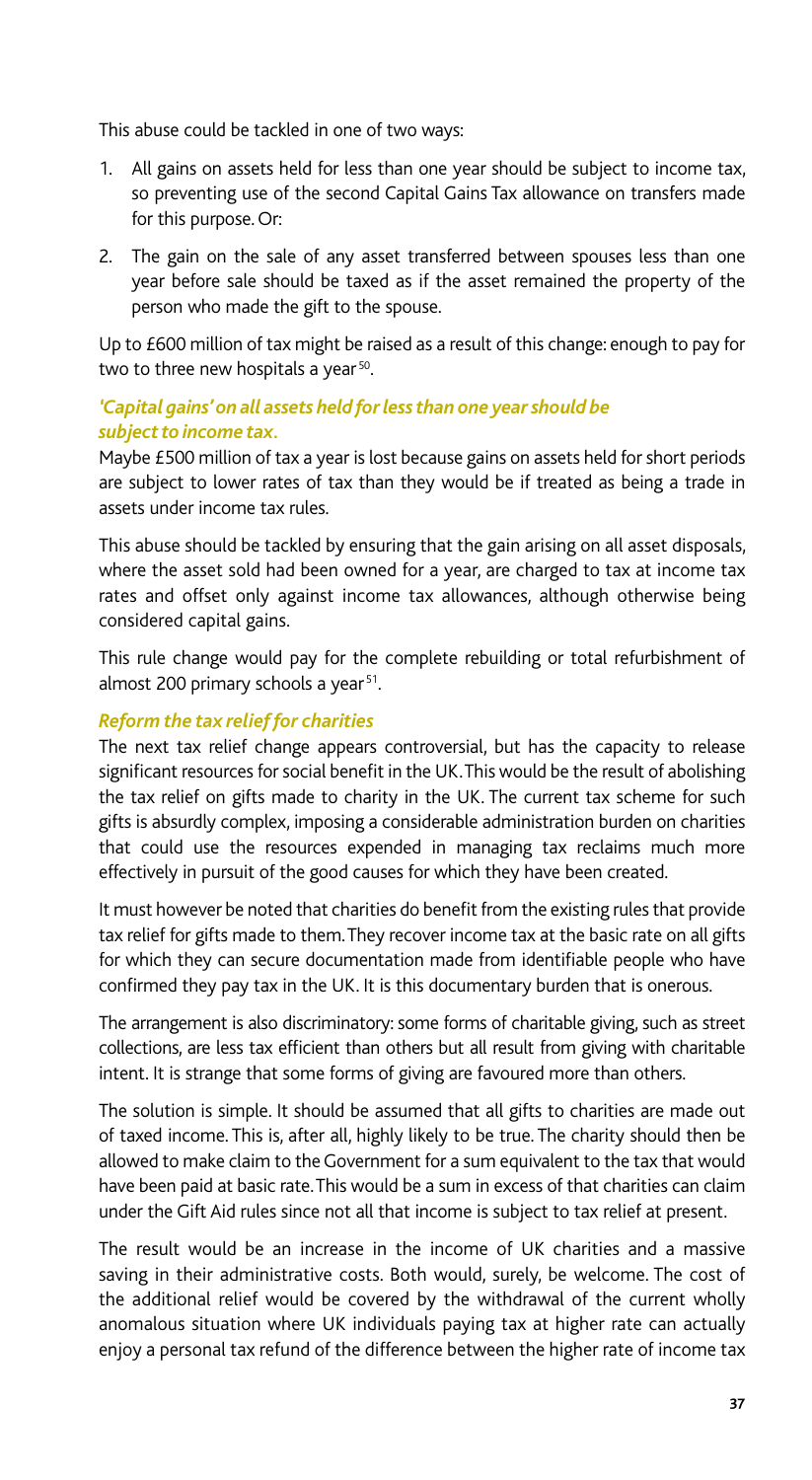and the basic rate on the value of all gifts they make to charities: a tax relief from which the charities themselves get no benefit at all. By abolishing this relief another opportunity for tax avoiders, which has been subject to spectacular recent abuse<sup>52</sup> (as detailed in the example related to the manipulation of shares on the Jersey Stock Exchange quoted above), could be eliminated. Recent research by HM Revenue & Customs<sup>53</sup> has shown no apparent influence of this tax relief on the decision of higher rate tax payers to donate to charity, or not, and as such it is unlikely that the value of gifts they make will be affected to any significant degree.

#### *Charge investment income at an appropriate rate of tax*

There is a further tax avoidance activity which is exploited almost entirely by those with wealth. Whilst income earned as a result of the expenditure of effort by an individual is almost invariably subject to National Insurance charges, income earned passively as a result of a return on investments is not subject to such charges.

Rates of National Insurance vary. For those earning less than £87 a week<sup>54</sup> there are no such charges. Between that sum and earnings of £670 a week (equivalent to total earnings of £34,840 a year) National Insurance is charged at 11% on the employee. Above this earnings limit, National Insurance is charged at 1% on all sums earned from employment, making this, by definition, a regressive and therefore inequitable tax. In all cases when an employee has to make a contribution their employer has to as well, at present at the rate of 12.3% on the wage paid.

This means that the combined marginal rate of charge for this effective tax is in the case of the majority of employees in the UK some 23.3%, which is higher than the marginal rate of income tax for most people in the UK. It is extraordinary that there is no equivalent charge on investment income, and that there has not been so since the abolition of the investment income surcharge in 1984<sup>55</sup>.

It is this anomaly that has created the incentive for earned income to be translated into unearned income and that has in turn given rise to the boom in the number of small limited companies in the UK where earned income is distributed to the members by way of dividends, and by no means always to the person who generated that value by the expenditure of their effort. The relief has also meant that investment income is always assumed to have higher status to that from employment, a logic that inverts all natural justice. The existence of such companies has in turn facilitated the increase in income shifting within the UK economy as shares can be reallocated within a company to achieve this with relative ease.

There is little stronger incentive to tax avoidance than the opportunity that this anomaly produces and it should be closed. The way to do so is clear. An investment income surcharge should be introduced on all investment income received by a UK resident person. This surcharge could reasonably be charged as a 10% additional income tax on all investment income they receive on a sum in excess of the lowest level at which National Insurance is charged. Complete exemption from this charge could be available for all people over the age of 60 and for those registered disabled and in receipt of associated benefits. To be clear, this 10% surcharge would only apply to interest or the income arising from an investment. On current rates this means that an individual would need to have invested approximately £100,000 before paying any surcharge on earnings from that investment, and then only on income arising from assets held over this limit.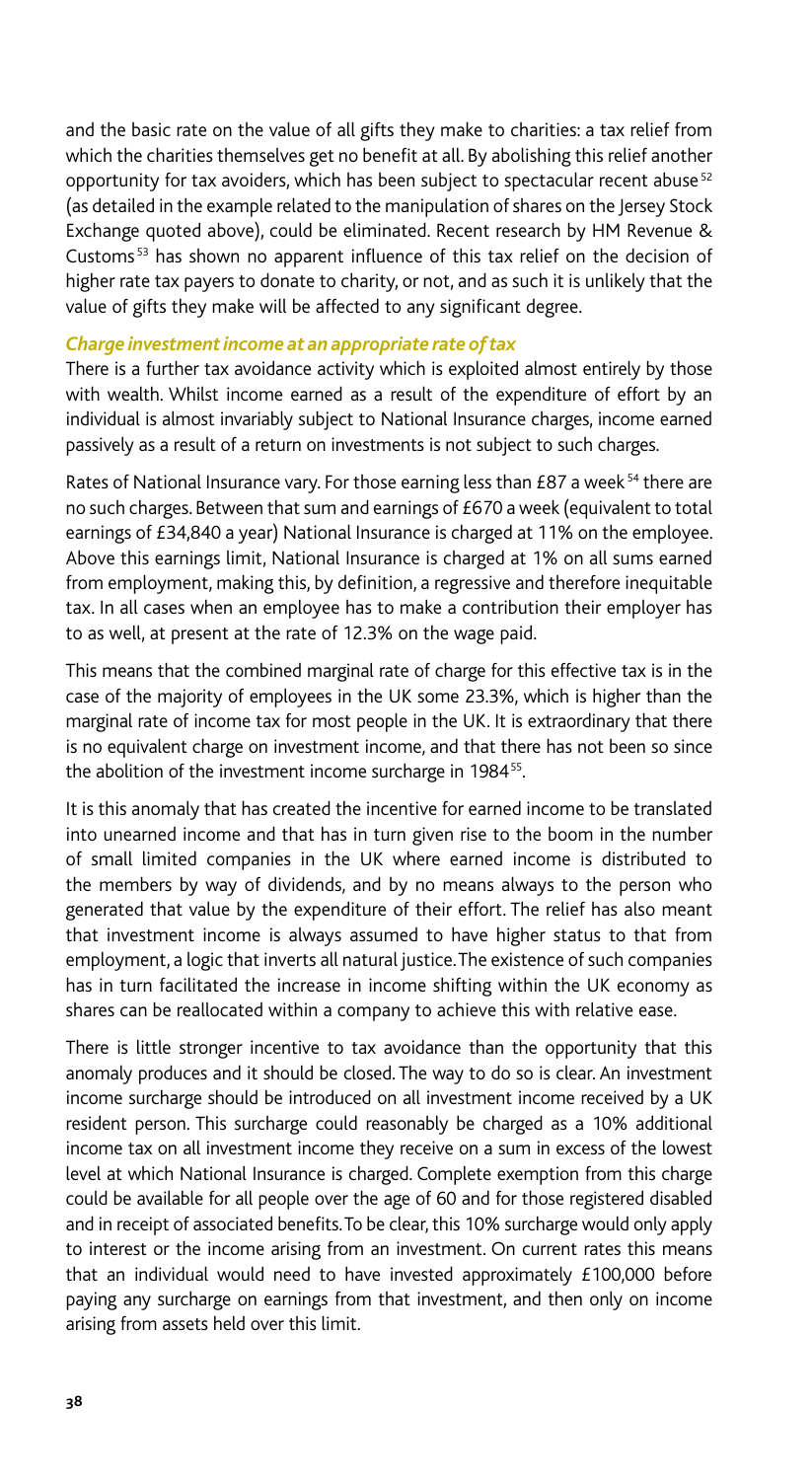Total tax on investment income received by those who are currently higher rate taxpayers in the UK is expected to amount to  $£11.3$  billion in 2007/08 $^{56}$ . On average they paid  $£3,091$  of tax on this each<sup>57</sup>. In consequence it is likely that their total investment income amounted to about £28.4 billion. Assuming that 60% of this total investment income attributable to this group would be subject to this new tax then additional revenue of about £1.7 billion a year would be generated and a massive incentive for tax avoidance would have been removed from the UK economy.

£1.7 billion a year could, over the next six years, pay most of the cost of the London Olympics without recourse to other funding 58.

In addition, significant improvement in the horizontal equity of the tax system would have been created because the likelihood that people earning similar sums would pay similar tax would increase significantly as a removal of this bias towards one form of income over another. The vertical equity of the system would also be improved as the chance that tax might be progressive throughout the income range would be substantially increased. On the grounds of social justice this change is, therefore, wholly justified. As a result there is no reason to presume that there will be significant loss to the economy as a result of this change. Indeed the reverse might be the case because the perverse disincentive to work currently inherent in the tax system will have been removed.

## *A general anti-avoidance principle*

The above measures tackle some of the more obvious opportunities for tax avoidance. More complex tax avoidance must be tackled by the creation of what is called a general anti-avoidance principle, or GANTIP<sup>59</sup>, in taxation law. A GANTIP is a simple statement of principle: it says that if any step is added into an otherwise commercial arrangement for the sole or main purpose of securing a reduction in a tax liability then that step will be ignored for tax purposes by HM Revenue & Customs. In effect, this makes clear that HM Revenue & Customs would have the power to over-rule any tax avoidance scheme designed to exploit loopholes and allowances.

This is not as innovative as it sounds, The House of Lords effectively created such an arrangement in the 1980s when ruling in two cases called Furness V Dawson<sup>60</sup> and Ramsey<sup>61</sup>. For more than a decade the tax profession believed as a result that if such steps were taken they could be knocked down by HMRC. However, statute law never confirmed this and as result the ruling of the House of Lords was eventually challenged and in 1996 in a further House of Lords ruling, called the Westmoreland case $^{62}$ , the principles in the two earlier decisions were overturned, and artificial tax planning was effectively allowed again in UK law<sup>63</sup>. The result was a flood of tax planning from which, more than a decade later, full recovery has not been made. A GANTIP would make clear that this was unacceptable and would put massive pressure on tax avoiders to reform their ways, and would create penalties for them if they did not.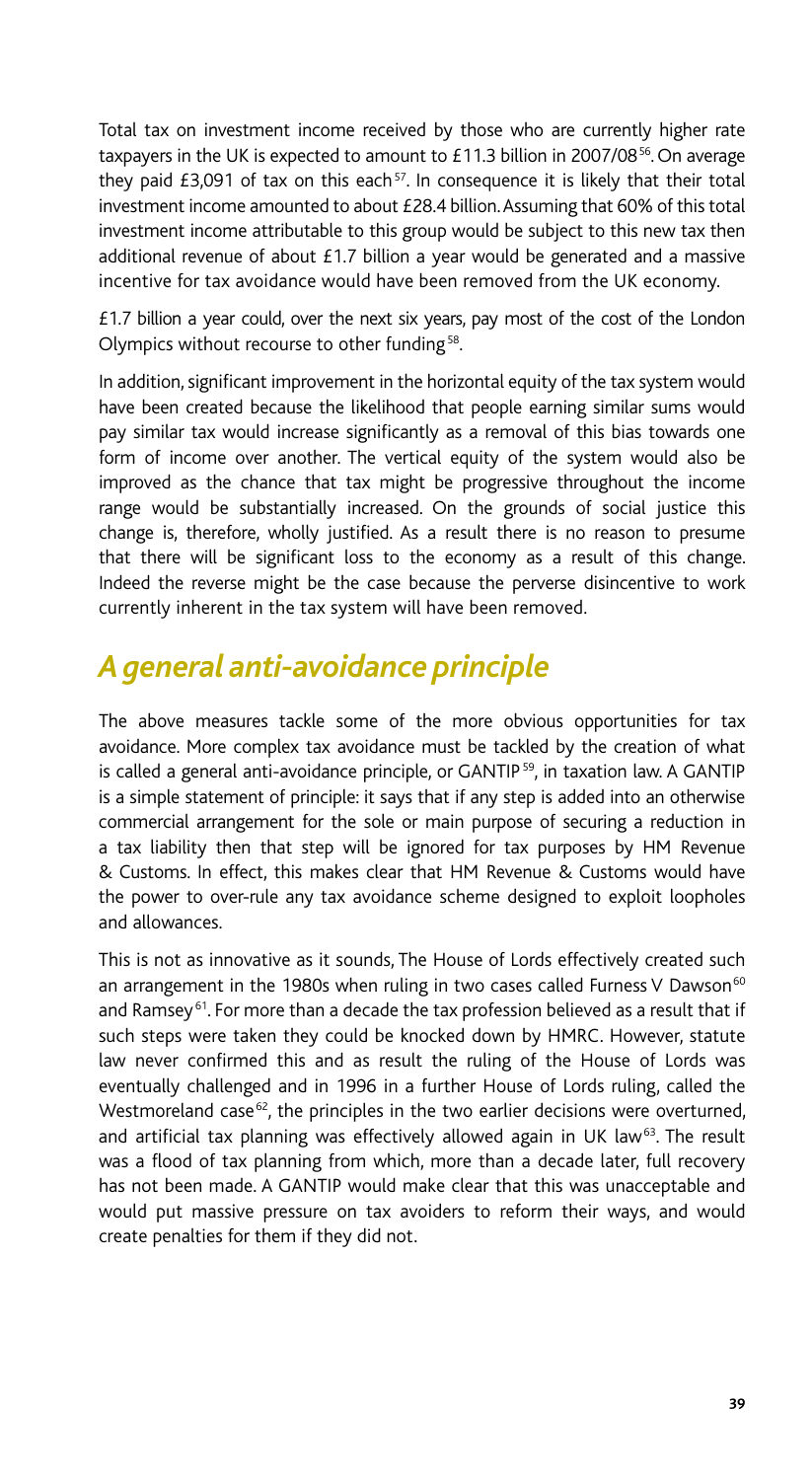## *Tackling tax haven abuse*

Some further specific issues of concern need to be addressed. One is tax havens. There are at present about seventy recognised tax havens in the world $64$  of which the UK is one because of its domicile rules, amongst other things. Of most immediate concern though are those states that make a substantial part of their income from providing tax haven services to people not physically resident in their country. These tend to be small states, are quite often islands and about half have the common distinguishing characteristic that they are either British Crown Dependencies, such as Jersey, Guernsey and the Isle of Man or are Crown Protectorates, such as the Cayman Islands, British Virgin Islands, Turks & Caicos Islands, Bermuda and St Kitts, to name just a few.

What these locations have in common is the protection of the British State and the continuing provision of abusive tax practices, despite many initiatives to limit their impact over the last decade<sup>65</sup>. So, and for example, it is normal in these locations for little or no tax to be charged on transactions recorded there so long as they actually take place elsewhere, or can be deemed to have been so.

In addition, the companies and trusts formed to record these transactions will invariably be cloaked in a shroud of secrecy which might at best allow the nominee directors who supposedly run and own these companies to be identified, even though in practice others will almost always actually undertake these tasks. At worst no such information or any accounting data is available to any enquirer at all. Behind this shroud of secrecy almost any form of abuse can take place.

Whilst very limited opportunities to crack these arrangements have been offered by the tax havens in recent years, for which the tax havens have sought much publicity, these arrangements are of little value because no information need be supplied to an enquiring country unless that enquirer can specify precisely what information is needed, why it is needed, who has it, and what it will be used for. Of course, almost by definition this information is not known by the enquiring state precisely because of the secrecy which surrounds these locations and all with the full support of the UK Government.

Tax haven activity would not end if the UK Government changed its attitude to these Crown Dependencies and Protectorates, but if the UK Government simply required that these locations, all of which are wholly dependent upon the UK for their legitimacy, used the same standards of disclosure and accountability as the UK itself then much of their attraction as places in which considerable volumes of corporate profit are hidden and enormous personal tax abuse and corruption take place would disappear. This would be a step in the right direction.

As it is they contribute to substantial loss of tax revenues. As *The Guardian* newspaper<sup>66</sup> showed in November 2007, 47p<sup>67</sup> out of each £1 spent on bananas in a UK supermarket ends up in a tax haven so that the profits of the companies shipping these popular fruit can be hidden from tax.

And as the Tax Justice Network has shown, maybe \$11.5 trillion of assets are held by the wealthiest people in the world in tax havens<sup>68</sup>, at a potential tax cost to the combined governments of the world of approximately \$255 billion a year. This sum is more than 2.5 times total world wide aid flows in 2007 69.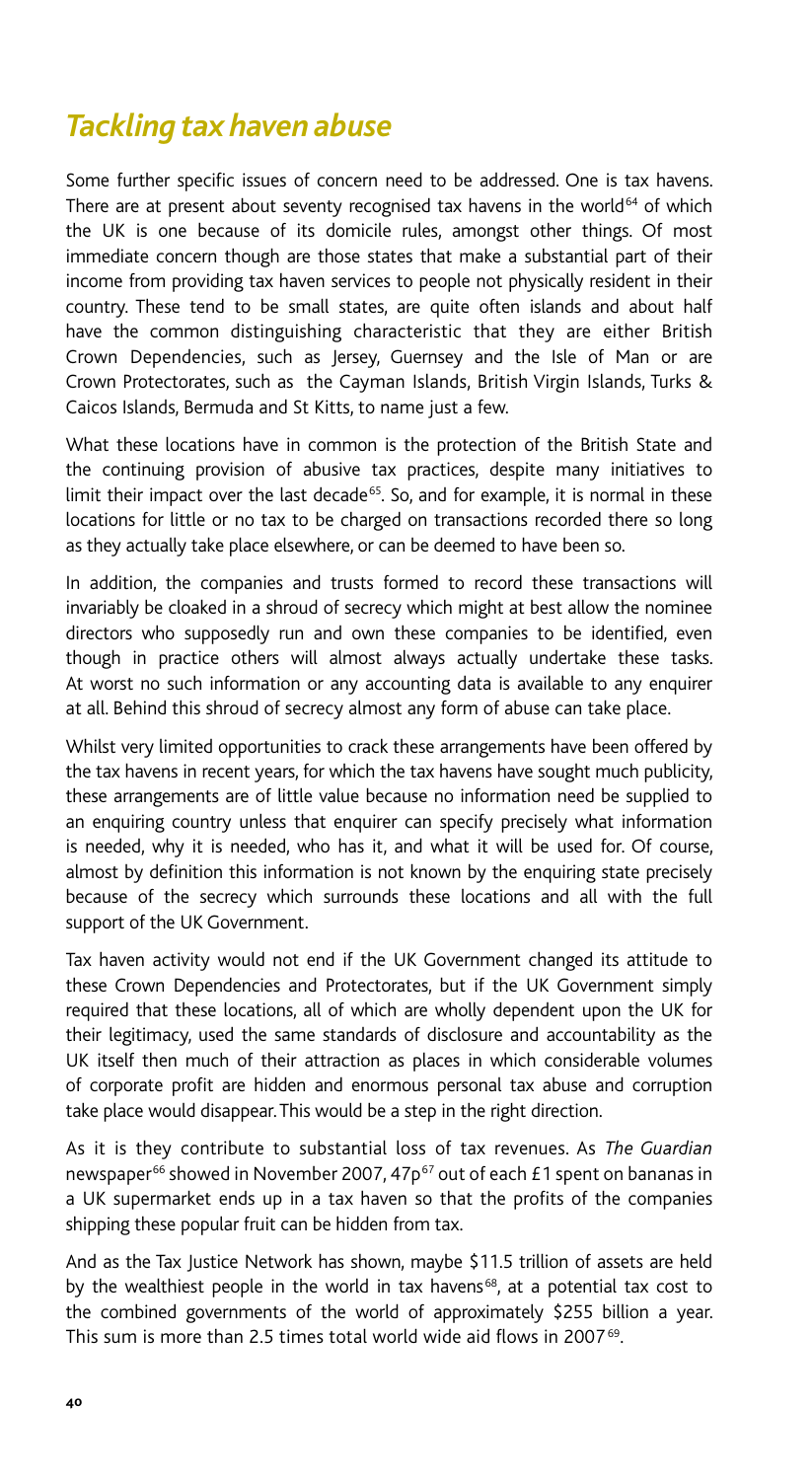There is a domestic effect as well. The UK's tax amnesty for those holding bank accounts with the offshore branches of a limited range of UK high street banks in the main Crown Dependencies (principally Jersey, Guernsey and the Isle of Man) led to more than 60,000 people admitting that they had undeclared income in these places and it is expected that at least £500 million of tax will be recovered as a result<sup>70</sup>. It is also anticipated that much more will be discovered when those who did not make a voluntary declaration are pursued, as HMRC have said is their intention.

The evidence in that case is clear: tax havens are harmful to the operation of the tax systems of the UK and other counties with large populations, and this is before the corrupting effect they have on commercial life, accountability and the development process is considered. The latter is especially important; far too much aid cash is sent back to the developed counties of the world for investment by corrupt developing country government officials who hide their tracks through the world's tax havens.

For all these reasons the UK needs to change its policy on tax havens. It is time for the UK to demand that these places change the ways in which they manage their economies. The saving to the UK by way of tax recovered would almost certainly be sufficient to provide resources to assist these places to refocus their economies on more acceptable economic activity, and in the long term the problem that these places represent by undermining the rule of law and the democratic right of elected governments to collect the taxes due to them will also be curtailed as a result, which would be an enormous gain for society throughout the world.

## *Redesign limited companies*

There is a major flaw in the favourite incorporated trading medium used by small businesses in the UK. This is the limited company, and it is simply not fit for purpose in the 21st century.

The limited company is a Victorian creation, and like so much of the current financial architecture of the world a curiously British invention. However, implicit in its now anachronistic structure are the assumptions that:

- 1. The owners of this company are distinct from those who manage it.
- 2. Those who manage the company do so in the sole interest of the shareholders.
- 3. The directors may be distinct from the employees of the company who actually work for it (a circumstance perhaps normal in Victorian England, but far from so now).
- 4. The creditors of the company can rely upon the existence of a substantial share capital subscribed by the members to protect them from loss.

None of these assumptions now hold true. The subscribed capital of the more than 2.3 million limited companies now incorporated in the UK is often little more than £2 and those shares will usually be owned by the sole director who also undertakes much of the work of the company but shares ownership of the entity with one or more members of his or her family.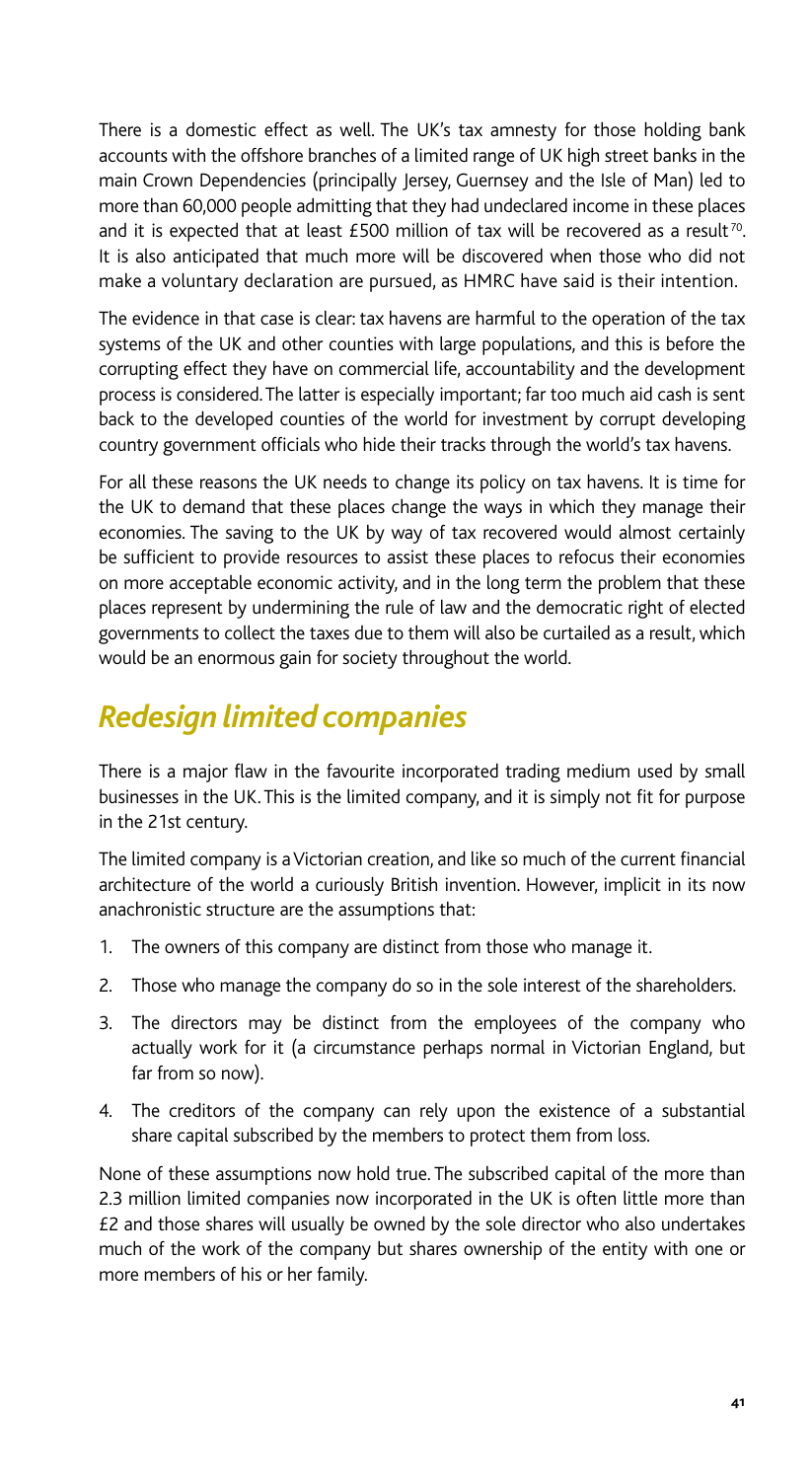The fiction that these companies provide the owners with limited liability is also untrue. Too often if they require loan capital that money has to be guaranteed by the owners of the share capital, and they are in most cases the only people apart from the tax authorities that lose in the event that the company fails. Put simply then, the limited company is now an out of date trading entity which fails to deliver the advantages it was designed to supply.

Limited companies do now, however, supply one advantage to tax avoiders which it was never intended that they deliver. Because ownership of a company can be split so that, for example, several members of a family can own shares in a company for which only one of them works, all of them can enjoy part of the income that one person generates. This can be achieved by not paying that person a salary in exchange for the work they undertake for the company. That inflates the profits of the company out of which dividends can then be paid to the owners of shares in it, even if they expended no effort at all to earn that income. If they enjoy a tax rate lower than that which would have been paid if a salary had been paid to the person whose efforts actually generated the profits of the company tax will have been saved and no National Insurance will have been paid either, as noted above.

This has been an enormous incentive behind the boom in the number of limited companies in the UK, the other being that many companies offering contract work to individuals will not engage them unless they provide their services through a limited company; thus protecting the 'employer' from a claim of negligence when tax is not deducted at source.

It is now ludicrous that an entity created to provide opportunity for individuals to pool their capital and share risk in enterprises they did not manage for the benefit of the economy as whole is now being used, in the main, by individuals who contribute almost no capital to their companies with the main aim of lowering their tax liabilities. It is time that this anomaly was removed.

This possibility exists<sup>71</sup>. There is already an alternative limited liability trading entity available in the UK. It is called the Limited Liability Partnership (LLP). It is a legal entity. It protects its members from liability if they are not at fault for the loss. Importantly it protects the members from each other. It can also own property in its own right, which is essential.

As important, it charges the members to tax on all the profits of the business as if they were self employed. There is no tax on the LLP at all. This immediately cuts out a whole raft of tax planning opportunities, and also massively reduces the administrative burdens on the business. The problem of the income of the business being converted into an investment return is eliminated. The income of an LLP is all subject to National Insurance, albeit at the slightly lower self-employed rates for which lower benefits are paid in return. And, because this is a modern entity it is easy to change the way in which profits are allocated to the members so that each can be allocated the appropriate economic reward for the effort they have expended in a year without any legal complications arising.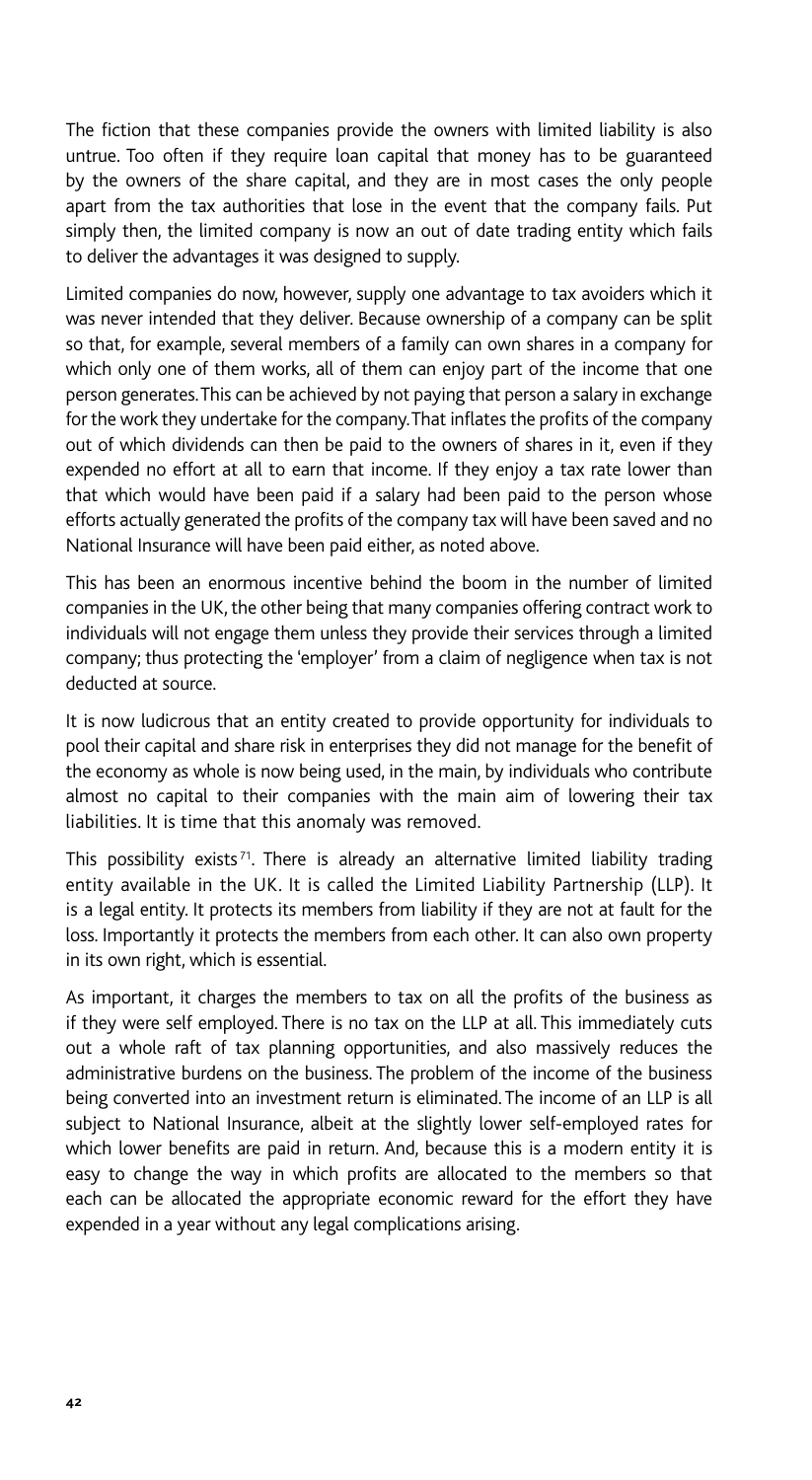It is now time for the Government to encourage by legislation the use of LLPs rather than limited companies by the small business community. This could be done by implementing the following:

- 1. A change in company law to allow the re-registration of small limited companies as LLPs.
- 2. The introduction of new capital requirements for the incorporation of limited companies undertaking trades, and over time forced re-registration of those that do not meet that standard as LLPs. This might be done by stipulating that a limited company could not be used unless at least £25,000 of capital was subscribed to it. Those that did not do so would become LLPs by default.
- 3. Create new, economically justifiable and verifiable standards for splitting income in LLPs for tax so that the risk of legal challenge to such arrangements will be substantially reduced in future, so providing taxation certainty for smaller businesses.

If this were done then:

- a. The administrative burdens for many small businesses would be reduced.
- b. The certainty of the arrangements under which they can operate would be increased.
- c. The rewards that they rightly seek to pay to those who contribute to the management of these companies from within domestic relationships will be rewarded, but within appropriate constraints.
- d. The attraction of freelance status in tax terms would be retained.
- e. The current injustice that sees income from labour more heavily taxed in the UK than income from capital would be eliminated in large part.
- f. The incentives for tax planning would be reduced, so simplifying tax administration.
- g. The opportunity for tax abuse would be reduced.

The challenge in creating such a system is significant because it requires co-operation across government departments, but is far from insurmountable. It is part of the challenge of creating an enterprise culture that meets the needs of the UK in the 21st century.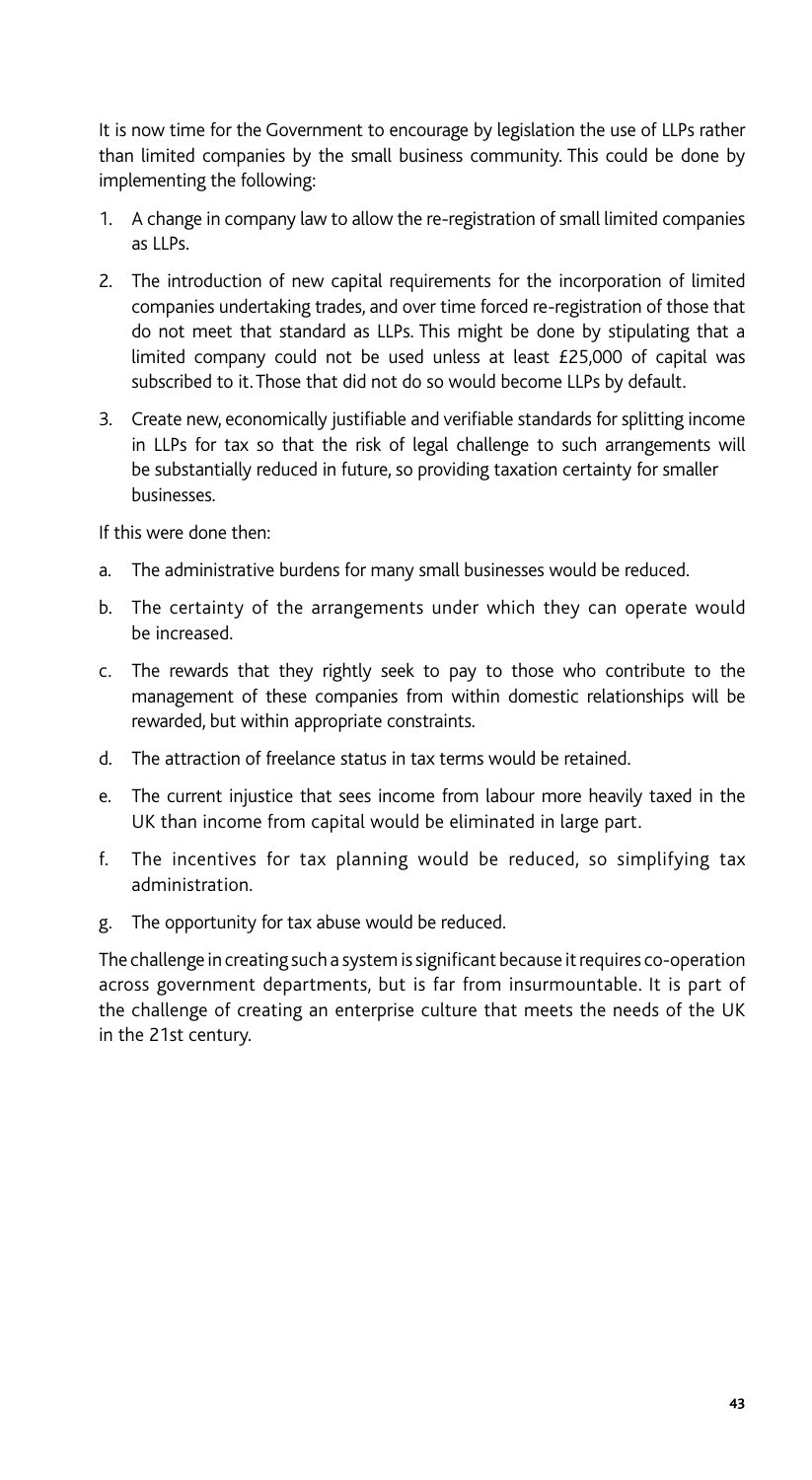## *Tax co-operation*

Internationally there are two final issues to note.

The first is that the UK has been a persistent opponent of many of the tax initiatives of the European Commission and other bodies that seek to encourage tax cooperation as a means of tackling tax abuse. There appear to be two reasons for this.

The first, without doubt, is its commitment to maintaining the UK as a tax haven. For example, the UK has persistently refused to agree to allow the deduction of tax from interest payments within the EU which would massively limit the effectiveness of tax havens. This measure would considerably reduce cross-border tax evasion and avoidance because tax at a basic rate (probably 20% in the case of the UK) would have already been deducted from that income before it reached the tax haven. The motive for refusing this is that it would, in the opinion of the UK, undermine the City of London.

The second reason is that the UK persists in arguing that it must have fiscal independence from Europe. By this it means it wishes to retain the right of control over both its tax base (how taxable income is defined) and its tax rates, even though in the case of one major tax, VAT, the tax base is already set at a European level. The argument may have political appeal, but the reality is that by promoting this flexibility, international corporations can secure tax advantages for themselves by ensuring that governments compete with each other on both tax rates and the tax base. The result has been the long-term decline in effective tax rates noted in this report, which can only be tackled by the major populous states of the world working together.

One way in which the UK could now evidence this willingness to tackle the harmful effects of tax competition would be to commit to the creation of what is called the Common Consolidated Corporate Tax Base (CCCTB) for Europe<sup>72</sup>. This is an exercise being pursued by the European Commission with the support of a significant majority of countries within the EU, the exceptions being the tax haven states such as the UK, Ireland, Malta, Cyprus and some (but not all) Eastern European states. The CCCTB would make arms length pricing irrelevant in Europe. A unitary basis of allocation of taxable profits to countries would be used, meaning that tax would be paid where the economic activity that gave rise to it occurred. This would substantially reduce the misallocation of profit to tax havens.

There is a second way in which this could be achieved. If all multinational corporations were required to report the economic transactions they undertook on a countryby-country basis then enormous benefits would follow. These would include: disclosure of where their sales were made to both third parties and other companies within their group; how their purchases were split likewise; what their labour costs were and how many people they employed; what their profits were and how much tax they paid; plus some limited balance sheet information.

First of all the composition of the labour force of the company, which is the single asset most likely to generate profit would be known, and measures could be created to check how it was rewarded, with geographical comparison being possible.

Second, it would be possible to check whether the locations where profit was declared and tax was paid were consistent with the places where sales were made and staff and assets were located. If there was an obvious mismatch then an investigation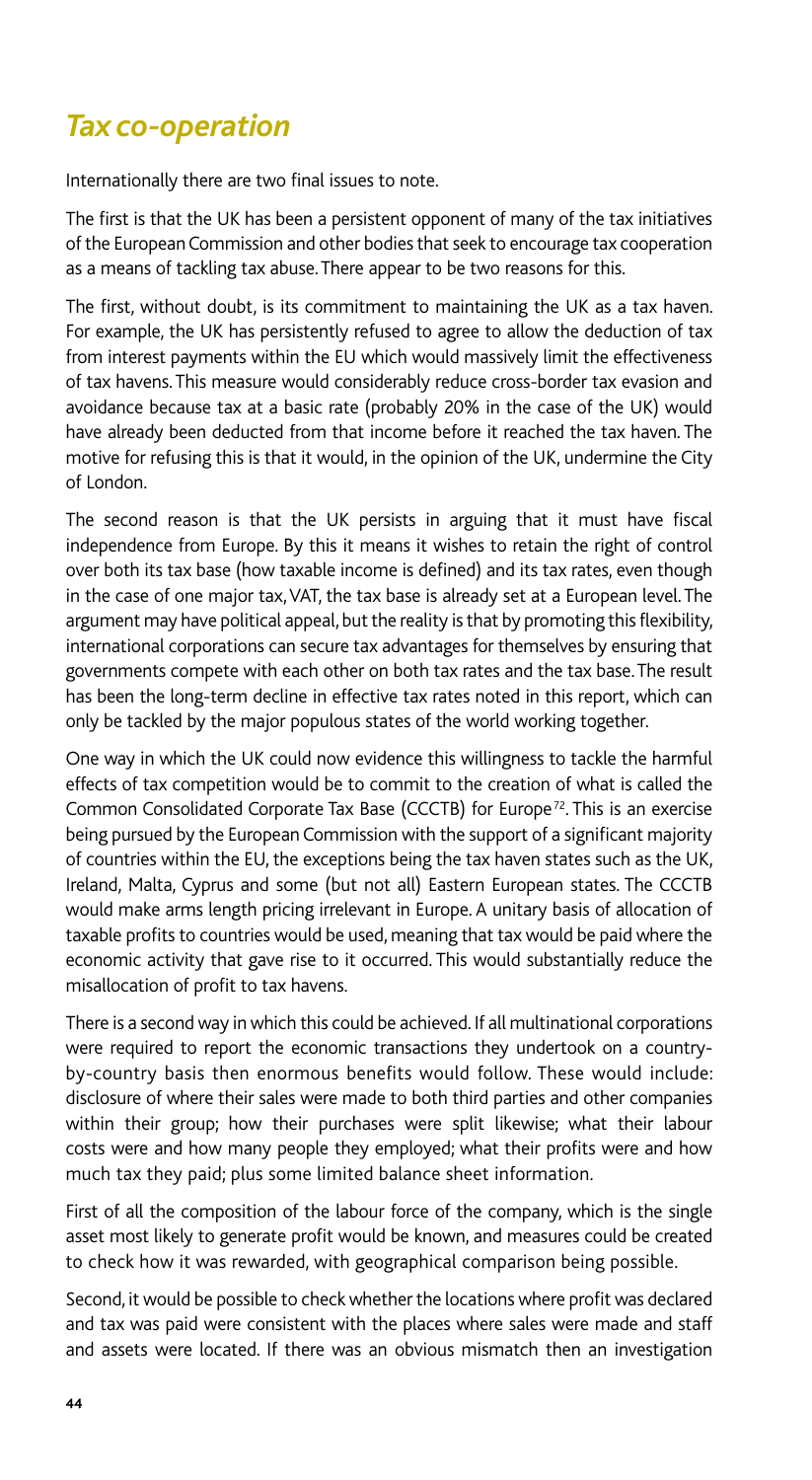could be undertaken. So, for example, if a company declared significant profits in the Cayman Islands but all its sales and purchase in that location were made on an intra-group basis and there were no staff or assets there then it would be highly likely that a transfer pricing scam was taking place. It would then be easy for the countries losing tax revenue as a result to challenge what was happening. Securing the data to do this is at present very difficult.

This basis of taxation has been proposed for inclusion by civil society groups such as Publish What You Pay<sup>73</sup> and the Tax Justice Network<sup>74</sup>. The move has now been supported by the European Parliament<sup>75</sup> who has asked that such a standard be created, at least for the extractive industries.

The UK's accounting bodies have consistently opposed this move, with the apparent support of the Department for Business, Enterprise and Regulatory Reform. So has the International Accounting Standards Board<sup>76</sup>, who set the rules for multinational company reporting. If this system of accounting were required the probability of ensuring large corporations pay the tax expected of them would increase considerably, and the corporate tax Expectation Gap might be substantially reduced. That is why the reform is needed, and it is why the UK should support it. It is essential if the UK corporate tax gap is to be closed.

At the same time this disclosure would massively increase corporate accountability and make it possible to hold these companies to account as corporate citizens of the places where they are located in ways not possible at present, when they do not even have to admit that they have an operation in a country. This would, for example, have considerable benefits for all employees of all such companies.

## *Summary on tax avoidance*

The measures recommended in this section would make a significant contribution to cutting tax avoidance in the UK. It is clearly impossible to tell with any accuracy by what degree tax avoidance might be reduced, but such is the scope of the proposed measures that it is reasonable to think that a halving of tax avoidance might be possible. This would save maybe £12 billion in the UK in a year: enough to build 50 hospitals a year. Put another way, the basic rate of income tax could be cut by 3p in the pound<sup>77</sup> if this saving were available or the point at which higher rate tax need be paid could be increased by in excess of  $£10,000^{78}$ , making the progressive nature of the tax system when this happens easier to manage for many on middle incomes. Some combination of all three would also be possible, of course.

This might, however, be an underestimate because the removal of so many opportunities for tax avoidance will issue the clear signal that this activity is socially unacceptable.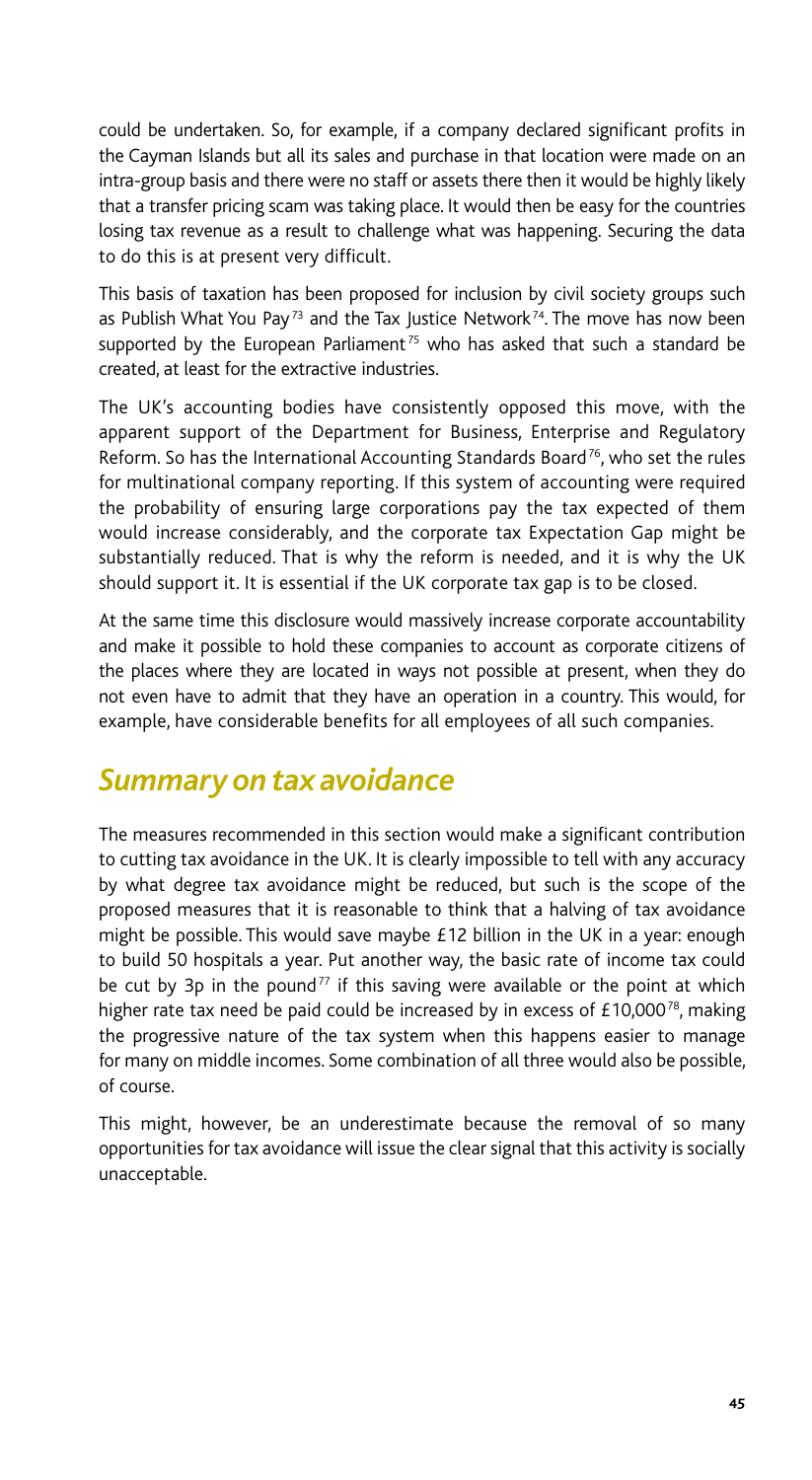# *Conclusion – responding to the critics*

There will be those who will argue that whatever tax might be raised the actions outlined in this report should not be taken.

It is extremely hard for anyone to argue in favour of criminal behaviour, such as tax evasion, but the measures dealt with here relate to legal, but ethically unacceptable activities and debate is, therefore, inevitable. The arguments those opposing the proposed measures might present include the following:

## *1. The withdrawal of tax incentives for some forms of saving and incentive might harm enterprise.*

This argument does assume that these activities cannot survive without state subsidy. This paper accepts the need for state subsidy within the economy, but thinks it has to be targeted and appraised on a case-by-case basis rather than by a blanket system of tax reliefs. The recommendation is therefore that the specified tax reliefs for savings and investment be withdrawn but that they be replaced with targeted measures. Such measures might include support for specific industries, or businesses of certain sizes or for training for specific skill needs of which there is proven need within the UK. The result would be a more targeted use of state spending (which is what tax reliefs also are) to achieve specific economic goals.

#### *2. People will leave the UK and economic activity will suffer as a result.*

This argument has been used time and again with regard to reform of the domicile rule, despite no-one ever producing any evidence to prove that it is true.

Of course some people might leave if such a change were introduced. But latest data suggests 400,000 people leave the UK each year, more than 200,000 of them being long-term residents<sup>79</sup>. The question has to be, in that context, whether or not any additional emigration would have any real economic consequence.

The answer is almost certainly not when the specific context of the domicile rule and other tax arrangements affecting the wealthiest in society are considered. The reason is simply stated. Those who are in the UK to exploit its domicile rule do so by leaving their economic assets outside the UK. If those assets were located in the UK then the income from them would be taxed in this country. It follows that they are not located here and the consequence of their owners leaving the country will be minimal as a result.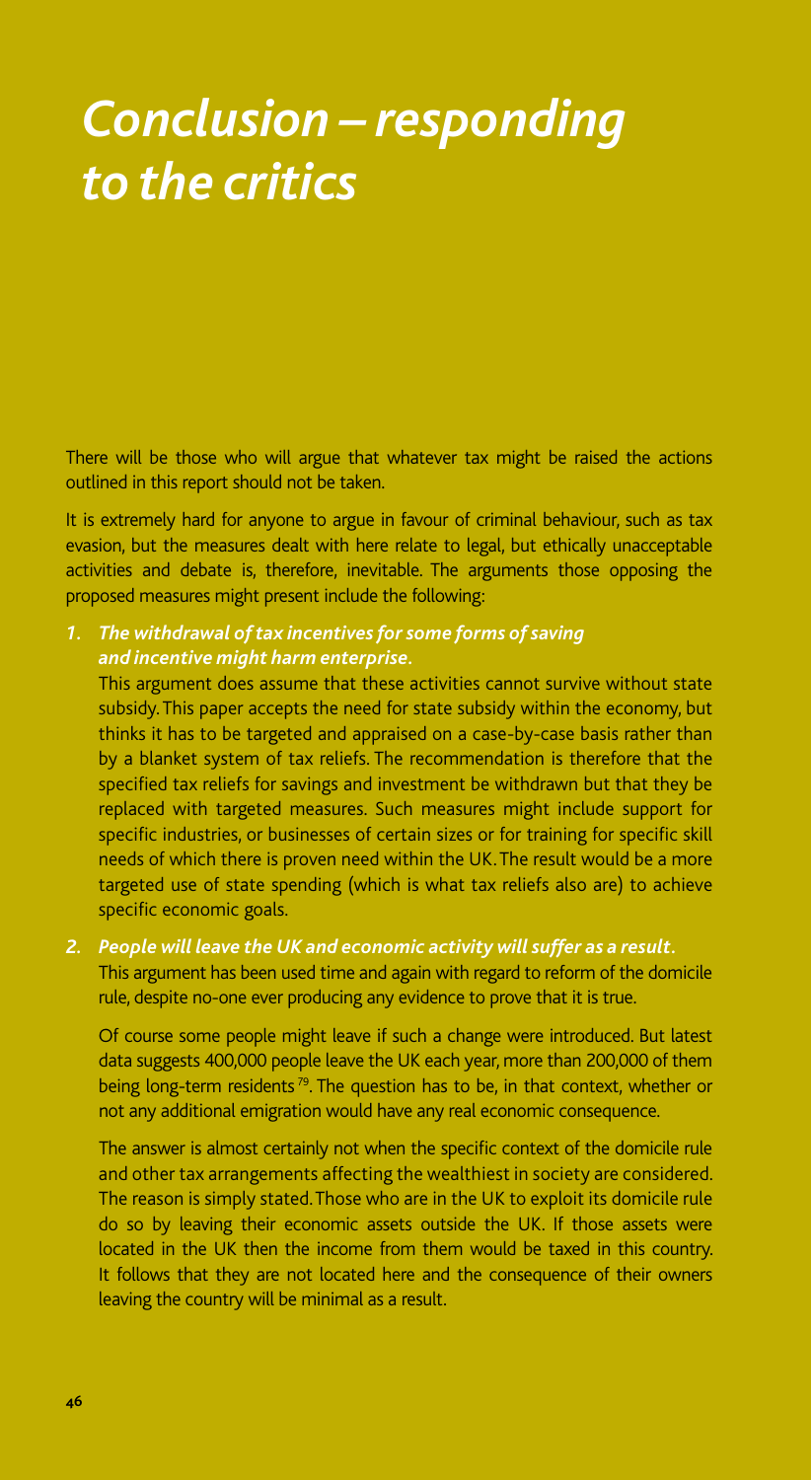#### *3. The City will be harmed.*

This argument suggests that without being a tax haven the City of London could not be as successful as it is. But nothing in this report actually changes the key characteristics which make London successful, which are a high degree of expertise, acceptable regulation, its situation in a favourable time zone, acceptable tax rates and the absence of tax withholding from interest and the payment of dividends to shareholders in companies.

For example, having companies pay appropriate tax on their profits will not affect their capacity to pay dividends. As the analysis for this report shows, as companies have increased their profits and lowered their effective tax rates they have in fact retained the difference and not paid it to their shareholders (see Technical Appendix 4\* ). Dividends appear almost unaffected by either profitability or tax paid. In that case the recommendation made that companies and others pay the tax expected of them is to simply uphold the status of credible accounting and reporting systems, something the UK should be doing if effective markets are to flourish, as the City requires.

#### *4. Tax is a disincentive to economic activity.*

There is no doubt that this can be true if tax rates are very high. But so far no one has shown that the UK has tax rates anywhere near those rates. At present UK tax rates are about mid-range in the OECD and would be lower if the avoidance measures outlined in this pamphlet are taken into account.

This report does not recommend raising tax rates. What it does do is recommend that those tax rates are applied fairly and consistently so that taxpayers are, as far as possible, equally treated. In addition, it suggests that, in the case of the highest personal tax rate, reliefs and allowances are withdrawn until this rate is paid. This is necessary to achieve vertical equity in a tax system which does not otherwise have it. The proposed additional charge on investment income is intended to achieve the same result with regard to horizontal equity.

There is no evidence that this will be a disincentive to those living and working in the UK. Indeed the opposite is likely to be true. The creation of a level playing field is a pre-requisite for vibrant economic activity and the proposals in this paper are seeking to create that level playing field.

#### *5. Tax changes will increase administrative burdens.*

This is certainly not true of the proposals made in this paper. Most, particularly as they relate to individuals, will make the administration of their tax affairs considerably easier, and wil reduce the paperwork they have to complete to ensure that their income is correctly stated.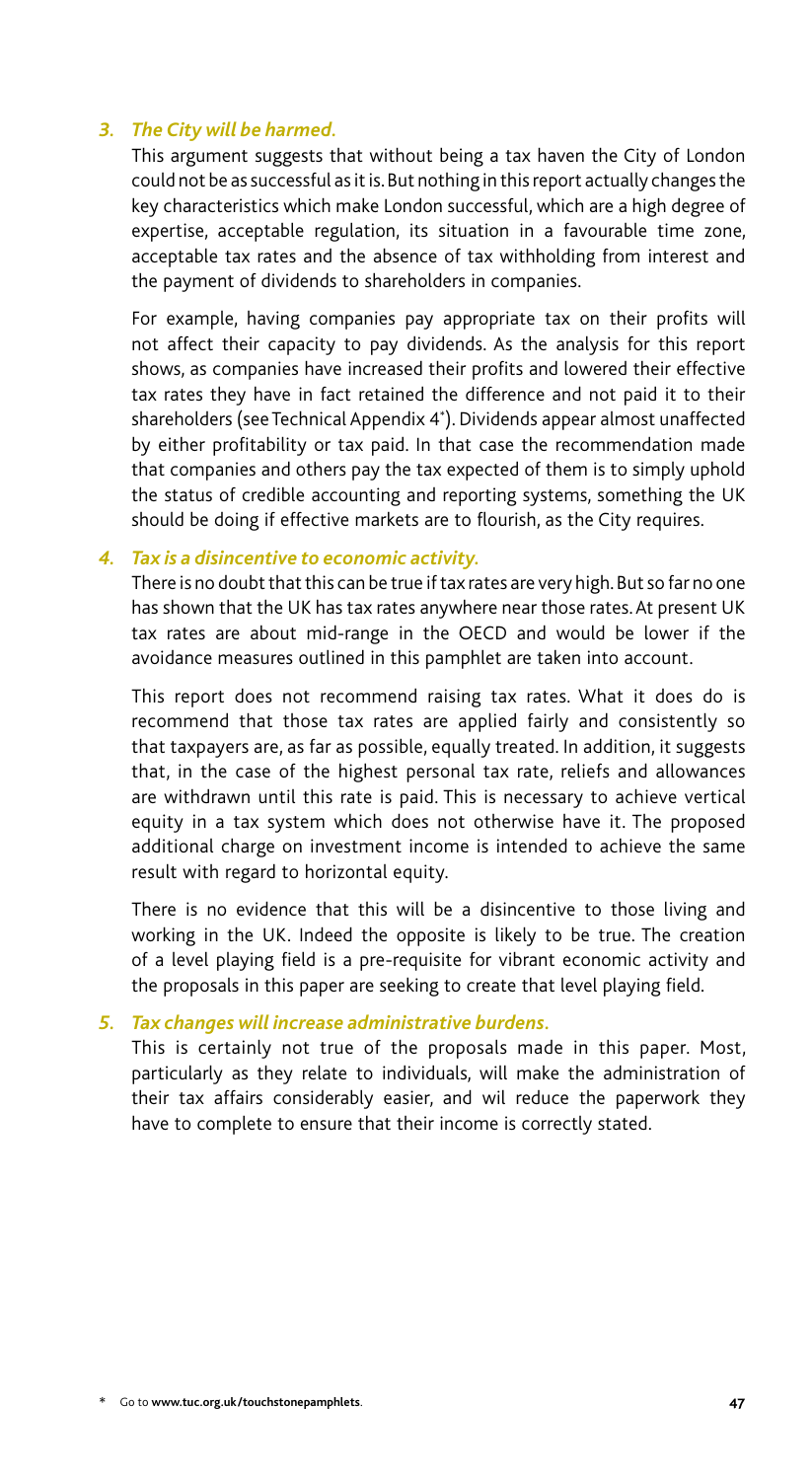#### *6. Offshore arrangements have to stay as they provide the capital the UK needs.*

This argument is subtle. The UK runs an almost perpetual trade deficit, matched by an almost constant borrowing requirement by the Government. Both mean that the attractiveness of the City to global finance has to be maintained to ensure that funds flow into the UK to meet the need of financing these deficits. There can be little doubt that this situation has influenced the attitude of the UK Government towards tax haven activity. The Crown Dependencies of Jersey, Guernsey and the Isle of Man are all, in effect, satellites of the City of London for achieving this objective, much as Cayman and Bermuda fulfil the same role for the USA.

This is obviously a serious issue: it is a matter of concern that our country is dependent for its financial stability upon the existence of tax havens where tax evasion is commonplace and the control of money laundering is weak<sup>80</sup>.

This report does not tackle the macro-economic issue of funding of the national debt. But it does not accept that steps to encourage tax avoidance and, worse still, tax evasion should be a necessary component in ensuring the financial viability of the UK. If that is indeed the case, more substantial reform is needed to remedy the problems.

## *7. The private sector makes money, the public sector spends it: charging more tax cuts profits and so in turn harms the public sector.*

This argument is not accepted. It is premised on a false perception of the role of the private and public sectors and does not reflect the reality which is that the private and public sectors work in tandem to create wealth, each being unable to do so without the other in a democratic society.

The debate about where the dividing line between the two is one on which disagreement occurs, but to argue that one creates value and the other expends it is wrong unless it is also assumed that education is of no worth, nor is health, nor is a transport infrastructure, let alone a legal system that both maintains law and order and the system of property rights on which the market economy is based. This argument is, therefore, rejected.

It is also rejected for one further reason. There is no reason why the recommendations in this report should lead to more tax being paid as a whole. Of course, they could if existing tax rates were maintained but if the sums now lost to tax avoidance were used by a government to cut the tax rates used for all tax payers the result would not be a bigger tax take but improved equity in the way that tax is paid. That is something quite different. This option would therefore increase the choices available to Government when managing the economy.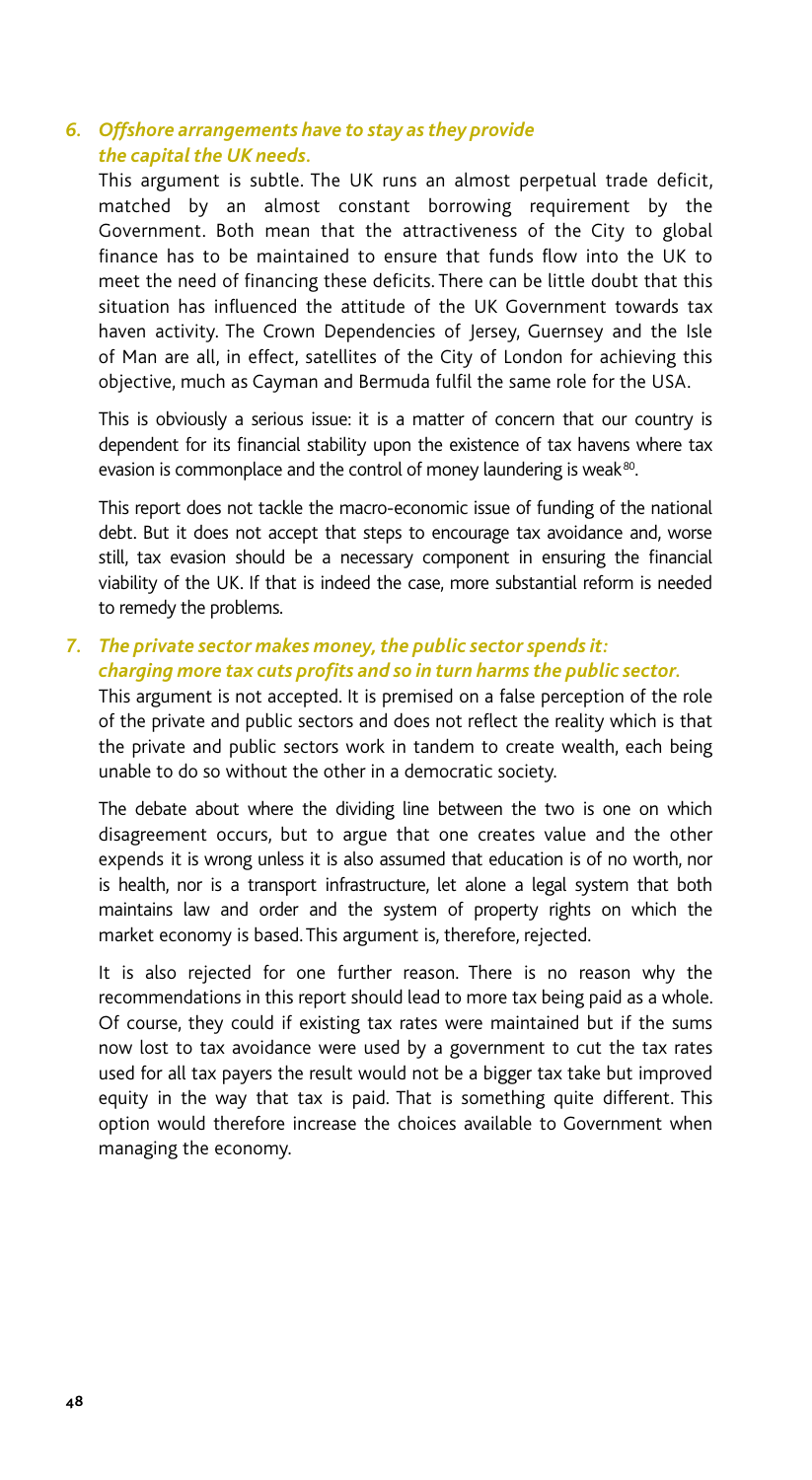#### *8. Tackling tax avoidance creates uncertainty for business.*

This has often been argued, especially when it is suggested that a general anti-avoidance principle should be introduced.

In practice the evidence runs contrary to the argument. For example, in December 2004 the Paymaster General announced that henceforth any tax avoidance scheme designed to ensure that payment of a salary to an employee might take place without National Insurance being charged would be abolished with effect from December 2004, even if not known of at that time. This had the effect of creating a targeted anti-avoidance principle (which is a reduced version of a general anti-avoidance principle dealing with abuse in just one area). The result was immediate and effective. These schemes ceased to be used. Business had greater certainty as a result. It knew it need not consider these issues any more, and did not do so.

This would be true of all the steps suggested in this report, the result of which would be enhanced certainty for business enabling them to focus on what they should do best, which is to make a positive contribution to the UK economy.

It is in fact very hard to find any justification for the continuation of tax planning with benefit for those best off in society, or for tax avoidance, unless those making the case do so out of self-interest. When horizontal and vertical equity within a tax system clearly results in an optimal outcome for society, self interest cannot validate practices that promote injustice. That is why measures to tackle tax avoidance and tax planning which benefits the best off in society must be taken now. When resources are limited there are better uses for the cash lost to these activities, and it is to those better purposes that the cash must be allocated.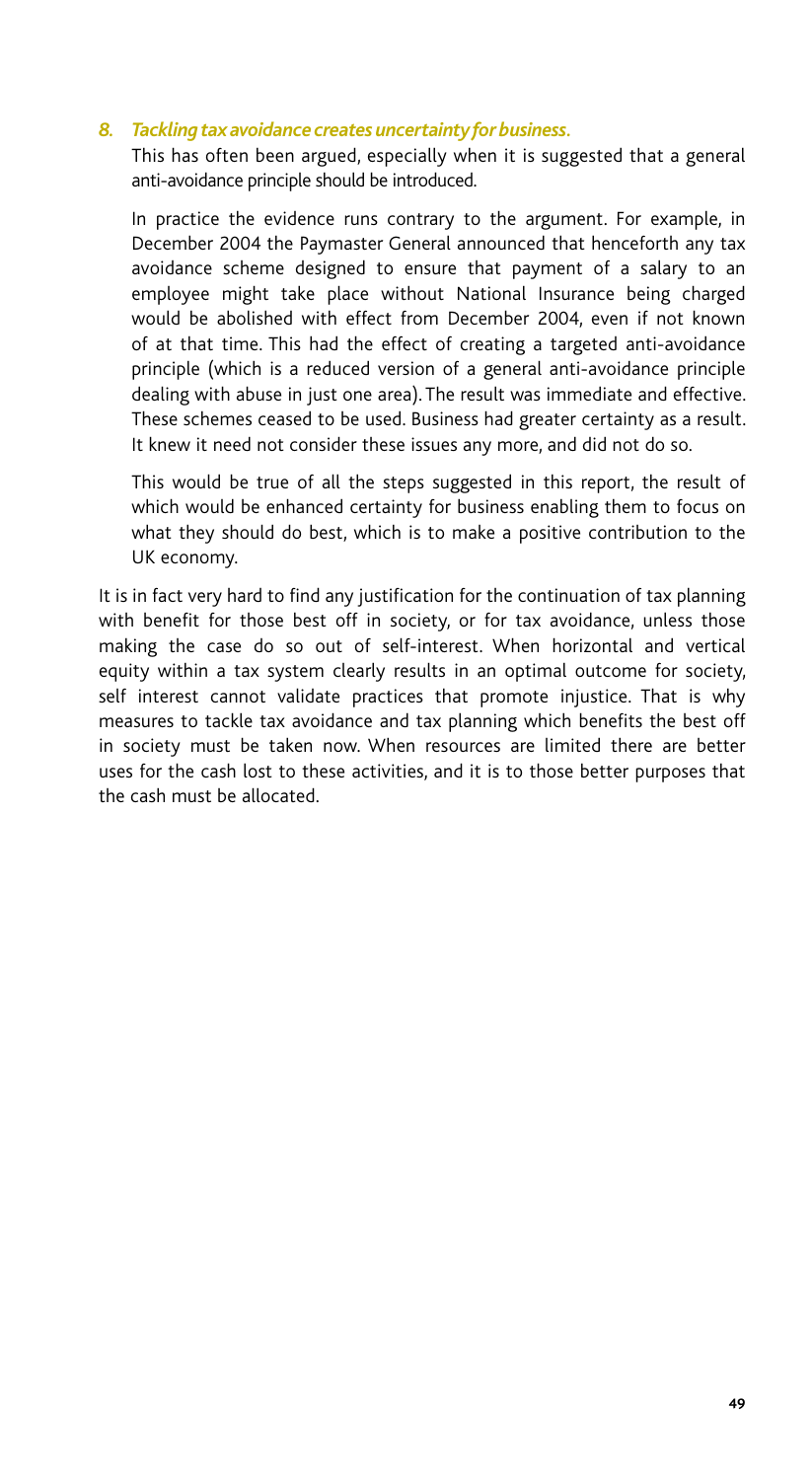

## A more detailed glossary including terms used in the technical appendices can be found at **www.tuc.org.uk /touchstonepamphlets**.

| <b>Aggressive tax</b><br>avoidance | The use of complex schemes of uncertain legality to exploit taxation<br>loopholes.                                                                                                                                                                                                                                                                                                                                                                                                                                                                                                                                                                                                                                                                                                                                                                                                                                                                                                                                                                                                                                                                     |
|------------------------------------|--------------------------------------------------------------------------------------------------------------------------------------------------------------------------------------------------------------------------------------------------------------------------------------------------------------------------------------------------------------------------------------------------------------------------------------------------------------------------------------------------------------------------------------------------------------------------------------------------------------------------------------------------------------------------------------------------------------------------------------------------------------------------------------------------------------------------------------------------------------------------------------------------------------------------------------------------------------------------------------------------------------------------------------------------------------------------------------------------------------------------------------------------------|
| Arms length pricing                | See transfer pricing                                                                                                                                                                                                                                                                                                                                                                                                                                                                                                                                                                                                                                                                                                                                                                                                                                                                                                                                                                                                                                                                                                                                   |
| <b>Capital Gains Tax</b>           | A tax on the profits from the sale of capital assets such as stocks and shares,<br>land and buildings, businesses and valuable assets such as works of art.                                                                                                                                                                                                                                                                                                                                                                                                                                                                                                                                                                                                                                                                                                                                                                                                                                                                                                                                                                                            |
| <b>Company or corporation</b>      | An entity treated as a separate legal person from those who set it up,<br>established under the rules of the country in which it is registered.                                                                                                                                                                                                                                                                                                                                                                                                                                                                                                                                                                                                                                                                                                                                                                                                                                                                                                                                                                                                        |
| <b>Corporation tax</b>             | A tax on the profits made by limited liability companies and other similar<br>entities in some countries, but otherwise usually being similar in application<br>to income tax.                                                                                                                                                                                                                                                                                                                                                                                                                                                                                                                                                                                                                                                                                                                                                                                                                                                                                                                                                                         |
| Deferred tax                       | A fictional tax which only exists in company accounts and is never paid.<br>Deferred tax does not, as such, exist. But the rules of accountancy generally<br>require that income be matched with expenses. If an expense is recognised<br>for tax purposes more quickly than it is for accounting purposes (which is<br>common with much plant and equipment) this means that the tax cost for<br>the years when this happens are understated. Conversely, when all the tax<br>allowances have been used on the assets there might still be accounting<br>charges to make and the tax cost would then be overstated. To balance this<br>equation a notional tax charge called deferred tax is charged to the profit and<br>loss account in the earlier years and put on the company's balance sheet as<br>a liability. The liability is released as a credit to profit and loss account in the<br>later years and supposedly over the life of the asset all should balance out.                                                                                                                                                                        |
| <b>Domicile</b>                    | The country identified as a person's natural home, even if that person has<br>not been resident there for extensive periods of time. This concept, which is<br>almost uniquely British and unknown in the tax law of other countries bar<br>Ireland, says that a person acquires their father's domicile on birth if their<br>parent's were married and their mother's if not. This means a person born in<br>the UK can have a natural home in another country even if they have never<br>lived there so long as they, or their parents before they reached the age of<br>18 took no steps to prove that they intended to live in the UK forever and<br>that they had severed all contact with their previous natural home. Because<br>the UK does not wish its citizens to lose their UK domicile, which does, for<br>example, theoretically mean that their estates remain subject to Inheritance<br>Tax even if they left the UK for some time before dying, the Government also<br>makes it quite hard for a person to acquire UK domicile. Harder, in fact, than<br>becoming a citizen in most cases, a concept to which it has no relationship. |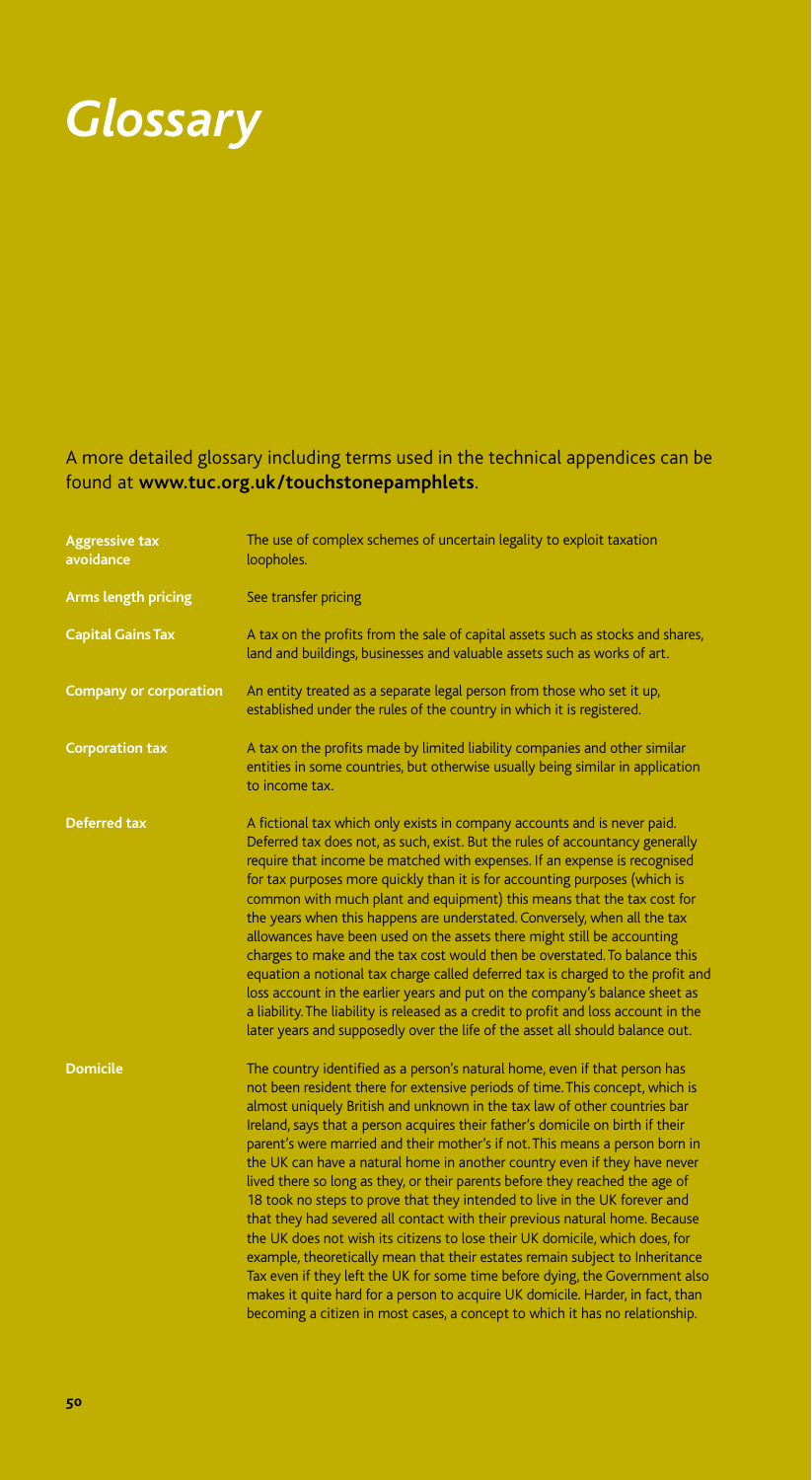| <b>Effective tax rate</b>                         | The percentage of tax actually paid in relation to the total income of the<br>person paying the tax.                                                                                                                                                                                                                                                                                                                                                                                        |
|---------------------------------------------------|---------------------------------------------------------------------------------------------------------------------------------------------------------------------------------------------------------------------------------------------------------------------------------------------------------------------------------------------------------------------------------------------------------------------------------------------------------------------------------------------|
| General anti-avoidance<br>principle (GANTIP)      | A law that seeks to prevent a tax payer from obtaining the taxation benefit<br>arising from any transaction if they undertook it solely or mainly to obtain a<br>tax benefit. If they did, they lose that benefit.                                                                                                                                                                                                                                                                          |
| <b>General anti-avoidance</b><br>rule (GARR)      | A general anti-avoidance rule seeks to tackle those who try to break the rules<br>of taxation through the use of further rules. Rather than considering intention<br>like a GANTIP (see above), it lays downs ways of interpreting a series of<br>events to determine whether the benefit of tax legislation can be given to the<br>tax payer. Because rules are invariably open to interpretation a general anti-<br>avoidance rule runs the risk of increasing the opportunity for abuse. |
| <b>Horizontal equity</b>                          | One of the two measures of the inherent justice within a tax system.<br>Horizontal equity requires that those with similar income pay similar tax.<br>The second measure is that of vertical equity (see below). These equitable<br>principles are considered paramount in a just tax system.                                                                                                                                                                                               |
| Income tax                                        | A tax charged upon the income of individuals. It can also be extended to<br>companies, but is not in the UK. The tax is usually charged upon both earned<br>income from employment and self employment and unearned income e.g.<br>from investments and property.                                                                                                                                                                                                                           |
| <b>Inheritance tax</b>                            | A form of gift tax charged upon the estates of people upon their death.                                                                                                                                                                                                                                                                                                                                                                                                                     |
| Limited Liability<br>Partnership (LLP)            | A legally recognised partnership that provides its members with limited<br>liability.                                                                                                                                                                                                                                                                                                                                                                                                       |
| Loophole                                          | A technicality that allows a person or business to avoid the scope of a law<br>without directly violating that law.                                                                                                                                                                                                                                                                                                                                                                         |
| <b>National Insurance</b><br><b>Contributions</b> | See social security contributions. Often called NIC.                                                                                                                                                                                                                                                                                                                                                                                                                                        |
| <b>Offshore</b>                                   | Offshore relates to any jurisdiction (regardless of whether they are islands)<br>which provides tax and regulatory privileges or advantages, generally to<br>companies, trusts and bank account holders on condition that they do not<br>conduct active business affairs within that jurisdiction. The term "offshore"<br>is very broad and normally includes "onshore" tax havens such as Andorra,<br>Lichtenstein, etc. The IMF considers the UK to be a tax haven.                       |
| <b>Partnerships</b>                               | Any arrangement where two or more people agree to work together and<br>share the resulting profits or losses.                                                                                                                                                                                                                                                                                                                                                                               |
| <b>Payroll taxes</b>                              | See social security contributions.                                                                                                                                                                                                                                                                                                                                                                                                                                                          |
| Private company                                   | A company not quoted on a stock exchange. Shares cannot usually be sold<br>without the consent of the company or its owners; in many countries little or<br>no information need be disclosed on the activities of such companies even<br>though their members enjoy the benefit of limited liability.                                                                                                                                                                                       |
| <b>Progressive taxes</b>                          | A tax system in which as income rises the amount of tax paid increases in<br>proportion to the income as well as in absolute amount i.e. the percentage<br>tax rate increases as the income rises. Also referred to as Graduation.                                                                                                                                                                                                                                                          |
| <b>Public company</b>                             | A company whose shares are quoted on a recognised stock exchange and are<br>available to be bought and sold by anyone who wishes without consent being<br>required from the company itself. Generally required to be more transparent<br>than private companies.                                                                                                                                                                                                                            |
| <b>Quoted company</b>                             | See public company.                                                                                                                                                                                                                                                                                                                                                                                                                                                                         |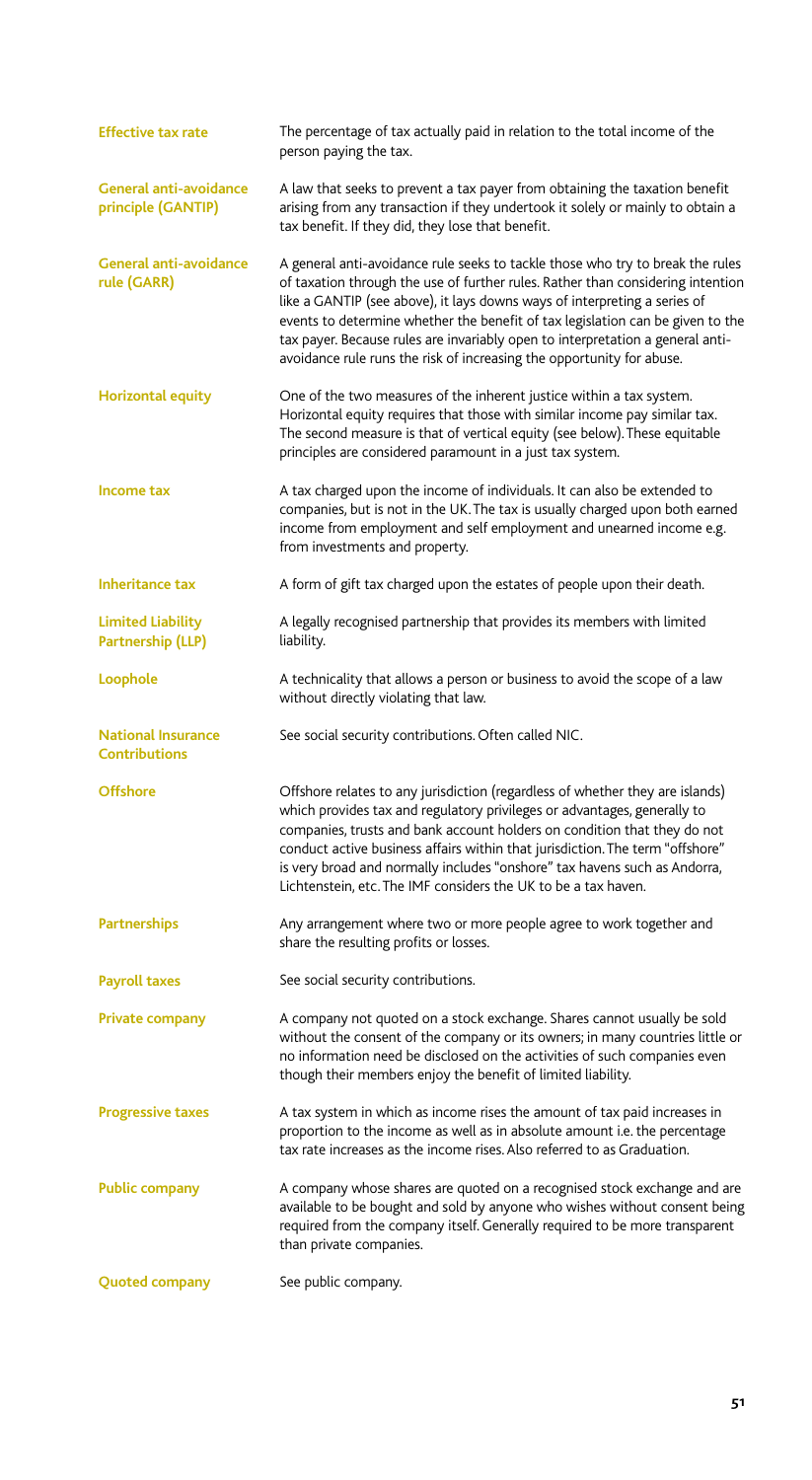| <b>Regressive taxes</b>          | A tax system in which as a person's income from all sources increases the<br>amount of tax they pay reduces in proportion to their income even if it<br>increases in absolute amount i.e. their percentage tax rate falls as their<br>income goes up.                                                                                                                                                                                                                                                                                                                                                                                                                                                                                                                                                                                                                                                                                                                                                                                                                               |
|----------------------------------|-------------------------------------------------------------------------------------------------------------------------------------------------------------------------------------------------------------------------------------------------------------------------------------------------------------------------------------------------------------------------------------------------------------------------------------------------------------------------------------------------------------------------------------------------------------------------------------------------------------------------------------------------------------------------------------------------------------------------------------------------------------------------------------------------------------------------------------------------------------------------------------------------------------------------------------------------------------------------------------------------------------------------------------------------------------------------------------|
| <b>Residence</b>                 | For an individual, the person's settled or usual home; for simplicity a<br>presumption may be applied based on a rule-of-thumb, such as presence<br>within the country for six months or 183 days in any tax year. It may be<br>possible to be resident in more than one country at one time (though double<br>tax treaties aim to prevent this). Some individuals may also try to avoid being<br>resident anywhere. For companies, residence is usually based on the place of<br>incorporation but can also be where the central management and control of<br>the company is located, if they are different. Tax haven companies formed for<br>non resident owners are usually defined not to be resident in their country of<br>incorporation.                                                                                                                                                                                                                                                                                                                                    |
| Social security<br>contributions | Payments made towards a fund maintained by Government usually used<br>to pay pension and unemployment benefits. Health benefits are sometimes<br>covered as well. Social security contributions are generally considered to be<br>taxes.                                                                                                                                                                                                                                                                                                                                                                                                                                                                                                                                                                                                                                                                                                                                                                                                                                            |
| <b>Stamp duty</b>                | A tax on the value of contracts. Usually charged on contractual dealings on<br>shares and other stocks and securities and on dealings in land and property.                                                                                                                                                                                                                                                                                                                                                                                                                                                                                                                                                                                                                                                                                                                                                                                                                                                                                                                         |
| Subsidiary company               | A company 50% or more owned by another company which is its parent<br>company.                                                                                                                                                                                                                                                                                                                                                                                                                                                                                                                                                                                                                                                                                                                                                                                                                                                                                                                                                                                                      |
| <b>Tax avoidance</b>             | The term given to the practice of seeking to minimise a tax bill without<br>deliberate deception (which would be tax evasion or fraud). The term is<br>sometimes used to describe the practice of claiming allowances and reliefs<br>clearly provided for in national tax law. It is, however, now generally agreed<br>that this is not tax avoidance. If the law provides that no tax is due on a<br>transaction then no tax can have been avoided by undertaking it. As such<br>this practice is now generally seen as tax planning. So what the term tax<br>avoidance now usually refers to is the practice of seeking to not pay tax<br>contrary to the spirit of the law.                                                                                                                                                                                                                                                                                                                                                                                                      |
| <b>Tax base</b>                  | The range of transactions that a country chooses to tax. A broad base<br>includes a wide range of transactions. A narrow base includes relatively<br>few transactions.                                                                                                                                                                                                                                                                                                                                                                                                                                                                                                                                                                                                                                                                                                                                                                                                                                                                                                              |
| <b>Tax competition</b>           | This is the pressure on governments to reduce taxes usually to attract<br>investment, either by way of reduction in declared tax rates, or through the<br>granting of special allowances and reliefs such as tax holidays or the use<br>of export processing zones. Applies mainly to mobile activities or business,<br>but the competition to attract investment may result in an overall decline<br>of corporation tax rates and in the amounts of corporation tax paid, often<br>resulting in an increased burden on individuals.                                                                                                                                                                                                                                                                                                                                                                                                                                                                                                                                                |
| <b>Tax compliance</b>            | A term that is acquiring a new use. It can mean payment of tax due without<br>engaging in tax avoidance or evasion. It is also now being used in contrast<br>to the terms tax avoidance and tax evasion. Tax compliance in this context is<br>used as a test of a person's intention before they undertake a transaction.<br>It asks whether the person is seeking to comply with the spirit of the<br>legislation concerning the transaction into which they are entering. If they<br>are, then it should be presumed their intent was to be legal. If they are<br>seeking to comply with the letter but not the spirit of the law (and it is<br>usually possible to determine this from the form the transaction takes) then<br>it should be presumed their intent was to break that law, the onus of proof<br>otherwise falling upon them. This test is then used in connection with a<br>general anti avoidance principle to determine whether that principle should<br>be applied to a transaction, or not. A person who has used an appropriate<br>motive is "tax compliant". |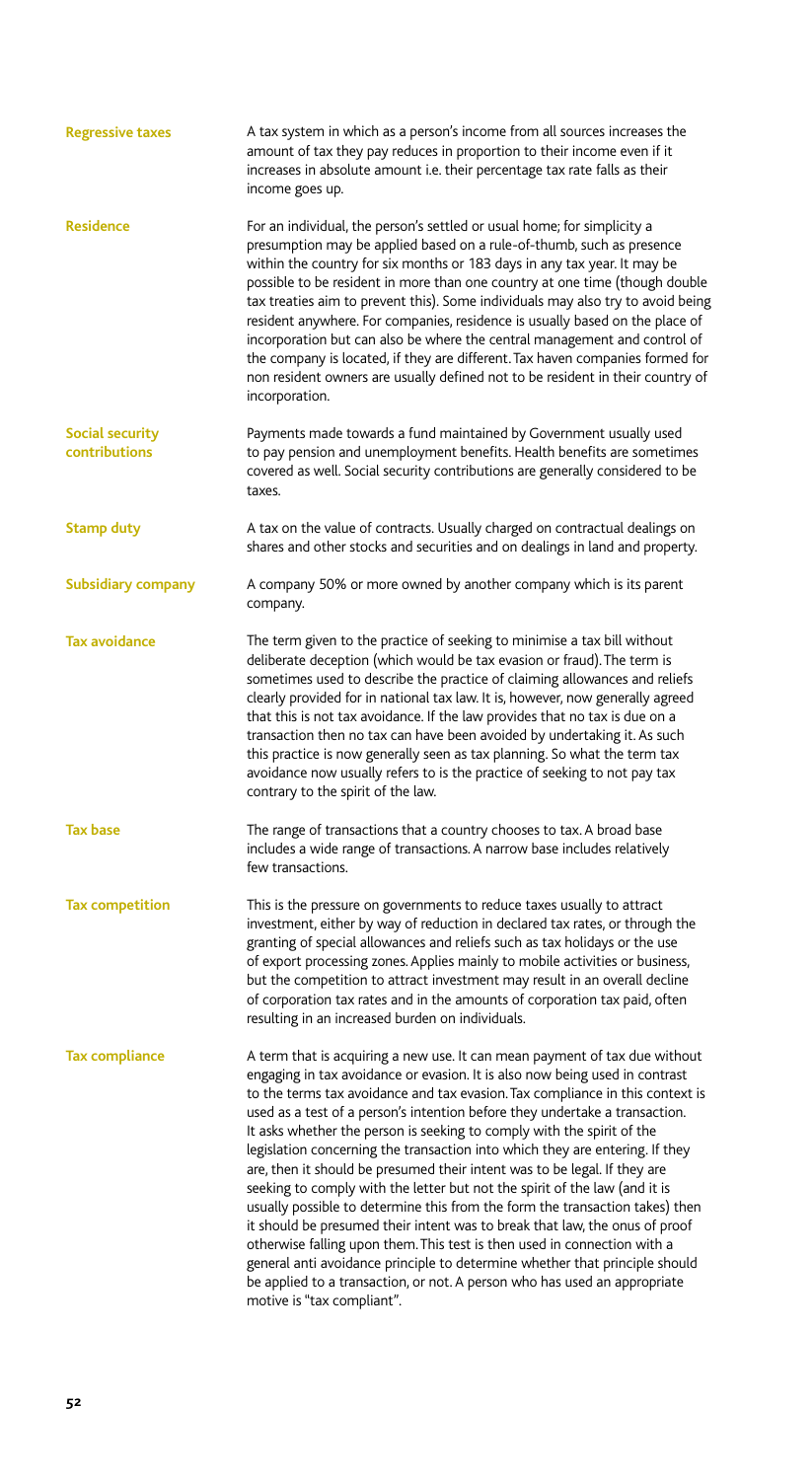| <b>Tax evasion</b>                          | The illegal non-payment or under-payment of taxes, usually by making a false<br>declaration or no declaration to tax authorities; it entails criminal or civil legal<br>penalties.                                                                                                                                                                                                                                                                                                                                                                                                                                                                                                                                                                                                                                                                                                                                                                                                                                                                                                                                                                                                                                                                                                                                                                                                                                                                                                                                          |
|---------------------------------------------|-----------------------------------------------------------------------------------------------------------------------------------------------------------------------------------------------------------------------------------------------------------------------------------------------------------------------------------------------------------------------------------------------------------------------------------------------------------------------------------------------------------------------------------------------------------------------------------------------------------------------------------------------------------------------------------------------------------------------------------------------------------------------------------------------------------------------------------------------------------------------------------------------------------------------------------------------------------------------------------------------------------------------------------------------------------------------------------------------------------------------------------------------------------------------------------------------------------------------------------------------------------------------------------------------------------------------------------------------------------------------------------------------------------------------------------------------------------------------------------------------------------------------------|
| Tax haven                                   | Any country or territory whose laws may be used to avoid or evade<br>taxes which may be due in another country under that country's laws.<br>The Organisation for Economic Cooperation and Development defines<br>tax havens as jurisdictions where:                                                                                                                                                                                                                                                                                                                                                                                                                                                                                                                                                                                                                                                                                                                                                                                                                                                                                                                                                                                                                                                                                                                                                                                                                                                                        |
|                                             | Non-residents undertaking activities pay little or no tax.<br>1.                                                                                                                                                                                                                                                                                                                                                                                                                                                                                                                                                                                                                                                                                                                                                                                                                                                                                                                                                                                                                                                                                                                                                                                                                                                                                                                                                                                                                                                            |
|                                             | There is no effective exchange of taxation information with<br>2.<br>other countries.                                                                                                                                                                                                                                                                                                                                                                                                                                                                                                                                                                                                                                                                                                                                                                                                                                                                                                                                                                                                                                                                                                                                                                                                                                                                                                                                                                                                                                       |
|                                             | 3. A lack of transparency is legally guaranteed to the organisations<br>based there.                                                                                                                                                                                                                                                                                                                                                                                                                                                                                                                                                                                                                                                                                                                                                                                                                                                                                                                                                                                                                                                                                                                                                                                                                                                                                                                                                                                                                                        |
|                                             | 4. There is no requirement that local corporations owned by non-residents<br>carry out any substantial domestic (local) activity. Indeed, such<br>corporations may be prohibited from doing business in the jurisdiction<br>in which they are incorporated.                                                                                                                                                                                                                                                                                                                                                                                                                                                                                                                                                                                                                                                                                                                                                                                                                                                                                                                                                                                                                                                                                                                                                                                                                                                                 |
|                                             | Not all of these criteria need to apply for a territory to be a haven,<br>but a majority must.                                                                                                                                                                                                                                                                                                                                                                                                                                                                                                                                                                                                                                                                                                                                                                                                                                                                                                                                                                                                                                                                                                                                                                                                                                                                                                                                                                                                                              |
| <b>Tax non-compliant</b>                    | A person who is not seeking to be tax compliant.                                                                                                                                                                                                                                                                                                                                                                                                                                                                                                                                                                                                                                                                                                                                                                                                                                                                                                                                                                                                                                                                                                                                                                                                                                                                                                                                                                                                                                                                            |
| <b>Tax planning</b>                         | A term used in two ways. It can be used as another term for tax compliance.<br>When, however, tax legislation allows more than one possible treatment of<br>a proposed transaction the term might legitimately be used for comparing<br>various means of complying with taxation law.                                                                                                                                                                                                                                                                                                                                                                                                                                                                                                                                                                                                                                                                                                                                                                                                                                                                                                                                                                                                                                                                                                                                                                                                                                       |
| <b>Transfer-pricing</b>                     | A transfer pricing arrangement occurs whenever two or more businesses<br>(whether corporations or not) which are owned or controlled directly or<br>indirectly by the same people trade with each other. The term transfer pricing<br>is used because if the entities are owned in common they might not fix<br>prices at a market rate (or what is called an arms-length price) but might<br>instead fix them at a rate which achieves another purpose, such as tax saving.<br>If a transfer price can be shown to be the same as the market price then it<br>is always acceptable for tax. What are not acceptable for tax purposes are<br>transfer prices which increase the cost or reduce the sales value in states<br>which charge higher tax rates and increase the sales value or reduce the costs<br>in states with lower tax rates. The difficulty for many corporations at a time<br>when over 50% of world trade is within rather than between corporations<br>is that there is no market price for many of the goods or services that they<br>trade across national boundaries because they are never sold to third parties<br>in the state in which they are transferred across national boundaries within<br>the corporation. This gives rise to complex models in which attempts are<br>made to allocate value to various stages within the supply chain within<br>a company, which process is open to potential abuse. For this reason it<br>is argued that such firms should be taxed on a unitary basis. |
| <b>Transnational</b><br>corporations (TNCs) | A corporation with subsidiaries or divisions in two or more nations.<br>Also known as multinational corporation (MNC).                                                                                                                                                                                                                                                                                                                                                                                                                                                                                                                                                                                                                                                                                                                                                                                                                                                                                                                                                                                                                                                                                                                                                                                                                                                                                                                                                                                                      |
| Trusts                                      | A trust is formed whenever a person (the settlor) gives legal ownership of an<br>asset (the trust property) to another person (the trustee) on condition that<br>they apply the income and gains arising from that asset for the benefit of a<br>third person (the beneficiary). Trusts can be established verbally but typically<br>take written form. Trustees are frequently professional people or firms<br>charging fees. Trusts are usually of one of three types:                                                                                                                                                                                                                                                                                                                                                                                                                                                                                                                                                                                                                                                                                                                                                                                                                                                                                                                                                                                                                                                    |
|                                             | discretionary trust                                                                                                                                                                                                                                                                                                                                                                                                                                                                                                                                                                                                                                                                                                                                                                                                                                                                                                                                                                                                                                                                                                                                                                                                                                                                                                                                                                                                                                                                                                         |
|                                             | charitable trust                                                                                                                                                                                                                                                                                                                                                                                                                                                                                                                                                                                                                                                                                                                                                                                                                                                                                                                                                                                                                                                                                                                                                                                                                                                                                                                                                                                                                                                                                                            |
|                                             | interest in possession trust.<br>٠                                                                                                                                                                                                                                                                                                                                                                                                                                                                                                                                                                                                                                                                                                                                                                                                                                                                                                                                                                                                                                                                                                                                                                                                                                                                                                                                                                                                                                                                                          |
| <b>Trustees</b>                             | The people who hold the legal title to assets held in a trust and administer it.                                                                                                                                                                                                                                                                                                                                                                                                                                                                                                                                                                                                                                                                                                                                                                                                                                                                                                                                                                                                                                                                                                                                                                                                                                                                                                                                                                                                                                            |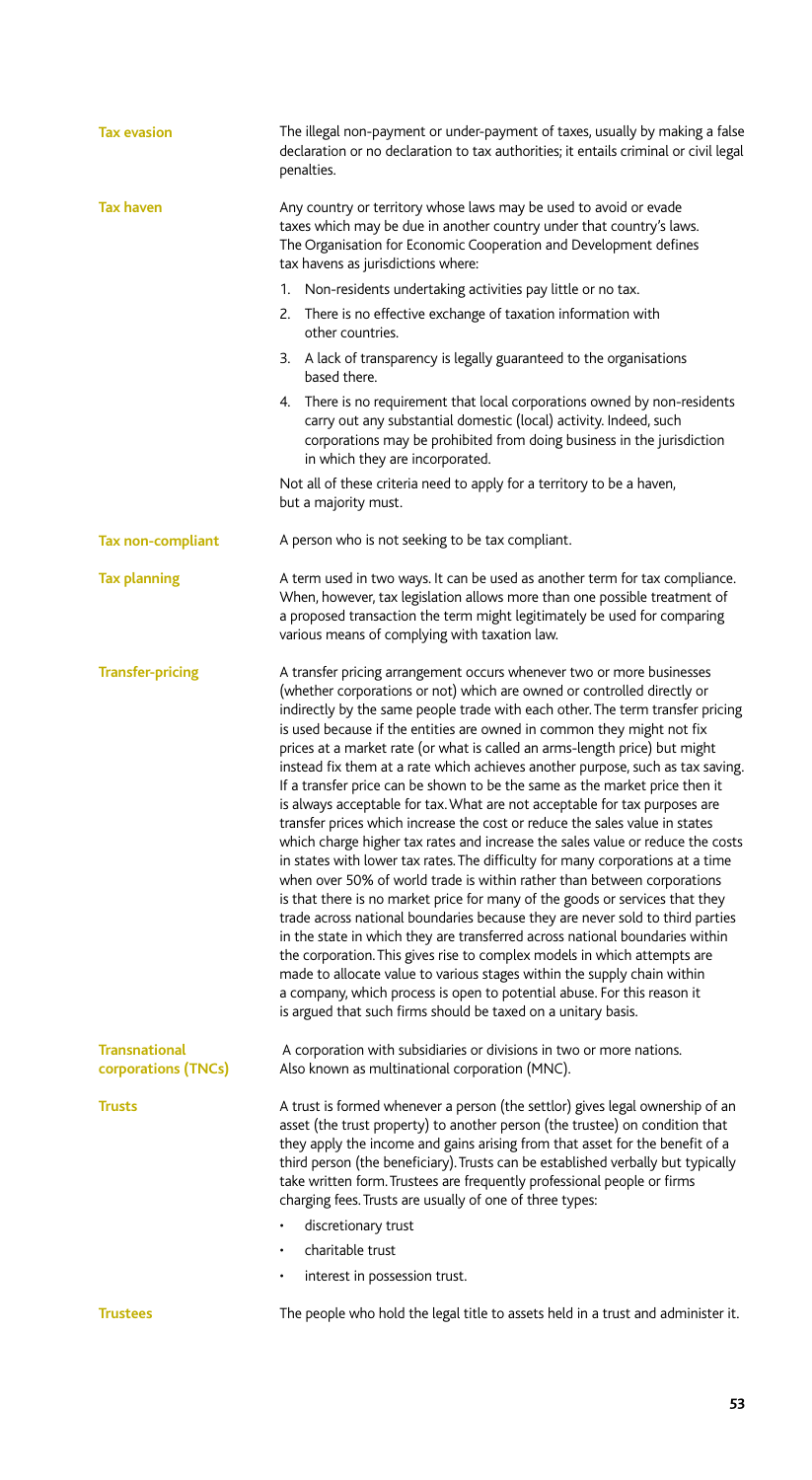| <b>Trust beneficiary</b> | Anyone who may obtain a benefit from a trust. A person who has the right<br>to a benefit has an 'interest in possession'; a discretionary beneficiary can get<br>income or benefits only when and if the trustees decide to pay it to them.                                                                                                                                                                                                                                                                                                                                                                                                                                                                                                                                                                                                         |
|--------------------------|-----------------------------------------------------------------------------------------------------------------------------------------------------------------------------------------------------------------------------------------------------------------------------------------------------------------------------------------------------------------------------------------------------------------------------------------------------------------------------------------------------------------------------------------------------------------------------------------------------------------------------------------------------------------------------------------------------------------------------------------------------------------------------------------------------------------------------------------------------|
| <b>Trust settlor</b>     | The person who establishes a trust by gifting assets to it.                                                                                                                                                                                                                                                                                                                                                                                                                                                                                                                                                                                                                                                                                                                                                                                         |
| <b>Unitary basis</b>     | Treating the income of related entities within a single firm or corporate group<br>on a combined or consolidated basis, and applying a formula to apportion<br>it for taxation by the different countries or territories from which it derives.<br>Each may apply the rate of tax it wishes. It has been used in federal countries<br>such as the USA, applying an allocation formula based on a ratio of sales,<br>employment costs and assets employed within each state. It has been<br>opposed by tax authorities (and TNCs) because they consider that it would<br>be too difficult to reach international agreement especially on the formula.<br>However, taxation of highly integrated TNCs may in practice entail a formula-<br>based allocation of profits, due to the difficulty of finding appropriate arm's<br>length transfer prices. |
| <b>Value Added Tax</b>   | Known as VAT. A value added tax is charged by businesses on their sales<br>and the supply of services. It allows those same businesses to claim credit<br>from the Government for any tax they are charged by other businesses<br>incurred by them in the course of their trade. The burden of VAT therefore<br>falls almost entirely on the ultimate consumers. VAT is a regressive tax since<br>lower income households always spend a higher proportion of their income<br>on consumption and therefore invariably spend a greater proportion of their<br>income on this tax than do the better off. Because of the role of VAT in the<br>economy, income and other taxes have to be progressive to ensure that the<br>tax system as a whole is equitable.                                                                                       |
| <b>Vertical equity</b>   | One of the two measures of the inherent justice within a tax system. Vertical<br>equity requires that those with higher income pay proportionately more tax.<br>The second measure is that of horizontal equity (see above). These equitable<br>principles are considered paramount in a just tax system. When tax planning<br>interacts with them it too has to be the subject of consideration.                                                                                                                                                                                                                                                                                                                                                                                                                                                   |
| <b>Wealth tax</b>        | A tax on a person's declared wealth, typically imposed annually at a very<br>low rate. Once commonplace in Europe these are now little used since they<br>are thought to encourage people to hide assets offshore.                                                                                                                                                                                                                                                                                                                                                                                                                                                                                                                                                                                                                                  |
| <b>Withholding tax</b>   | Tax deducted from a payment made to a person outside the country.<br>Generally applied to investment income, such as interest, dividends,<br>royalties and licence fees.                                                                                                                                                                                                                                                                                                                                                                                                                                                                                                                                                                                                                                                                            |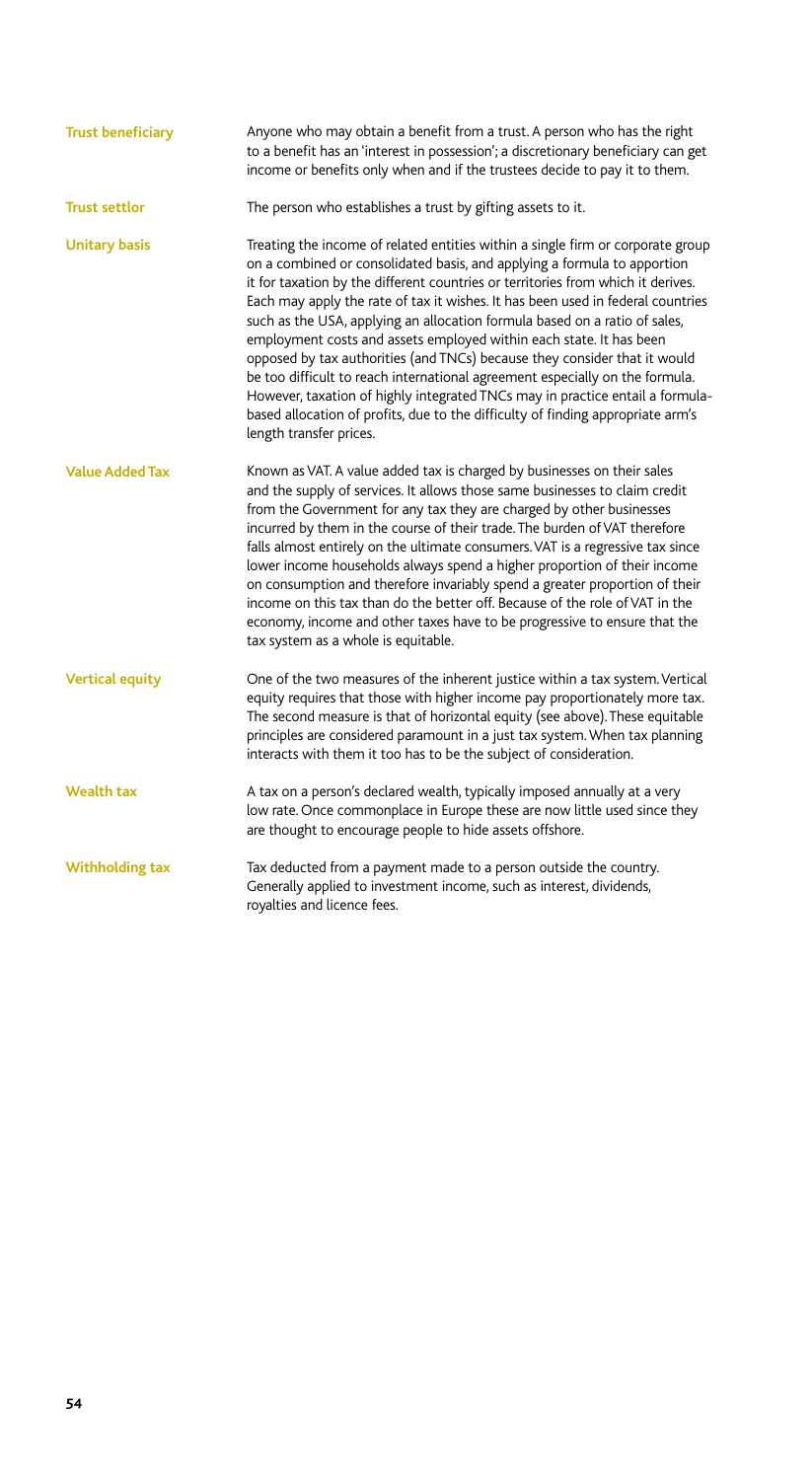## *Notes*

- Dave Hartnett, Director General of HM Revenue & Customs, suggested in June 2006 that research undertaken in Canada showed that 50% of taxpayers would be compliant irrespective of the circumstances, and 10% would be non-compliant. The remaining 40% were capable of being influenced into compliance. **www.kpmg.co.uk/pubs/beforepdf.cfm?PubID=1744** accessed 20.4.07
- Quoted at **http://en.wikipedia.org/wiki/Tax\_evasion** accessed 24-1-07. The original date of this comment has never been determined.
- Based on quotes in **www.kpmg.co.uk/pubs/Tax\_and\_CSR\_Final.pdf** accessed 12-10-07
- Source: **www.hmrc.gov.uk/stats/personal\_wealth/table13\_5.pdf** accessed 1-11-07
- **www.hm-treasury.gov.uk/media/F/9/pbr\_csr07\_annexb\_305.pdf** page 164, accessed 1-11-07
- **www.taxresearch.org.uk/Documents/TRLLPSmallBusinessTax8-08.pdf** page 14 accessed 1-11-07
- **www.taxresearch.org.uk/Blog/2007/09/09/the-domicile-rule-costs-£43-billion/** accessed 1-11-07
- **www.hm-treasury.gov.uk/media/F/9/pbr\_csr07\_annexb\_305.pdf** page 164 accessed 1-11-07
- **www.hmrc.gov.uk/stats/capital\_gains/table14-1.xls** accessed 2-11-07
- **www.hmrc.gov.uk/stats/capital\_gains/table14-4.xls** accessed 2-11-07
- **www.hmrc.gov.uk/stats/capital\_gains/table14-5.xls** accessed 2-11-07
- **www.hmrc.gov.uk/stats/capital\_gains/table14-5.xls** accessed 2-11-07
- **www.hmrc.gov.uk/stats/income\_distribution/table3-5.xls** accessed 2-11-07
- **www.hmrc.gov.uk/stats/tax\_receipts/table1-2.pdf** accessed 2-11-07
- **www.hmrc.gov.uk/stats/capital\_gains/table14-1.xls** accessed 2-11-07
- **www.hmrc.gov.uk/stats/income\_distribution/table3-7.xls** accessed 5-11-07
- **www.iht.com/articles/2007/02/15/bloomberg/bxatm.php** accessed 2-11-07
- **www.ftse.com/japanese/Indices/UK\_Indices/Downloads/ukdividend\_factsheet.pdf** accessed 2-11-07
- This figure was discussed with the Professional Contractors Group on 2-11-07 who thought it a likely understatement. **www.pcg.org.uk/cms/index.php?option=com\_contact&task=view&contact\_id=2&Itemid=359**
- **www.hm-treasury.gov.uk/media/0/7/bud06\_cha\_134.pdf** page 210 accessed 2-11-07.
- **www.hm-treasury.gov.uk/media/A/5/bud05\_chapA\_146.pdf** page 186 accessed 2-11-07
- **www.hm-treasury.gov.uk/media/0/7/bud06\_cha\_134.pdf** accessed 2-11-07
- **www.hm-treasury.gov.uk/media/D/6/pbr04\_chapB\_320.pdf** accessed 2-11-07.
- **www.hm-treasury.gov.uk/media/D/6/pbr04\_chapB\_320.pdf** accessed 2-11-07.
- For a discussion of 20 possible Gaps see **www.taxjustice.net/cms/upload/pdf/Mind\_the\_Tax\_Gap\_-\_final\_-\_15\_Jan\_2006.pdf** accessed 5-11-07
- For example, see *Do Countries Compete over Corporate Tax Rates?*, Michael P. Devereux, Ben Lockwood, Michela Redoano, 2005 **www.sbs.ox.ac.uk/NR/rdonlyres/ACE5A5B5-1508-4F65-8F11-136CDB5C84C7/0/DevereuxLockwoodRedoano.pdf** accessed 5-11-07
- There was one exception: Standard Life should have appeared at 49 in the list but had been a quoted company for less than a year at the time the data was collected. Prior to 2006 it has a completely non-comparable reporting basis to all other companies in the survey as it was a mutual company. As a result it was excluded from the survey and the 51st company, Shire plc was substituted in its place.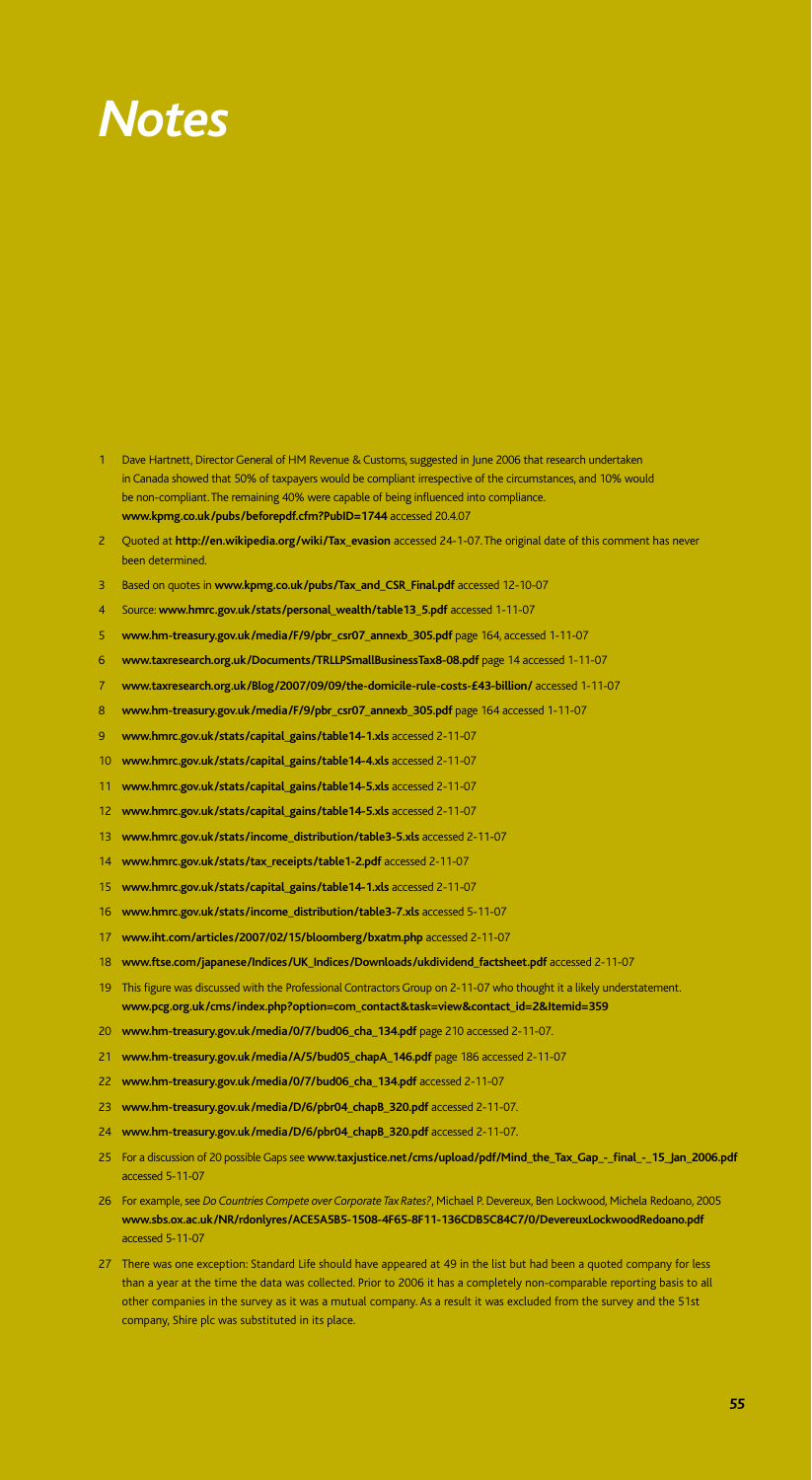- **www.hmrc.gov.uk/stats/tax\_receipts/table1-2.pdf** accessed 9-11-07
- **www.nao.org.uk/publications/nao\_reports/06-07/0607614.pdf** accessed 12-11-07
- **www.taxjustice.net/cms/upload/pdf/Mind\_the\_Tax\_Gap\_-\_final\_-\_15\_Jan\_2006.pdf** accessed 12-11-07
- A tax system where as income rises the amount of tax paid increases in proportion to income as well as in absolute amount i.e. the percentage tax rate increases as the income rises.
- Analysis based on Cobham, A. 2007 *The tax consensus hasfailed* presented to TJN conference, Nairobi, Kenya, January 2007
- See **http://en.wikipedia.org/wiki/Fiscal\_policy** accessed 29-1-07 for a discussion of fiscal policy.
- **www.hmrc.gov.uk/stats/income\_tax/table2-5.xls** accessed 16-11-07
- ibid
- **www.hmrc.gov.uk/stats/tax\_expenditures/table1-6.pd**f
- **www.taxresearch.org.uk/Blog/2006/12/06/41-of-all-uk-tax-legislation-tackles-tax-avoidance/** accessed 16-11-07
- For further exploration of these ideas see *TheMyth of Ownership:Taxes and Justice*, Liam Murphy and Thomas Nagel, Oxford University Press 2004
- **www.nsandi.com/savingneeds/taxfreeinvestments.jsp** accessed 14-11-07
- **www.hmrc.gov.uk/lbo/minutes-061207.htm** accessed 14-11-07
- **www.hmrc.gov.uk/about/hmrc-06-07-acc.pdf** accessed 14-1--07
- Based on **www.hmrc.gov.uk/stats/tax\_receipts/table1-2.pdf** accessed 14-11-07
- See footnote 1
- See, for example, **www.accountancyage.com/accountancyage/news/2168825/hmrc-senior-staff-concerned** accessed 14-11-07
- See, for example, **www.vnunet.com/accountancyage/analysis/2189133/taxman-efficiency-drive-slammed** accessed 14-11-07
- **www.taxresearch.org.uk/Blog/2007/09/09/the-domicile-rule-costs-£43-billion/** accessed 19-11-07
- **www.hmrc.gov.uk/guidance/vct.htm** accessed 19-11-07
- **www.eisa.org.uk/render.aspx?siteID=1&navIDs=21,97** accessed 19-11-07
- **www.hmrc.gov.uk/stats/tax\_expenditures/table1-5.pdf** accessed 19-11-07
- There is no fixed price for a hospital, but a review of the average price of current PFI funded hospitals suggests an average cost of £200 million a hospital is often quoted. See, for example, **www.guardian.co.uk/society/2007/feb/27/hospitals.health** accessed 7-12-07
- Based on **www.hm-treasury.gov.uk/media/3/9/pbr\_csr07\_annexd1\_189.pdf** accessed 16-11-07
- A further example can be found at **www.taxresearch.org.uk/Blog/2006/12/28/vantis-anothr-name-for-the-hall-of-shame/** accessed 19-11-07
- **www.taxresearch.org.uk/Blog/2007/05/21/charitable-giving-£210-million-of-tax-releif-for-the-best-off-in-society/** accessed 19-11-07
- **www.hmrc.gov.uk/rates/nic.htm** accessed 19-11-07
- **www.hmrc.gov.uk/manuals/apmanual/AP3024.htm** accessed 19-11-07
- **www.hmrc.gov.uk/stats/income\_tax/table2-6.pdf** accessed 19-11-07
- Based on data in **www.hmrc.gov.uk/stats/income\_tax/table2-1.pdf** accessed 19-11-07
- **http://news.bbc.co.uk/1/hi/uk\_politics/6391075.stm** accessed 16-11-07
- See **http://denning.law.ox.ac.uk/tax/BTR\_version\_inaugural\_lecture.pdf** accessed 19-11-07
- **http://en.wikipedia.org/wiki/Furniss\_v.\_Dawson** accessed 19-11-07
- **http://en.wikipedia.org/wiki/The\_Ramsay\_Principle** accessed 19-11-07
- **www.publications.parliament.uk/pa/ld200001/ldjudgmt/jd010208/macniv-3.htm** accessed 19-11-07
- Discussion about creating a GAAR took place in 1998 at government level but was not pursued.
- See **www.innovativefinance-oslo.no/pop.cfm?FuseAction=Doc&pAction=View&pDocumentId=11607** page 128 accessed 19-11-07
- See, for example **www.oecd.org/dataoecd/33/0/1904176.pdf** from the OECD and **http://ec.europa.eu/taxation\_customs/resources/documents/COC\_EN.pdf** from the EU, both accessed 19-11-07
- **www.guardian.co.uk/business/2007/nov/06/12** accessed 19-11-07
- **www.taxresearch.org.uk/Blog/2007/11/06/tax-is-going-bananas/** accessed 19-11-07
- **www.taxjustice.net/cms/upload/pdf/Price\_of\_Offshore.pdf** accessed 19-11-07
- Based on data on page 21 of **www.dfid.gov.uk/pubs/files/sid2007/sid07-full-version.pdf** accessed 19-11-07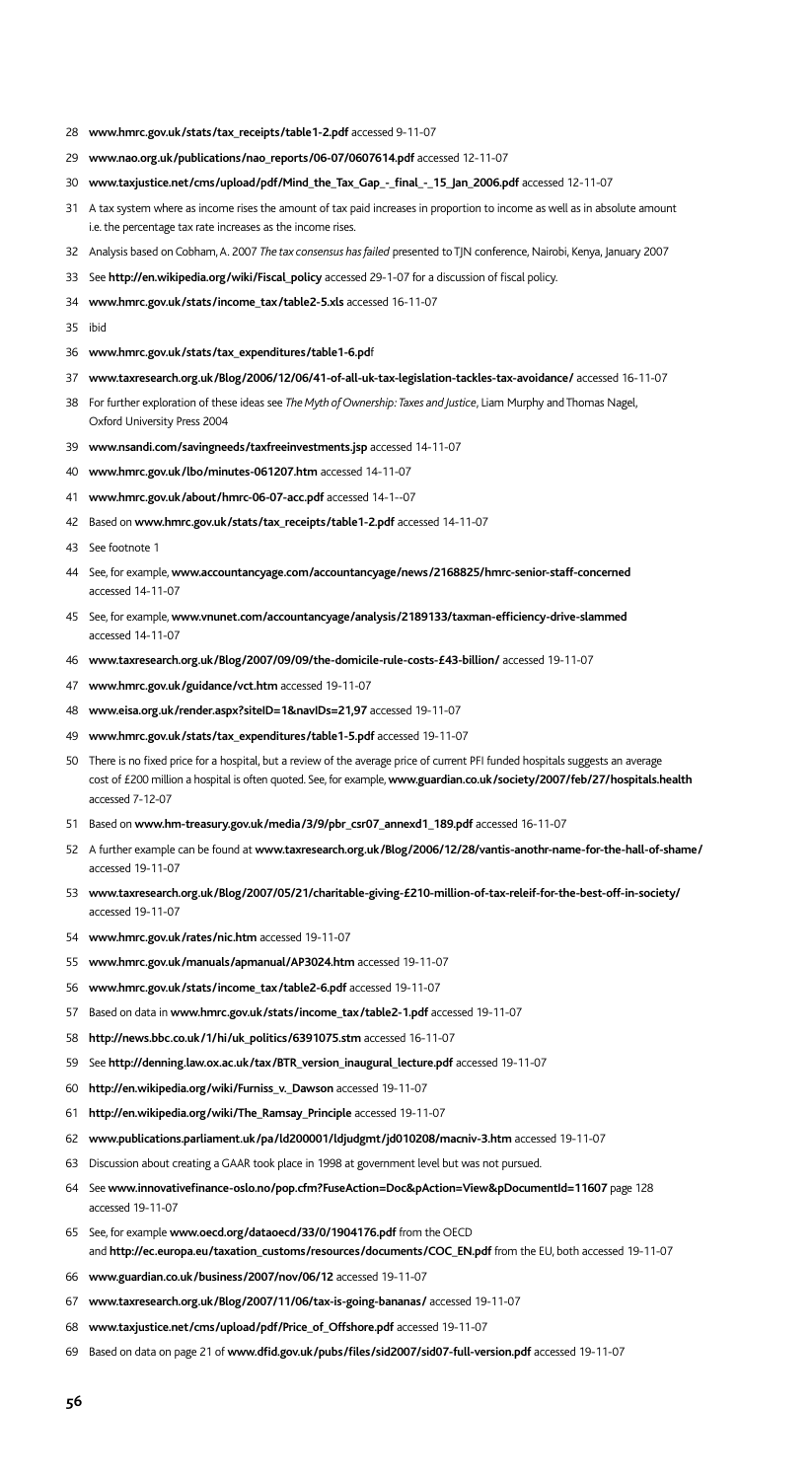- **www.ft.com/cms/s/0/2dae16da-9641-11dc-b7ec-0000779fd2ac.html** accessed 19-11-07
- For a detailed description see **www.taxresearch.org.uk/Documents/TRLLPSmallBusinessTax8-08.pdf** accessed 19-11-07
- See **http://ec.europa.eu/taxation\_customs/taxation/company\_tax/common\_tax\_base/index\_en.htm** accessed 21-11-07
- **www.publishwhatyoupay.org/english/** accessed 21-11-07
- **www.taxjustice.net/cms/front\_content.php?idcat=2** accessed 21-11-07
- **www.publishwhatyoupay.org/english/pr/pwyp\_141109.doc** accessed 21-11-07
- **www.iasb.co.uk/** accessed 21-11-07
- **www.hmrc.gov.uk/stats/tax\_expenditures/table1-6.pdf** accessed 21-11-07
- Based on **www.hmrc.gov.uk/stats/tax\_expenditures/table1-6.pdf**
- **www.telegraph.co.uk/news/main.jhtml?xml=/news/2007/11/15/nemi115.xml** accessed 21-11-07
- See **www.nao.org.uk/publications/nao\_reports/07-08/07084.pdf** accessed 7-12-07 for a description of these failures.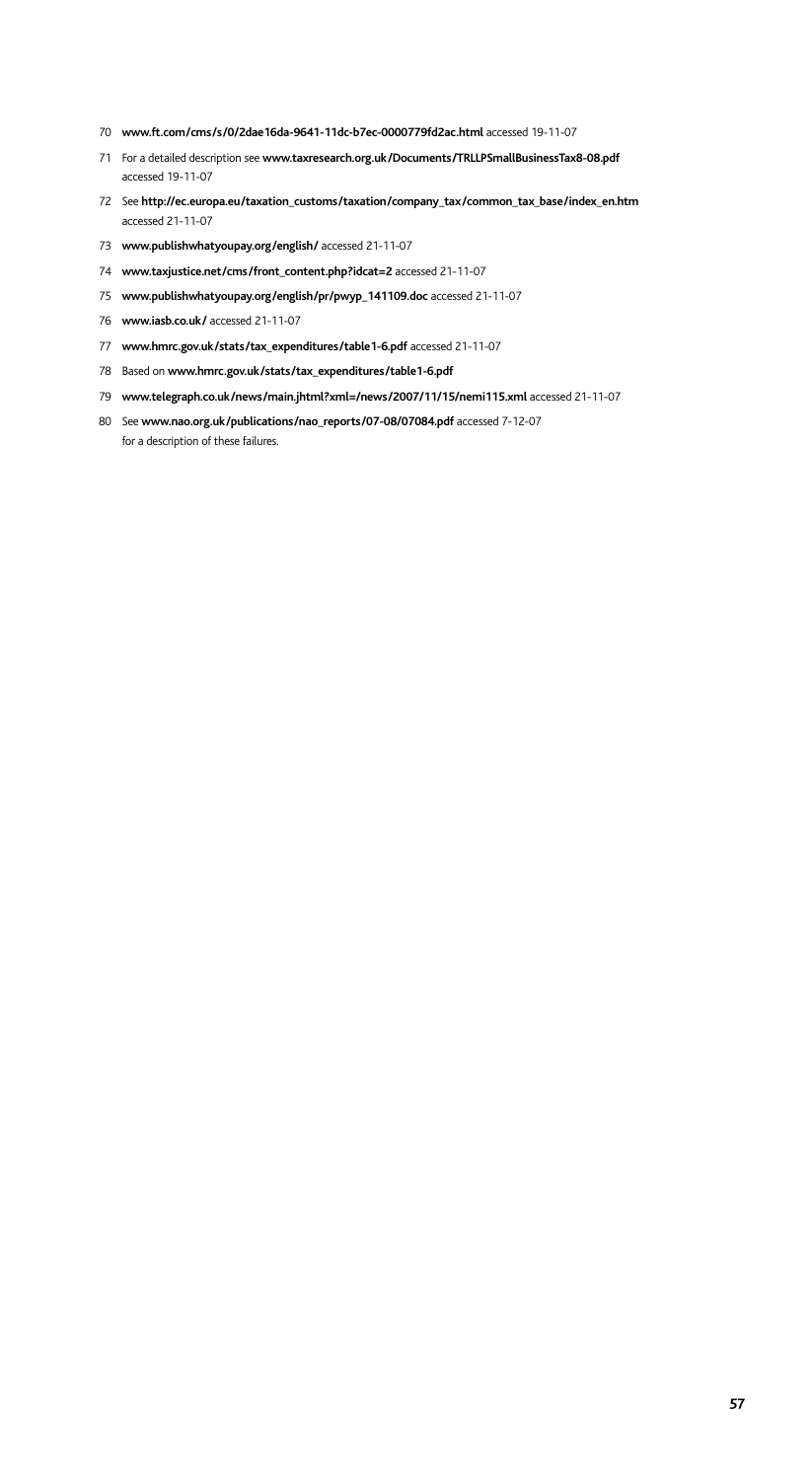## **£10**

For more copies of this title contact our ordering point on 020 7467 1294 or smills@tuc.org.uk

All TUC publications may be made available for dyslexic or visually impaired readers, on request, in an agreed electronic format or in accessible formats such as Braille, audiotape and large print, at no extra cost.

Design: Eureka! Design Consultants Print: Precision Printing Cover illustration: Lo Cole/Inkshed